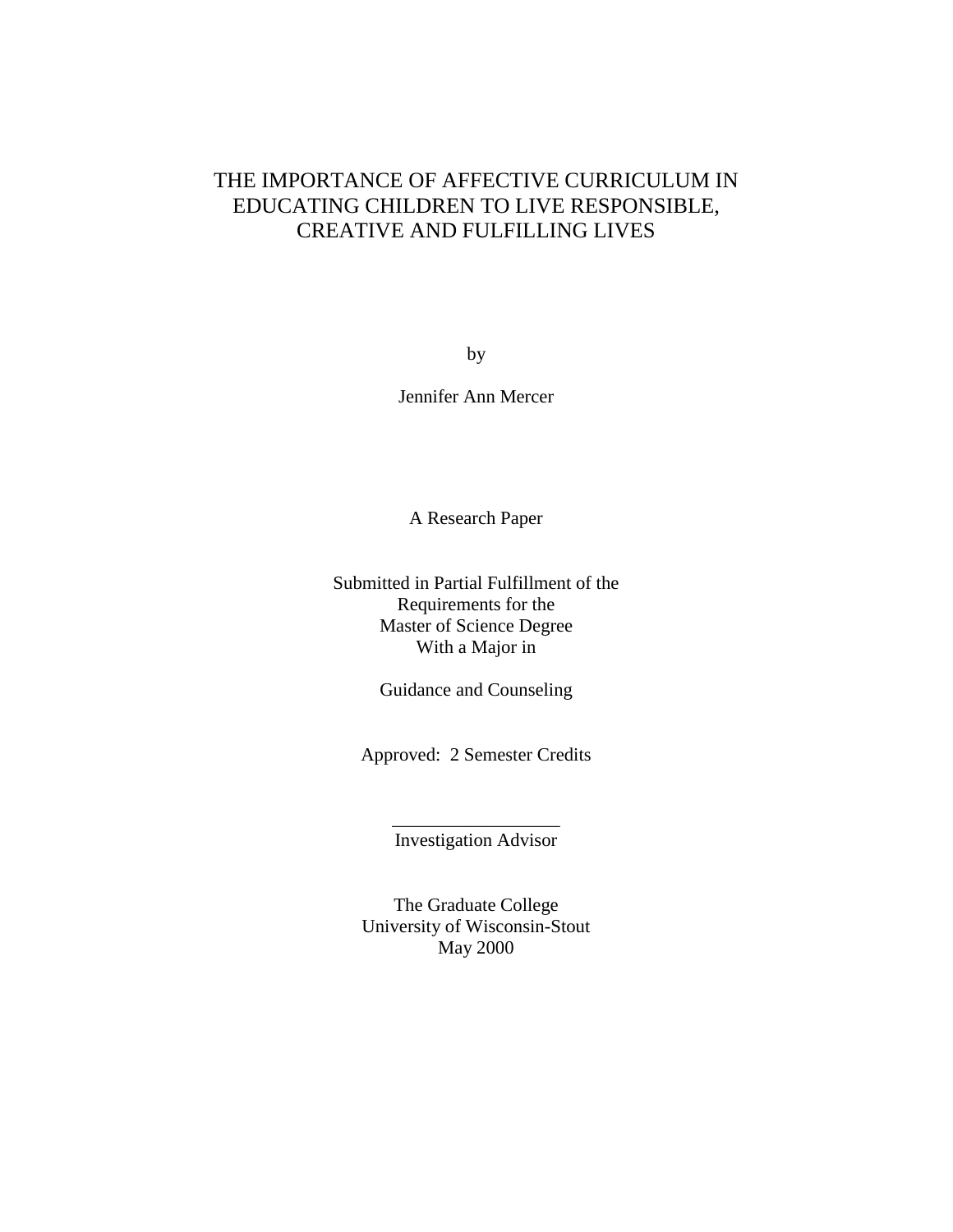### The Graduate School University of Wisconsin – Stout Menomonie, WI 54751

#### Abstract

|                                                              | Mercer | Jennifer | Ann                                                                  |        |
|--------------------------------------------------------------|--------|----------|----------------------------------------------------------------------|--------|
|                                                              |        |          | The Importance of Affective Curriculum in Educating Children to Live |        |
| Responsible, Creative & Fulfilling Lives                     |        |          |                                                                      |        |
| Master of Science in Guidance & Counseling                   |        |          | Amy Schlieve                                                         | 5/2000 |
| Publication Manual of the American Psychological Association |        |          |                                                                      |        |

In today's fast paced world we are bombarded with media stories on how families, school systems and communities are failing children. A sufficient, preventative, systemic affective education is an essential element in a child's development. For the first time in history, the Wisconsin Department of Corrections will spend more state subsidy money on prisons than universities in the year 2000. (Jandecek, 1999) The number of multiple victim homicides at schools increased from one in 1994-95 to five in 1997-98. (Malico, 1999) This study will concentrate on the importance of affective curriculum provided to all students on a daily basis by school districts in a systematic manner.

The purpose of this study is to determine the percentage of Wisconsin school districts that have a systemic affective education curriculum in place. This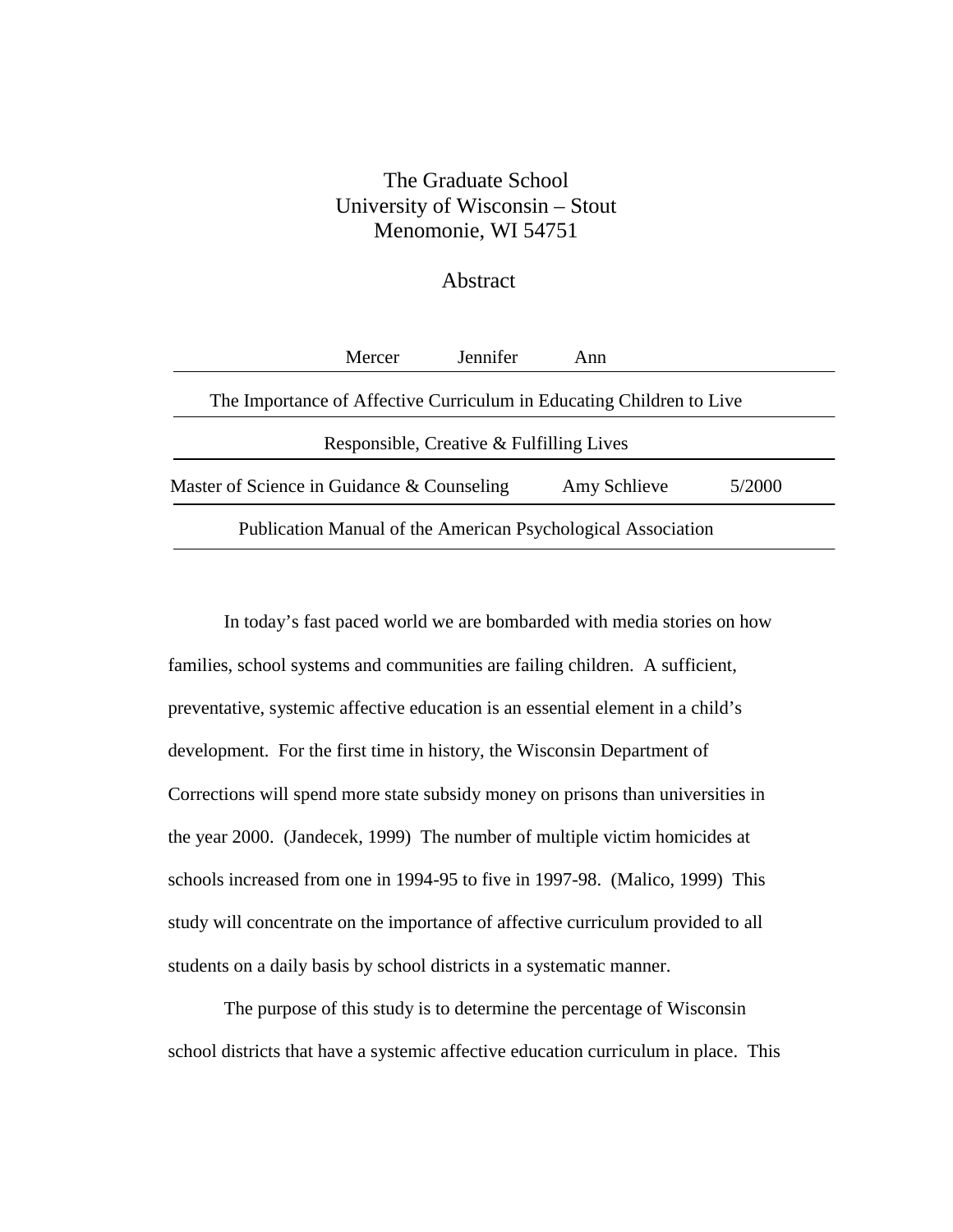study will also identify the negative consequences of an insufficient preventative and systemic affective curriculum that are apparent through America's struggle with school violence and behavioral problems.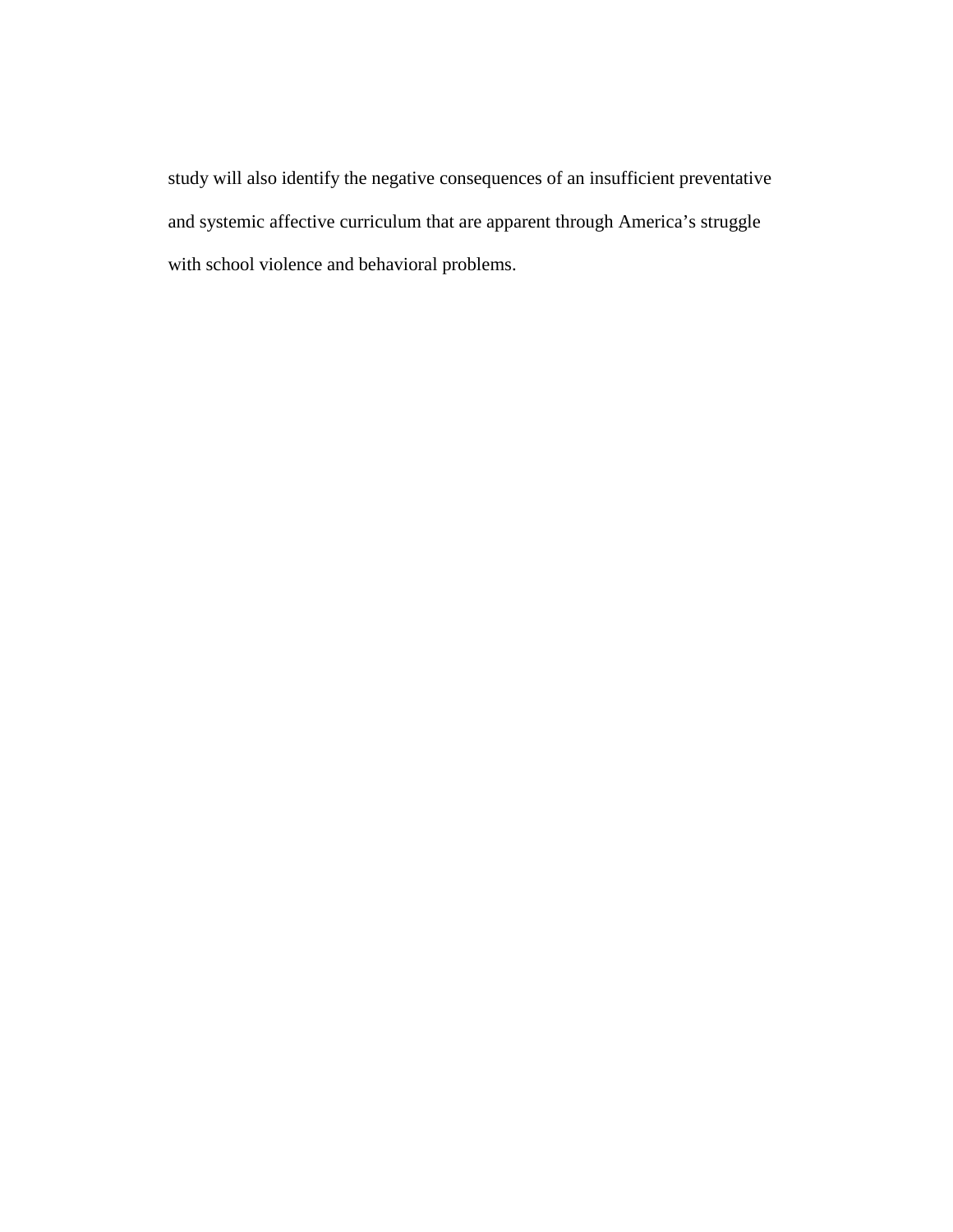#### Acknowledgments

Thanks to Gary S. Johnson who first inspired me to consider the topic of resiliency, through a seminar that he and a partner presented. Mr. Johnson offered to meet with me to discuss the topic further, pointed me in the direction of the best research he knew of in the area and volunteered to make a copy of his full thesis on the topic which I have used as a foundation to lay the ground work for my own.

There were numerous other persons who were helpful and kind along the way. Dr. Don Stephenson was patient, direct and encouraging throughout the beginning of my thesis. He was able to help me pinpoint what was important.

Thanks to the soon-to-be Dr. Amy Carole Schlieve who had enough faith in me to agree to be my thesis advisor even though we had never met. Although she was finishing her doctorate degree and working numerous hours, she willingly took on my topic, helped to reshape it into a workable piece and has demonstrated a great amount of patience, intelligence and talent each time we have met.

Thanks to my family and friends who have been incredibly supportive and helpful along the lengthy journey to this final graduation.

Finally, thank you to my dedicated and committed husband who has volunteered to be a reader, offered perceptive suggestions, and support while he is writing his own thesis.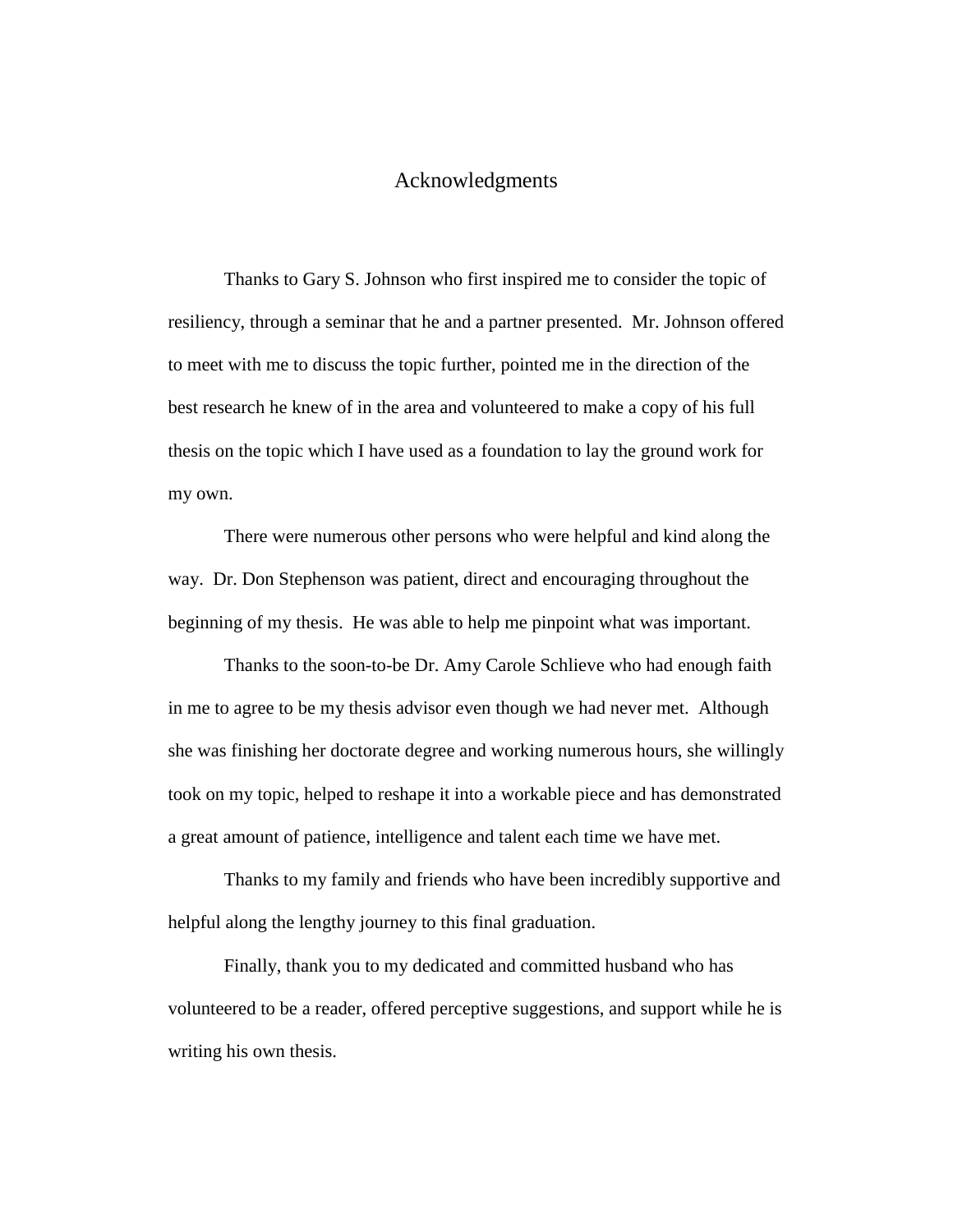### **TABLE OF CONTENTS**

| The preventative affective curriculum most suited for Wisconsin school systems 21 |  |
|-----------------------------------------------------------------------------------|--|
|                                                                                   |  |
|                                                                                   |  |
|                                                                                   |  |
|                                                                                   |  |
|                                                                                   |  |
|                                                                                   |  |
|                                                                                   |  |
|                                                                                   |  |
|                                                                                   |  |
|                                                                                   |  |
|                                                                                   |  |
|                                                                                   |  |
|                                                                                   |  |
|                                                                                   |  |
|                                                                                   |  |
|                                                                                   |  |
|                                                                                   |  |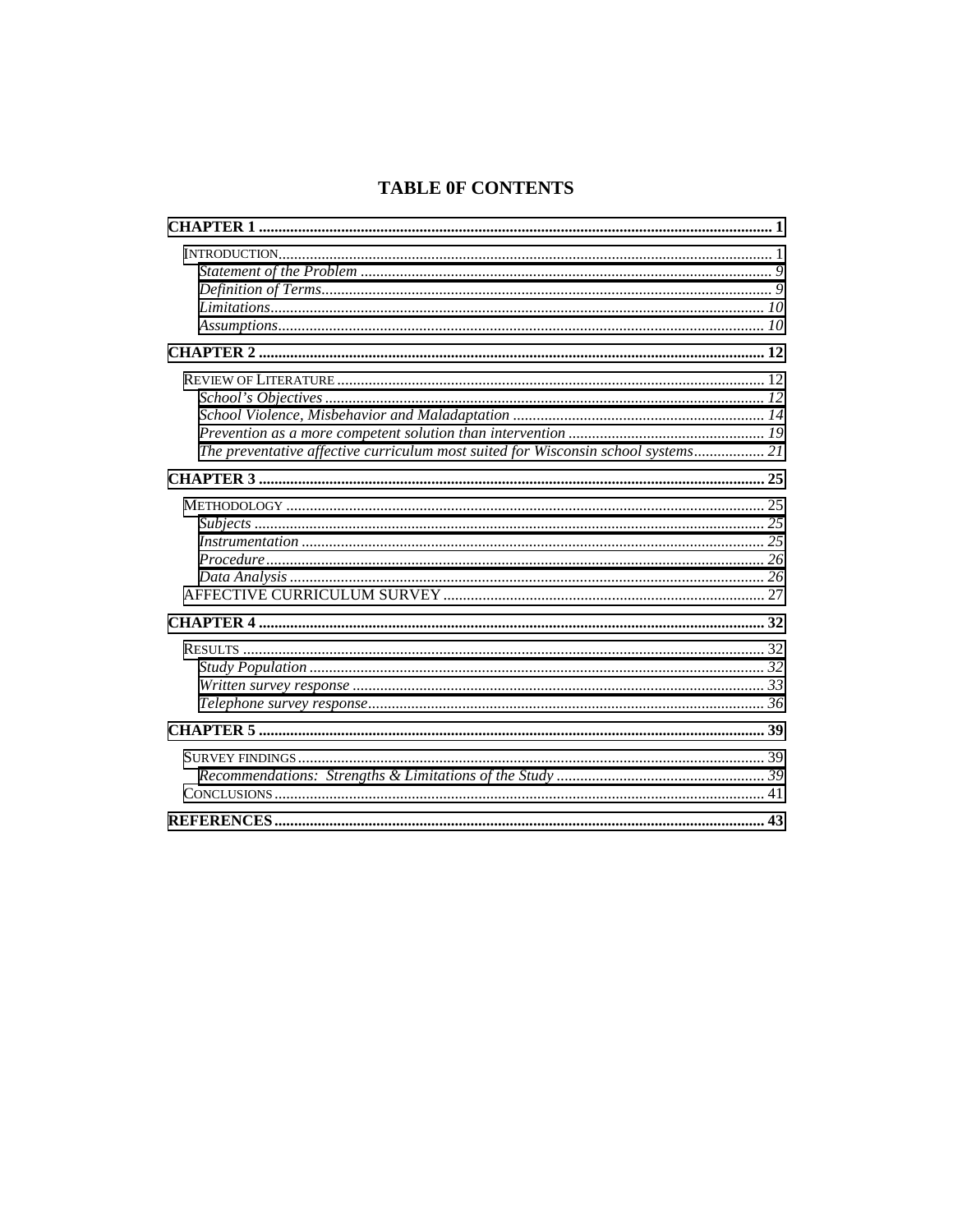# **CHAPTER 1**

### **Introduction**

<span id="page-5-0"></span>Learning right from wrong is not an exact science. In fact, developmental psychologists and other researchers conclude that children reach consciousness of right and wrong at differing ages and in dissimilar levels depending on the child's development and environment. (Begley & Kalb, 2000) This study will concentrate on the importance of a specified affective curriculum provided to all students on a daily basis by school districts. Affective curriculum delivery includes, but is not limited to, the concepts of morals, character, resiliency, empathy and social competence. America's continuing struggle with school violence and behavioral problems draw attention to the lack of adequate affective education in school systems.

A shared perception by citizens, teachers and administrators is that middle and upper class citizens do not need an affective education. In their mind, spending class time on character building, citizenship and social skills is time wasted for the majority of students. However, to hone these affective skills properly, students need direct instruction, practice, and development of problemsolving and critical thinking skills. Growth, a nurturing environment and suitable role modeling is needed throughout the child's life to build strong cognitive and emotional foundations to function as the responsible, contributing community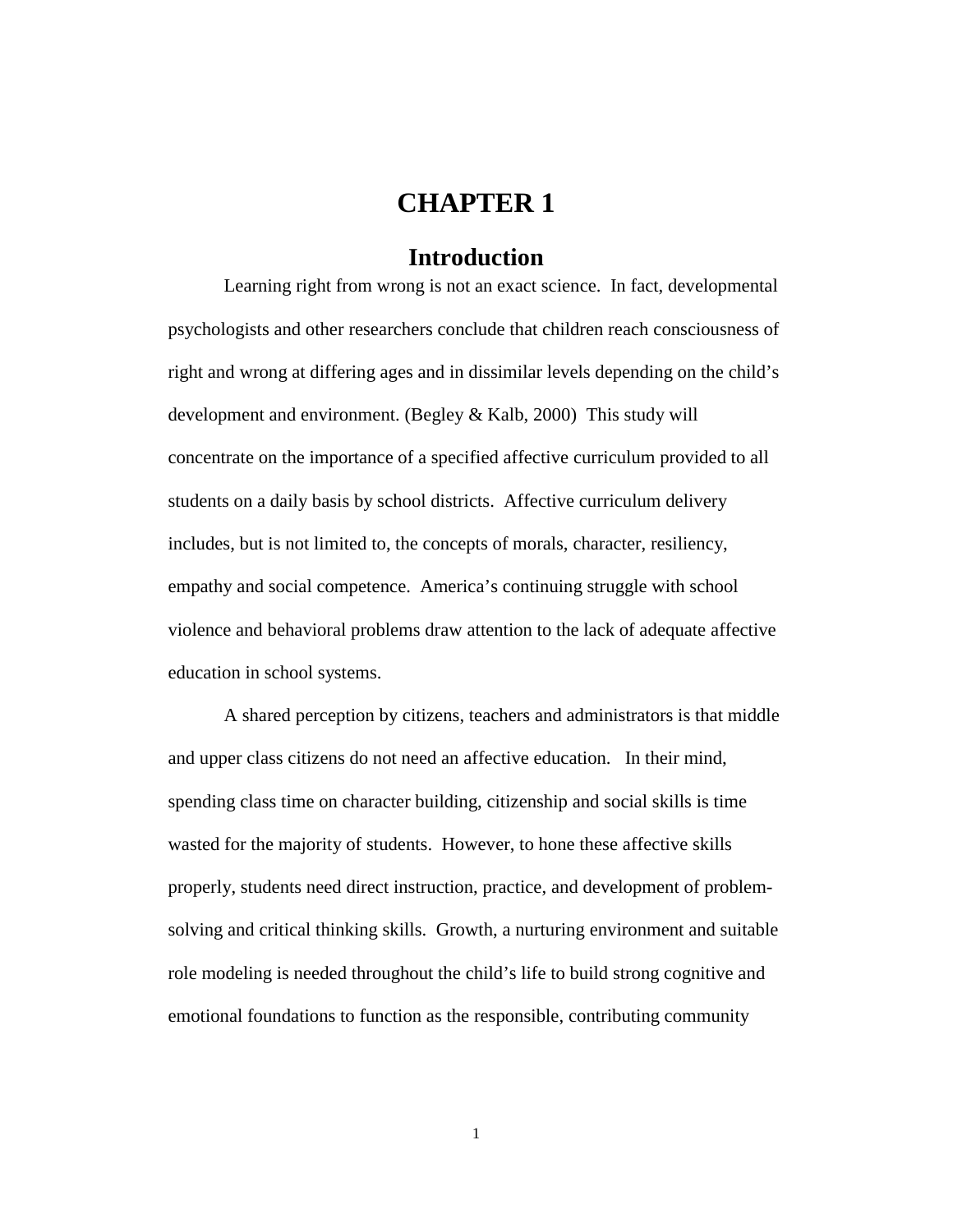members that schools intend to instill within their students. (Begley & Kalb, 2000) Exploration of affective education and its rightful place in the school system will be looked at through the history of curriculum in schools, school's mission statements, the Federal Government's Goals 2000, and the current social and school issues that may affect the students ability to master an academic curriculum. The methods for teaching in schools and communities today provide sporadic prevention and interventions that are insufficient in aiding today's youth to lead fulfilling, functional lives. The issue of affective education and the way it can be more suitably shaped for young people today is not an easy issue to understand, develop or measure. In pursuing the most appropriate affective development for young people, failures will be documented to recognize the most viable solution.

The need to educate America's youth initiated the American school system. From the Colonial days to the mid 1840s, schools functioned as "…literacy training and socialization centers where teachers were expected to impart to students the values of their community, church, and country, while also teaching enough of the three "R's" to satisfy the needs of an agrarian society." (Schwartz, 1996, p. 3) The notion of preserving democracy was a driving force for the community to support the schools. (Schwartz, 1996) Curriculum theories describe the way schools have been challenged and changed dramatically over time. Schools have evolved through the decades to accept a duty or responsibility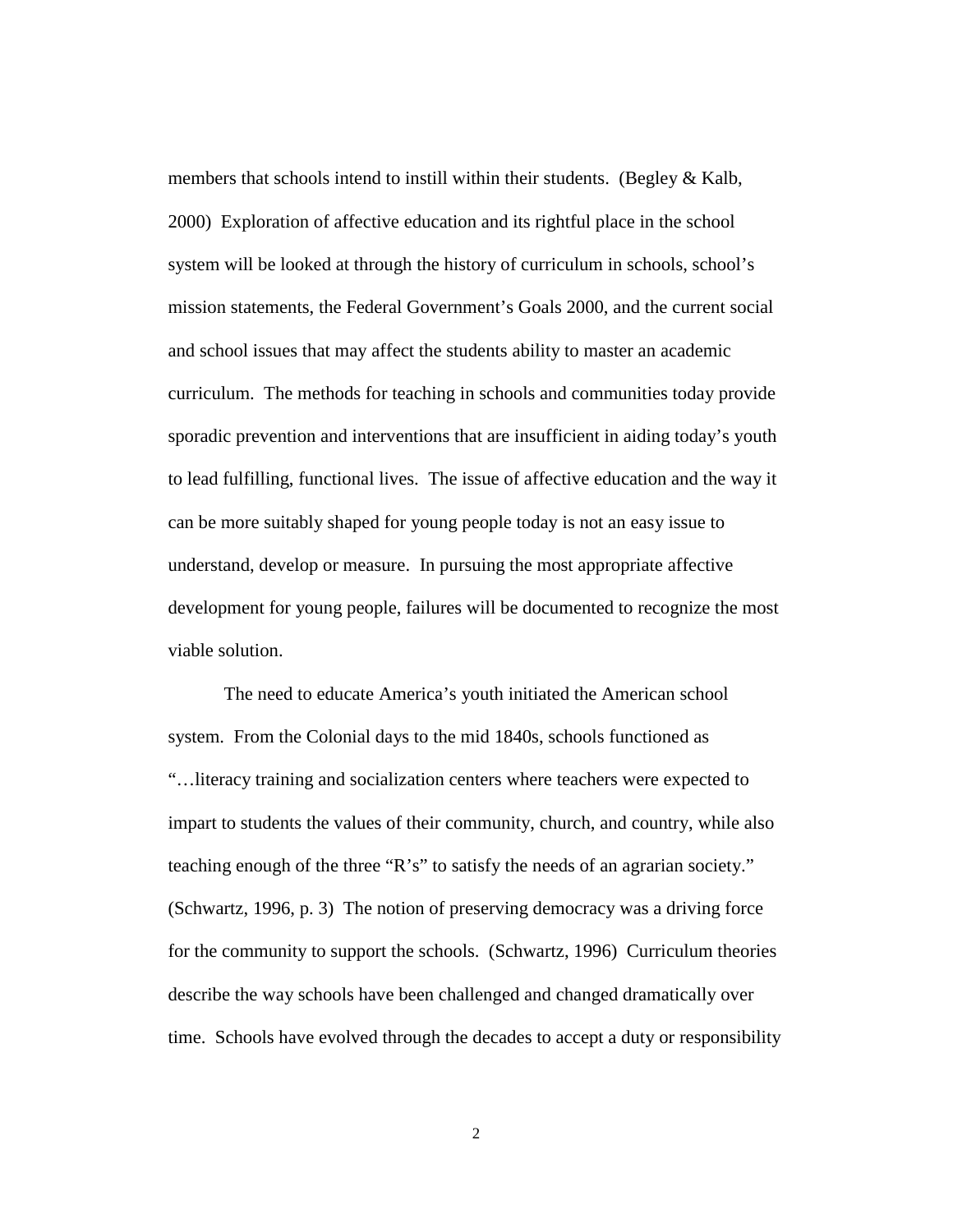to educate all of America's youth. The needs of students have changed from requiring the ability to read the Bible, to serving those who wanted to attend college for a life education. As the needs of the society changed, so did the needs of the schools. (Schwartz, 1996) Schools were obligated to accommodate these changes. The endless controversy seems to be over the question of how to divide the time between academic and life skills curriculum. In part, the dilemma is not only the way to divide the class time, but whether or not to commit curriculum time to specific life skills that are commonly viewed as a non-necessity in schools. Theorists and administration attempted to meet the needs of the students depending on the life they saw fit for the students. The difficulty lies in prescribing a career destination for each child even before she/he determines it. Schools continue to debate if the key purpose of school is to train students to become easily managed workers or to educate students to better govern themselves. (Guptill, 1997) There is no single formula for a successful life that a teacher can present to each student.

School violence and maladaptive behavior demonstrated by the increase of criminal behaviors in the 1980s through the 1990s has brought consideration to the competence of teachers in social, physical, emotional and cognitive content, and enactment strategies in the classroom. (Schwartz, 1996) The following is an example of a Wisconsin school's mission statement, "The mission of the …District is to educate our children in partnership with the family and the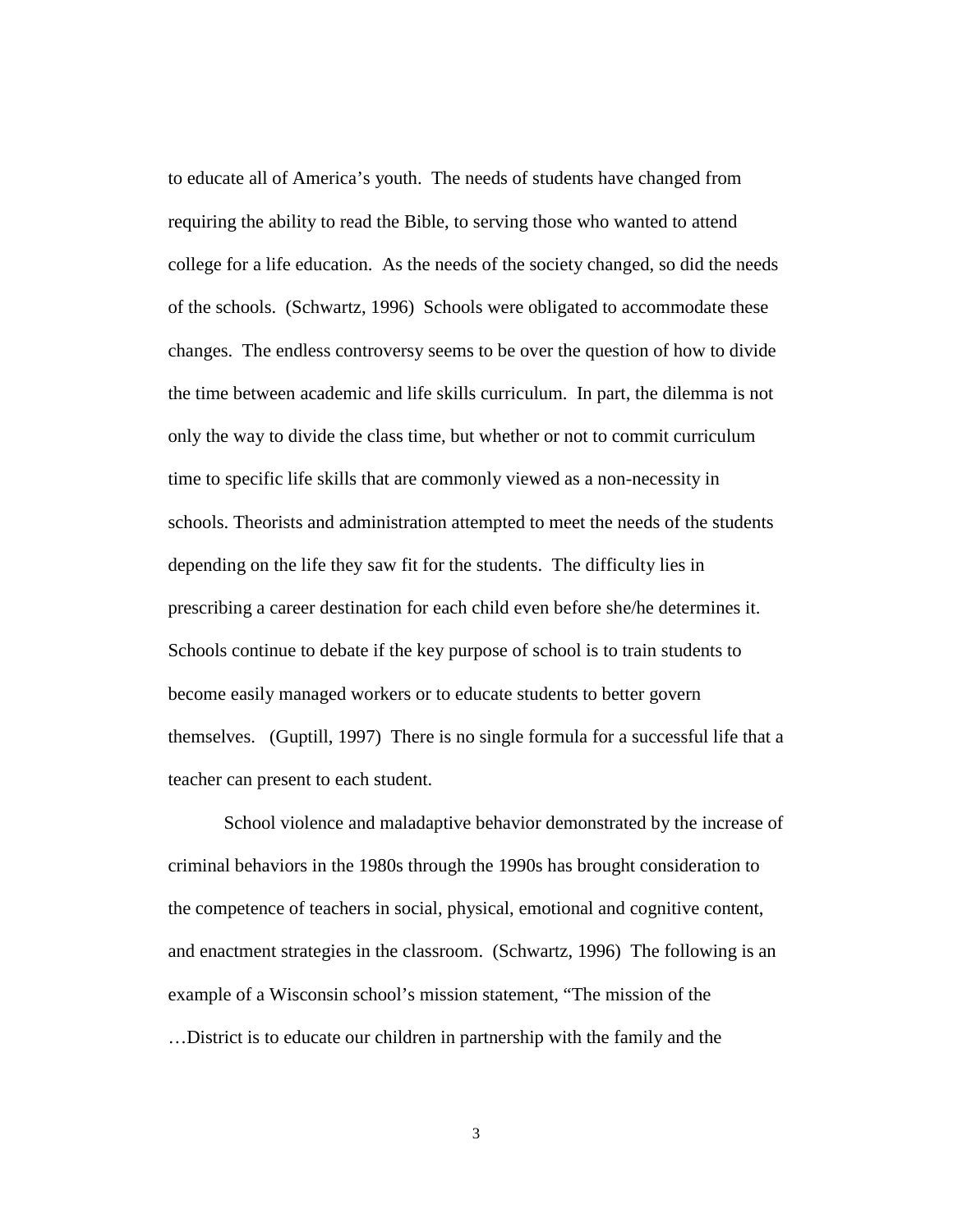community to live responsible, creative, and fulfilling lives in a rapidly changing world.", indicates the intentions of administrators to fulfill these competency areas. The vehicles constructed to facilitate this particular mission statement are: critical thinking, assessment, integrated curriculum, literacy and differentiated curriculum; five curriculum methods that are matched to the student's learning style. The mission statement should represent the direction the school is taking in reference to its goals.

In the year 2000 the National Educational Goals Panel of the Federal Government plans to implement a set of goals and criterion to access schools and students alike. (National Education Goals Report, 1995) Tests and school reporting are instruments that will be used evaluate achievement of the goals. The eight goals sited are as follows:

Goal 1: Ready to Learn

Goal 2: School Completion

Goal 3: Student Achievement and Citizenship

Goal 4: Teacher Education and Professional Development

Goal 5: Mathematics and Science

Goal 6: Adult Literacy and Lifelong Learning

Goal 7: Safe, Disciplined, and Alcohol- and Drug-free Schools

Goal 8: Parental Participation. (National Education Goals Report, 1995)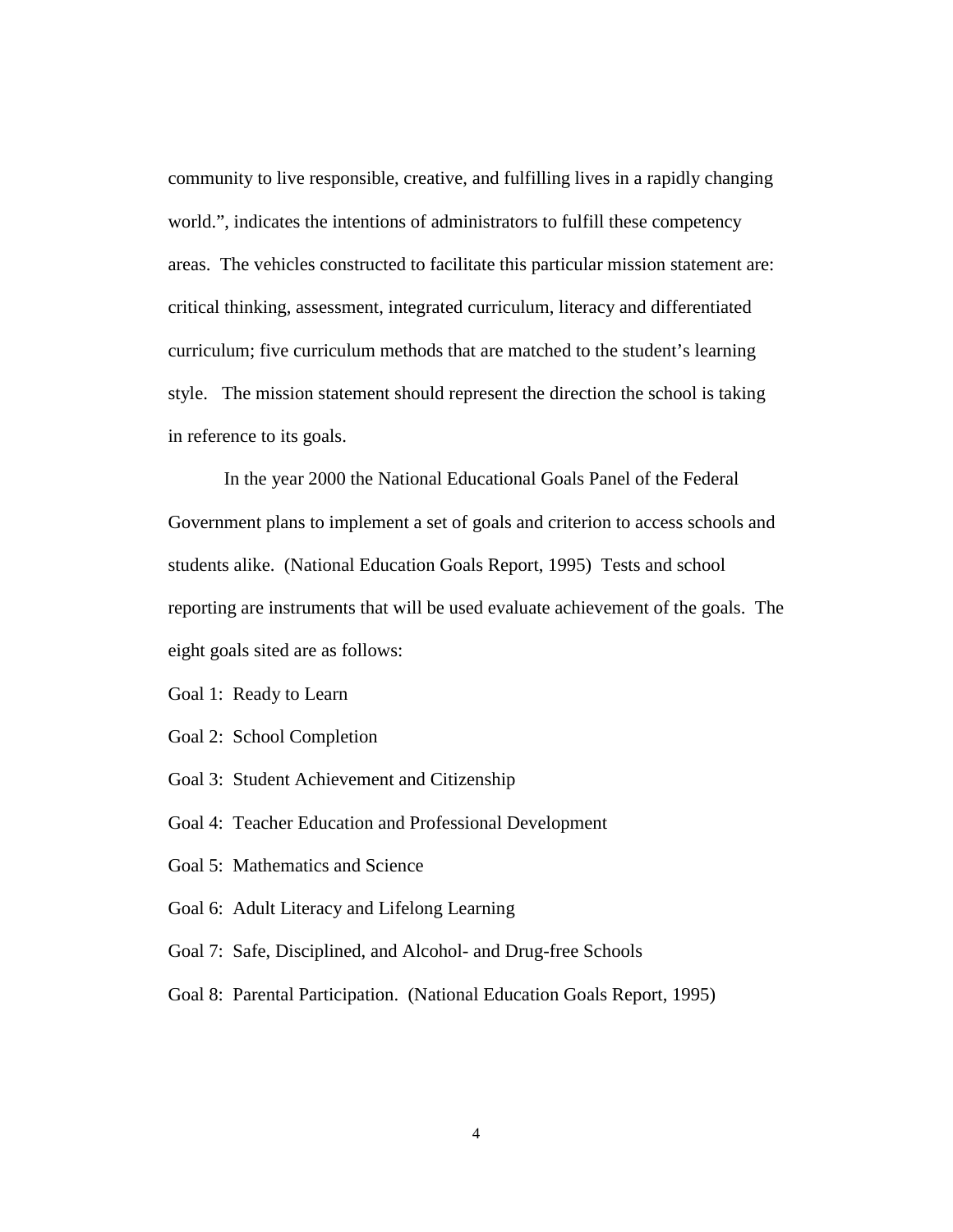The intent of Goals 2000 is promoting equal and the best possible education for all students, some of the Goals 2000 and mission statements of various schools are aiming for similar results. Various school mission statements and the Goals 2000 enactment seek responsible, contributing community members. Not all Wisconsin schools are equipped to achieve these goals with the current systems that are in place, such as the lack of affective curriculum in a systematic manner to teach the students Goal number 7, to be safe. Goals 2000 proves to be the closest that America's schools have come to a unified goal in directing curriculum. (National Education Goals Report, 1995) Commitment to these prescribed goals will be measured by testing the students throughout their schooling. The obstacle lies in assessing the attainment of the goals.

Part of the intricacy in the formation of school goals is the evolution of curriculum development. In the past, several groups developed curriculum; parents, administrators, teachers, students and the community. Each present differing perceptions of what education for students should include. (Guptill, 1997) These differing opinions combined with the demand for accountability by parents and the community has prompted the federal government to define basic goals for American schools.

Academic curriculum is the predominant focus of schools today. (Guptill, 1997) Academics are essential in ensuring students a potential career in the job field of their choice. Today's students need the best education possible to step up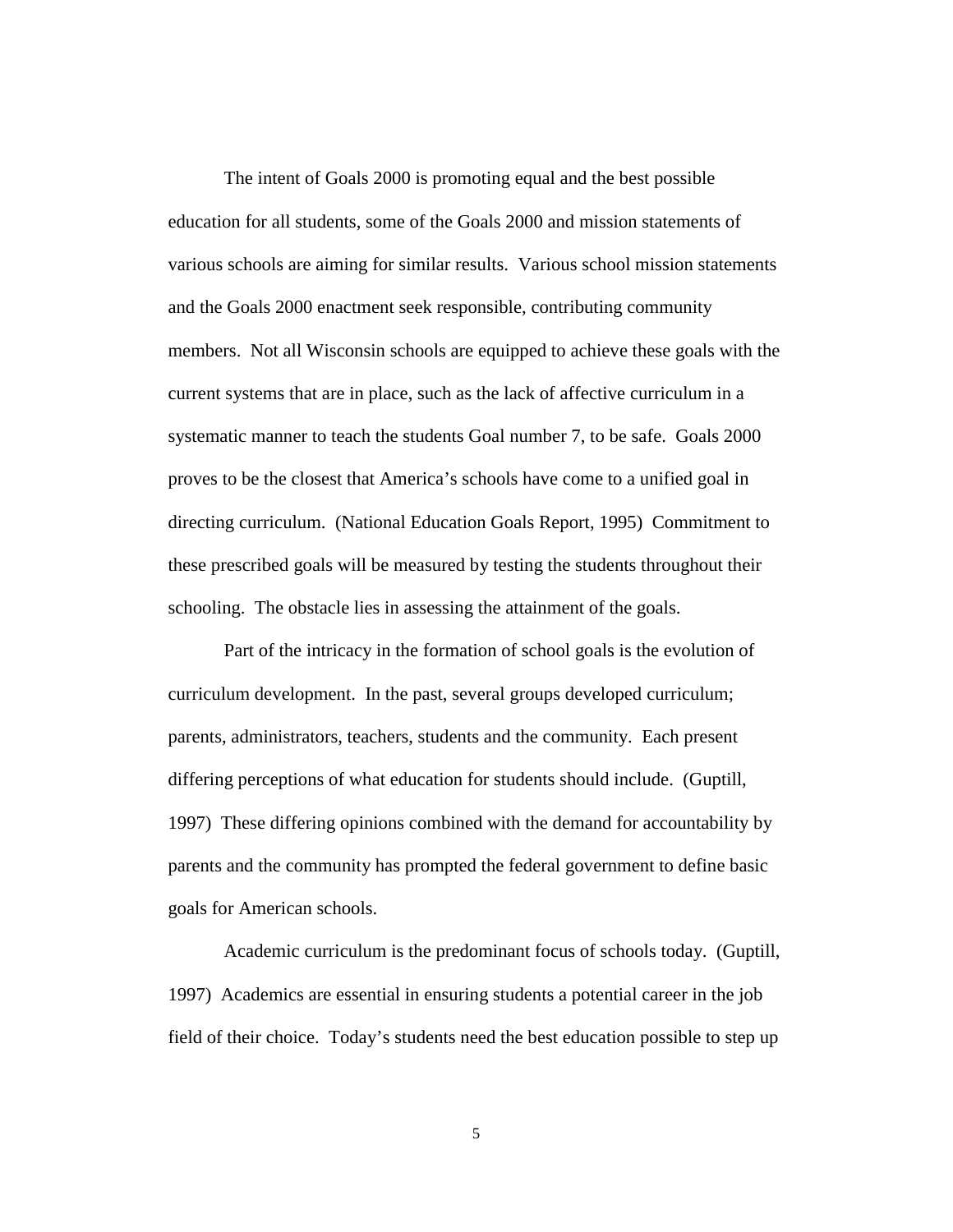to the challenges that the future holds and to be successful in the ever-changing job market. However, academics alone will not instill a well-rounded, moral citizen or employee that school mission statements aspire to. Academics provide a base for the student to build concrete knowledge upon. Affective education is as important and influential as any academic knowledge that they may grasp.

Communities rely on schools to educate youth with life skills in the hopes that those students will become productive individuals who will positively contribute to the community. As future adults, students are expected to become an integral part of America's economic, political and social realms. The interpersonal and life skills that are essential to students becoming fully functioning adults are not inherent in children and need to be taught to them. (Mills, 1995) These essential skills must be taught and modeled to nurture these capacities in each student. Assessment of these essential skills distinguish which level of affective consciousness the students are functioning to build upon with curriculum and remedial curriculum when necessary.

Psychologist, William Damon of Stanford University reports that, "all children are born with a running start on the path to moral development". (Begley & Kalb, 2000, pg. 30) Obstacles along the path of moral development are in each child's future. Abraham Maslow's Hierarchy of Needs documents safety as a basic need for human beings. Fulfillment of this need precedes the ability to capitalize on their potential in academic learning. According to Maslow, a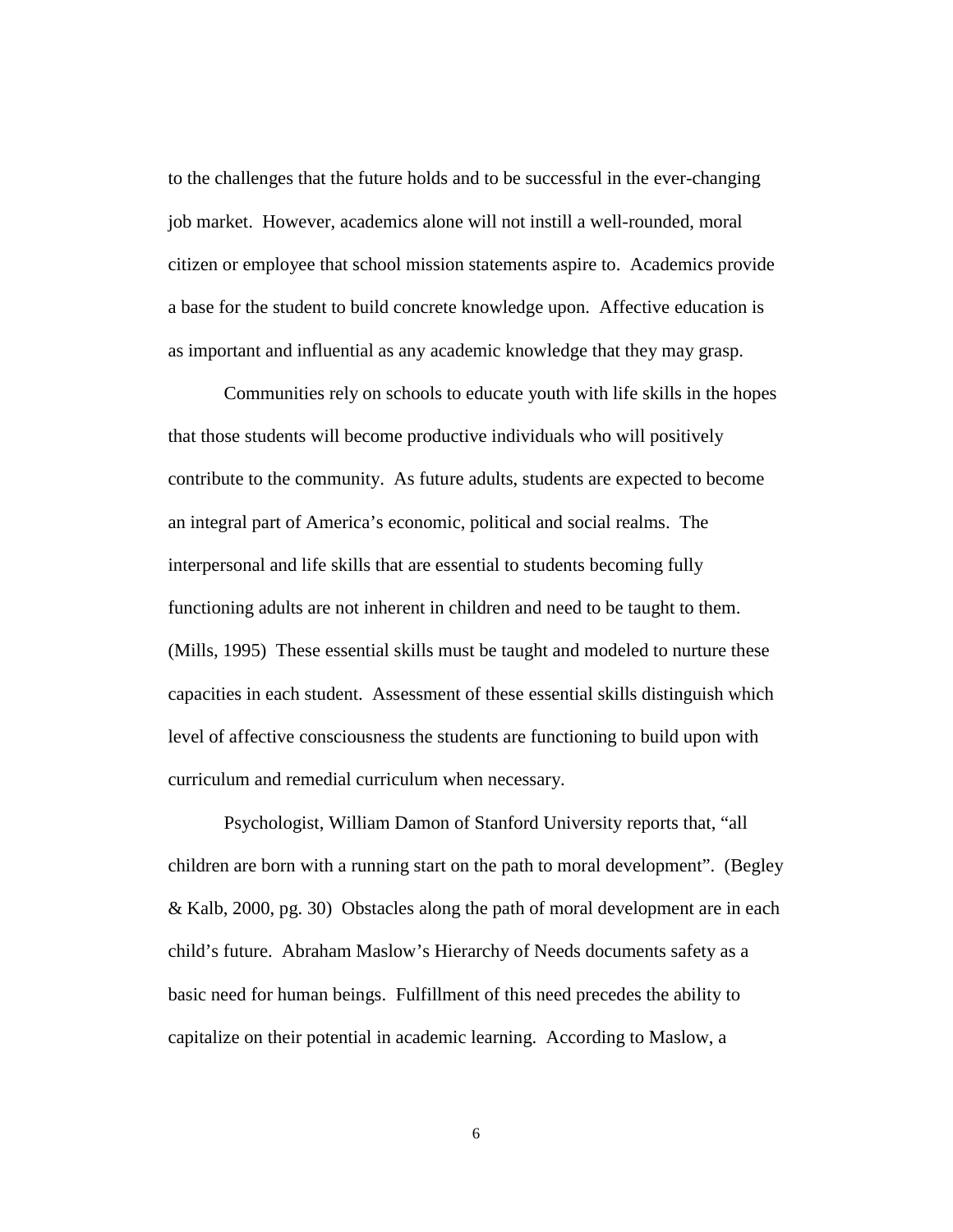student needs to satisfy her/his basic safety and physical needs before moving on to achieve academic knowledge. (Gnagey, 1981) Attorney General Janet Reno has reported "...overall crime has gone down in schools across the country and that students continue to be safer in school than out of school." However, an Annual Report on School Safety prepared by the U.S. Departments of Education and Justice concludes that in 1997-98, only 40 percent of United States 15 year olds felt safe in school. Even though overall crime in schools has decreased, less than half of the student population feels safe in school. (Malico, 1999) Students must feel safe in school, in order to comprehend the academic information taught to them.

By using an affective curriculum as the cornerstone for teaching resiliency skills and how to manage her/his own behaviors, students can be assured safety within schools in the future. Safety and respect must be taught in schools on a regular basis to create the safe environment in schools that is not only expected, but is needed for the students' comfortable mind set. Educational success can be achieved when students feel safe.

Other obstacles to a student maintaining a healthy lifestyle are the naturally occurring transitional phases in a person's life. (Allan, 1996) A transition is a change in a person's life, where she/he will need to adjust to something, to adapt, to be capable of making needed or desired changes, to cope. (Webster, 1996) Transitions in a person's life open the door to uncertainty,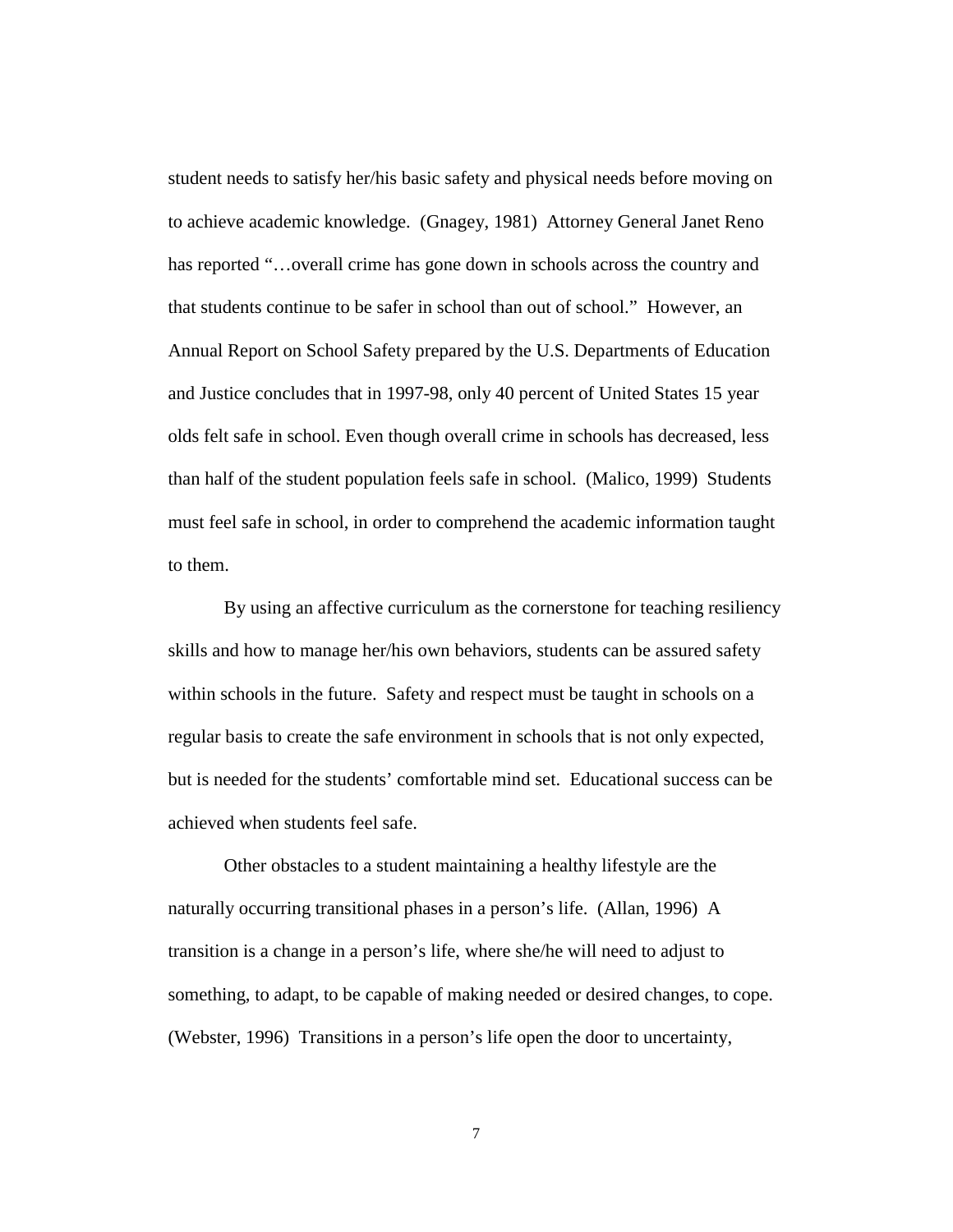weaken the bonds of support and create opportunity for changes in the way one structures or copes with her/his life situations. The ability to adjust to different situations will determine the path that the student will take in life. When a student struggles and takes a less positive path in coping with a situation she/he has the potential to create maladaptive coping mechanisms. (Allan, 1996) School violence, maladaptive behavior and misbehavior are externalized warning signs that a student is choosing a path that will limit her/his in the future. Often these maladaptive coping mechanisms follow that student through adulthood.

(Olweus, 1984; Allan, 1996)

Prevention circumvents the whole process of the child learning maladaptive behaviors. By teaching children positive, beneficial ways to cope they will be better able to adapt to transitions that may prove to be stress points in their lives. Examples of such transitions are: moving, first day of school, making new friends, divorce of parents, death, etc. (Allan, 1996) When a child learns better ways to cope, she/he forgoes the process and cost of intervention.

Intervention is a buzzword that is considered as a key to facilitate change with individuals who are recognized by their externalized behavior. Therefore, the effectiveness of intervention is limited to externalization of behaviors that are interpreted as warning signs and followed up with successful intervention programs. Intervention works on the basis that the exhibited behaviors are learned and can be retrained.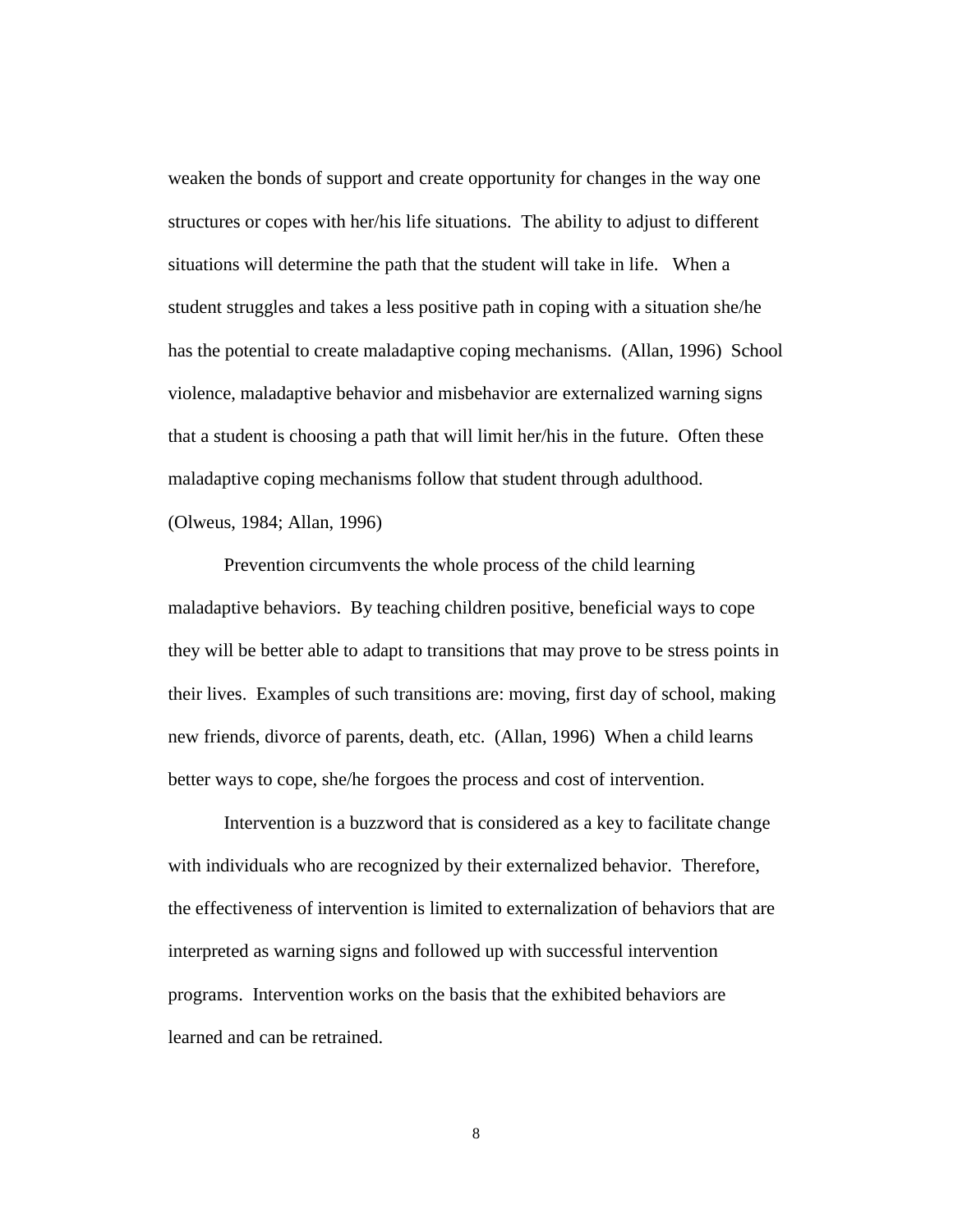#### <span id="page-13-0"></span>**Statement of the Problem**

The purpose of this study is to determine the percentage of Wisconsin school districts' that currently utilize a systemic affective education curriculum. A comparison will be made between the mission statement of the school district and their curriculum goals and delivery model to identify discrepancies between the mission statement and the systemic consistency of affective education within the school district.

#### **This study will focus on the following objectives**:

- 1. To determine the percentage of Wisconsin school districts that have a systemic affective education curriculum in place.
- 2. To identify negative consequences of an insufficient preventative and systemic affective curriculum.

#### **Definition of Terms**

The following definitions are offered to provide the reader a better understanding of this research. For the purpose of this study:

*Adjustment*: to adapt oneself, to make necessary or desirable changes to oneself.

*Systemic*: affecting the entire bodily system of the school from the mission

statement to the actual curriculum delivery method in the classroom and taught in

a methodical and planned manner throughout the students' school years.

*Affective education*: to make an impression on, to move (in an emotional sense),

to have an effect on the emotions and emotional decision of another. Affective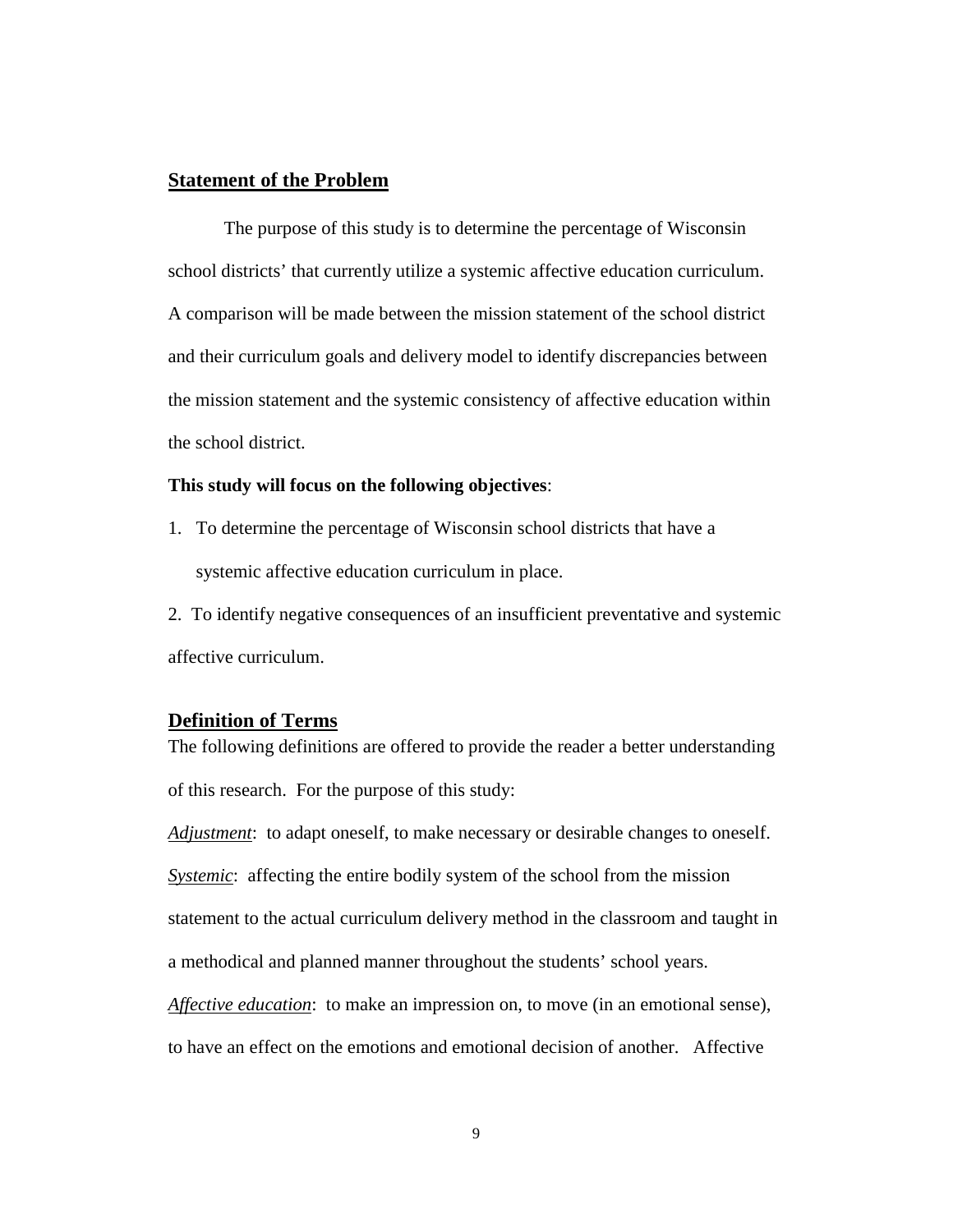<span id="page-14-0"></span>curriculum delivery includes, but is not limited to, the concepts of morals, character, resiliency, empathy and social competence.

#### **Limitations**

Perceived limitations for this study may include:

- 1. The person filling out the inventory is not the person in the actual classroom and will not personally know the actual classroom delivery of the affective curriculum. The inventory will take this into account by requesting examples of affective delivery in the classroom by teachers.
- 2. The small quantity of the survey sample and the homogeneous groupings within the schools themselves in racial and cultural consistency.

These two limitations will be discussed and used as a recommendation for further research to initiate.

#### **Assumptions**

An assumption of this study is that prevention is more effective than intervention. Research points out that it is more costly and time consuming to deemphasize prevention in order to focus on intervention. In some cases, intervention is not effective and/or the damage is already done. An easier task is to teach adaptive behaviors in a positive way from the beginning. It is more practical to set students up for success initially than to try to change maladaptive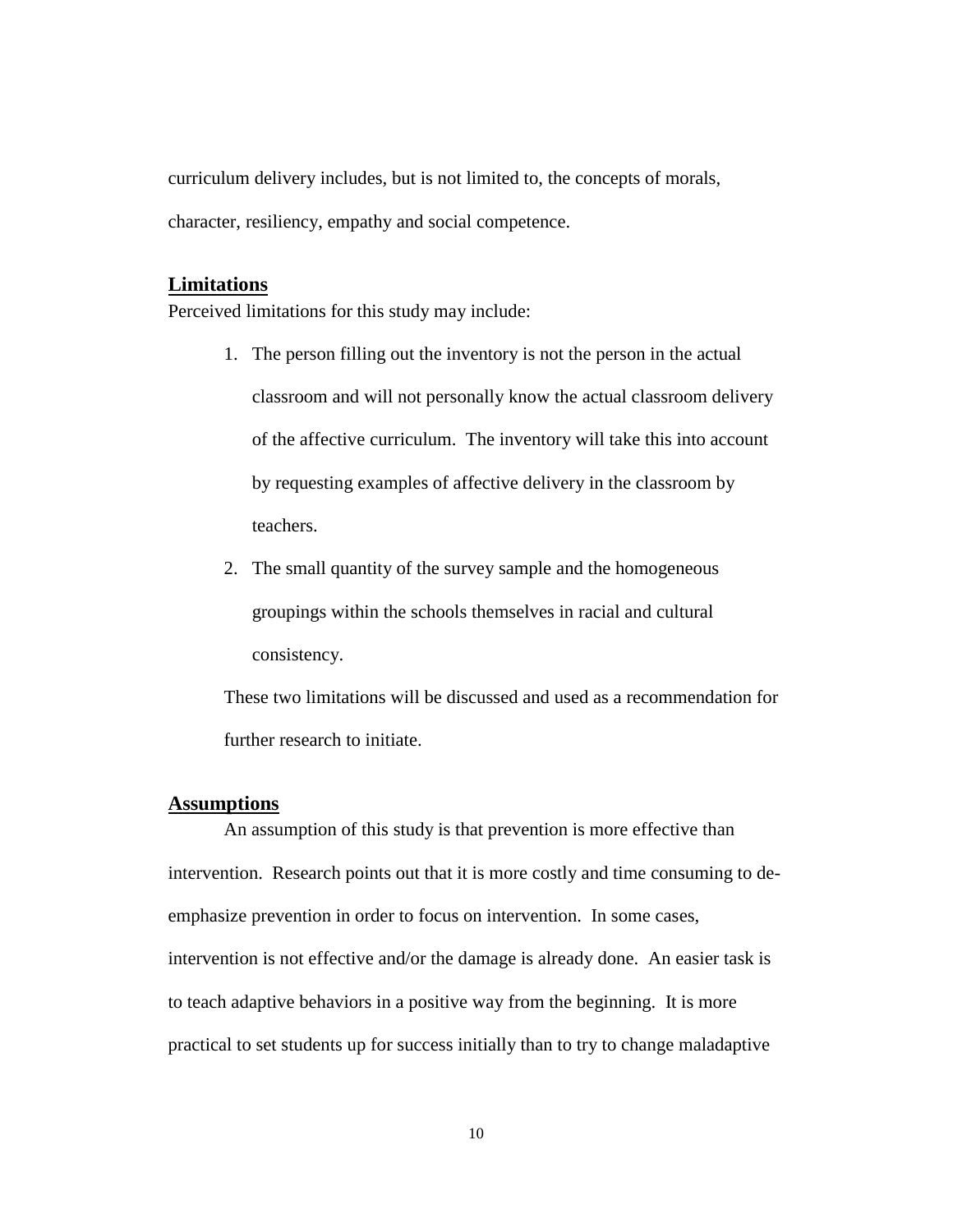behavior after it has taken form. Intervention is still needed, especially early intervention.

However, focusing on prevention and watching for early signs of adaptive behavior and maladaptive behavior is influential. Reinforcement for both adaptive and maladaptive behavior should be incorporated into the concept of prevention. When a child develops maladaptive behaviors, the behavior should not be reinforced, but the child should be. Each child has equal value and worth as a person regardless of her/his behaviors. Consideration and acknowledgment of the child's maladaptive behavior and the situation that the child is in should be given to the child. A student is more likely to feel hopeful and important when the persons in the educational settings project an unconditional acceptance of that student as an individual. The decision that child makes may not be the healthiest for the child or others, consequences for those actions should be known up front and combined with early intervention procedures. Positive feedback to students when they demonstrate healthy adjustments to a transition is beneficial for the student to understand what types of behavior are appropriate and inappropriate. Positive feedback also helps to construct the students' self-assurance and confidence for being able to make a good decision.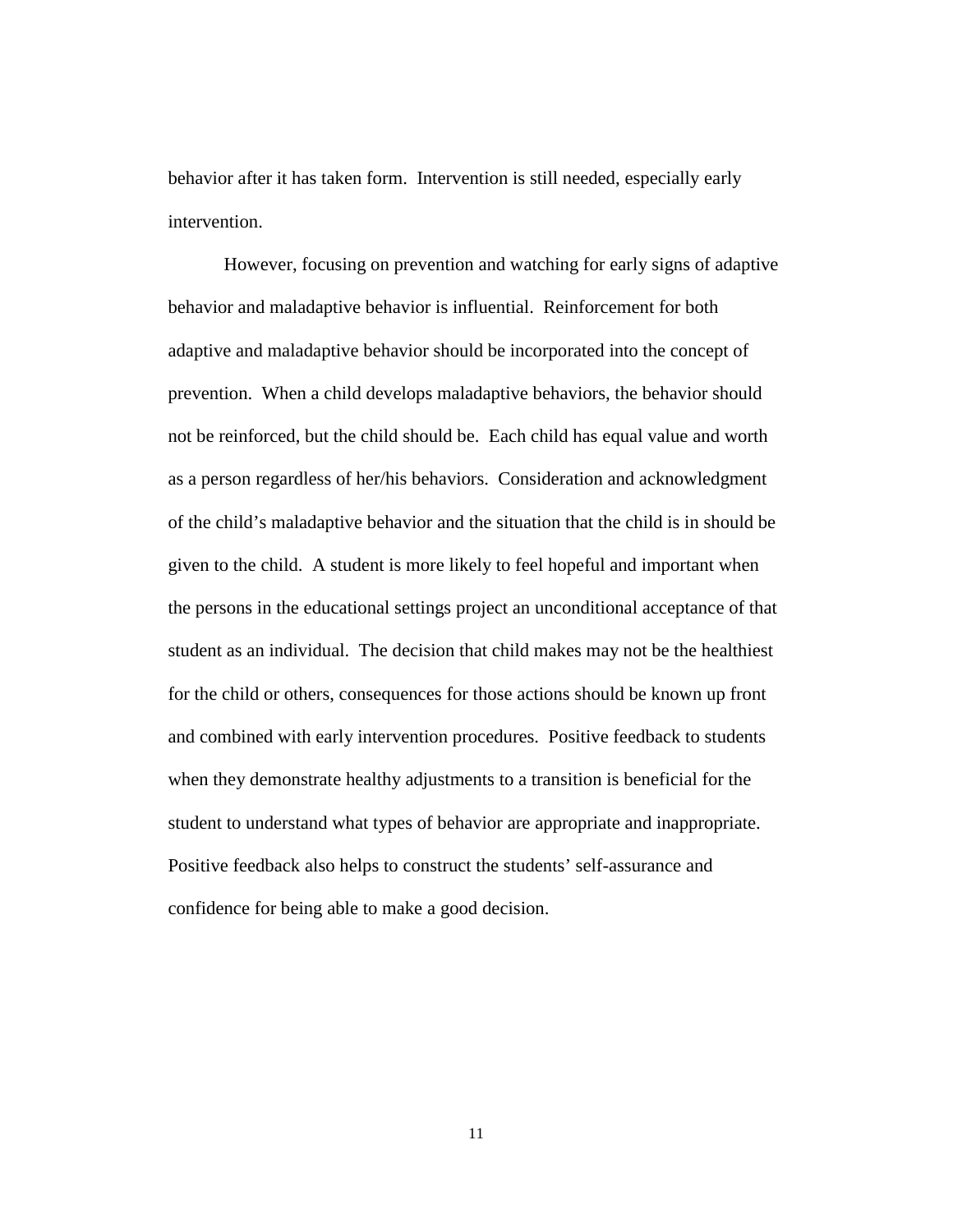# **CHAPTER 2**

## **Review of Literature**

<span id="page-16-0"></span>The review of literature will introduce the impact of a lack of sufficient preventative, systematic affective curriculum in school systems. The related issues of school violence, mental health versus maladaptation and misbehavior will be discussed in relation to the deficiency of a consistent and effective prevention program in schools for all children. The second part of this literature review will probe current curriculum in schools and why the emphasis of intervention programs should be shifted to prevention. America is prone to a reactive rather than proactive approach. This study will consider the burdens a reactive perspective places on schools. The last portion of this review will explore solutions of an affective curriculum more suitable for Wisconsin schools and communities.

#### **School's Objectives**

The history of curriculum indicates that schools originally taught concepts like morals, character, laws, right and wrong, values and even social skills. The following Wisconsin school's mission statement represents the affective goals that are characteristic in Wisconsin school districts, "The mission of the … District is to educate our children in partnership with the family and the community to live responsible, creative, and fulfilling lives in a rapidly changing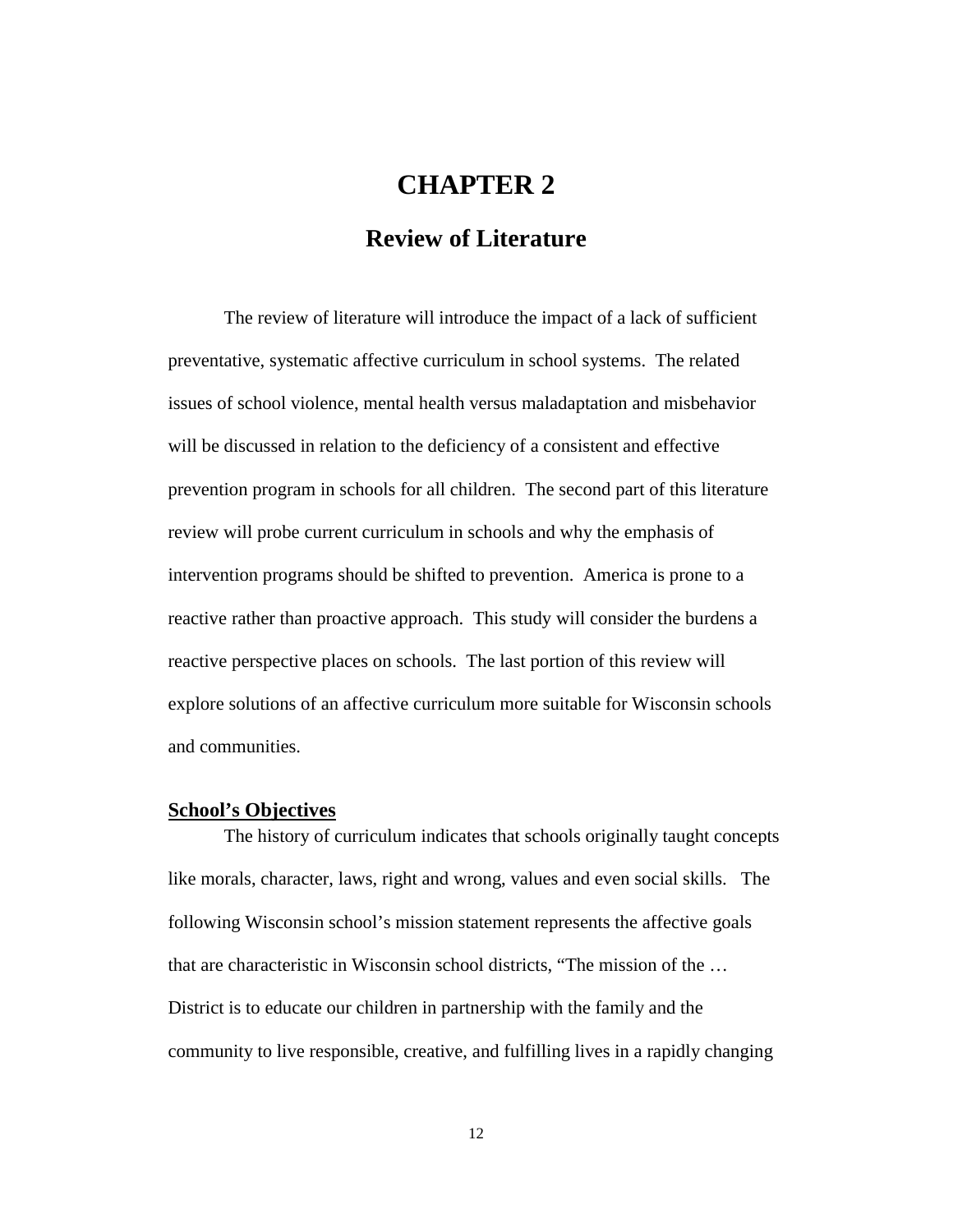world." School systems mission statements infer use of morals and character for students. This study will assess whether basic self-regulating skills for students are taught within schools on a regular basis. Schools are reluctant to teach such a curriculum for many reasons such as; differences of opinions, and certain legalities. There is also the premise that parents are teaching these skills, plus the time constraints already placed on schools. School is the only place that we can ensure that every child is being taught a systematic affective education.

Due to the lack of an adequate affective education, behavioral problems are visible through issues such as truancy, crime, and abuse that could lead to court or high school intervention. Maladaptive behavior is likely to follow a person through her/his lifetime unless meaningful intervention is able to circumvent those thought and behavior processes that lead to at-risk behavior. Childhood aggression can be linked in many instances to future violent behavior. (Olweus, 1984; Allan, 1996) "Children who are aggressive tend to grow up to be violent adolescents and violent adults." (Allan, 1996) Prisons are one place where offenders may possibly be rehabilitated while shielding the public from likely future crimes.

The prison system in Wisconsin is overcrowded to the point that prison populations are at double their maximum capacity. (Jandecek, 1999) Imprisonment is one example of intervention that is costing an incredible amount of money through loss of wages, extra human service positions necessary to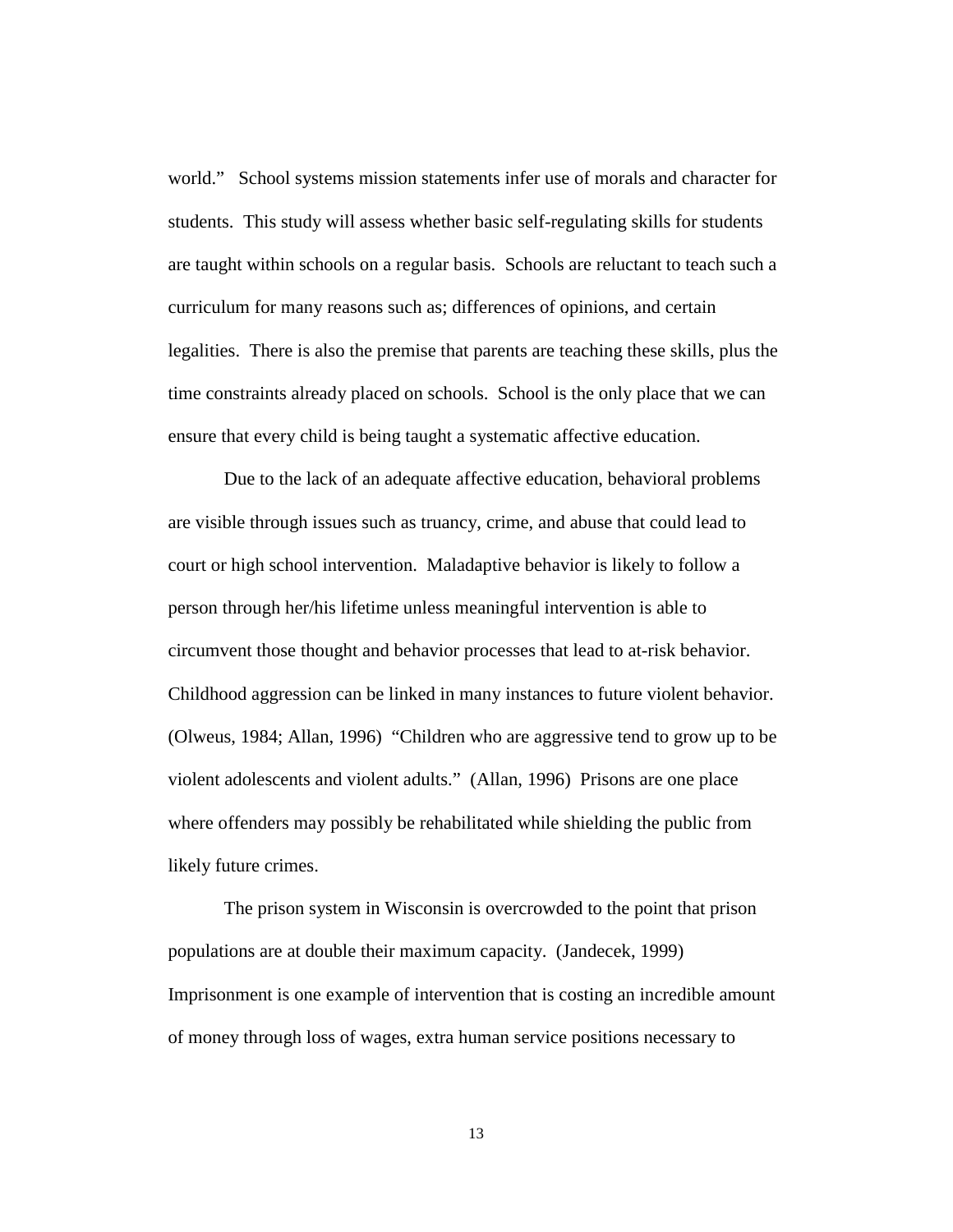<span id="page-18-0"></span>accommodate the legal system, and court expenses. In the year 2000, the Wisconsin Department of Corrections will spend more subsidy money on the housing of inmates than the universities will receive from the state of Wisconsin. (Jandecek, 1999) These inmates are the adults who did not acquire the necessary skills as children to live a responsible, creative, and fulfilling life as the example school mission statement aspires.

#### **School Violence, Misbehavior and Maladaptation**

Fear has left its imprint in the memory of students and adults across America. Schools are still living in fear of the next multiple homicide like the one at Columbine High School in 1999. The fact is other schools have had potential for a similar occurance when a student stepped onto school property carrying a weapon. The Columbine High shooting left 13 dead and 20 injured (Columbine, 1999). The numbers reported in deaths and injuries are misleading. Due to media coverage, that horrifying incident struck home nationwide. Intervention programs and strategies were called for and put into place immediately afterward. Children and adults are taught to learn from their mistakes. This concept may explain why schools and government tend to be reactive and react to violence with intervention strategies rather than taking a proactive approach to teach healthy behaviors from the beginning.

In a 1999 school violence report Attorney General Janet Reno speaks of, there is nothing more important than a safe learning environment in schools.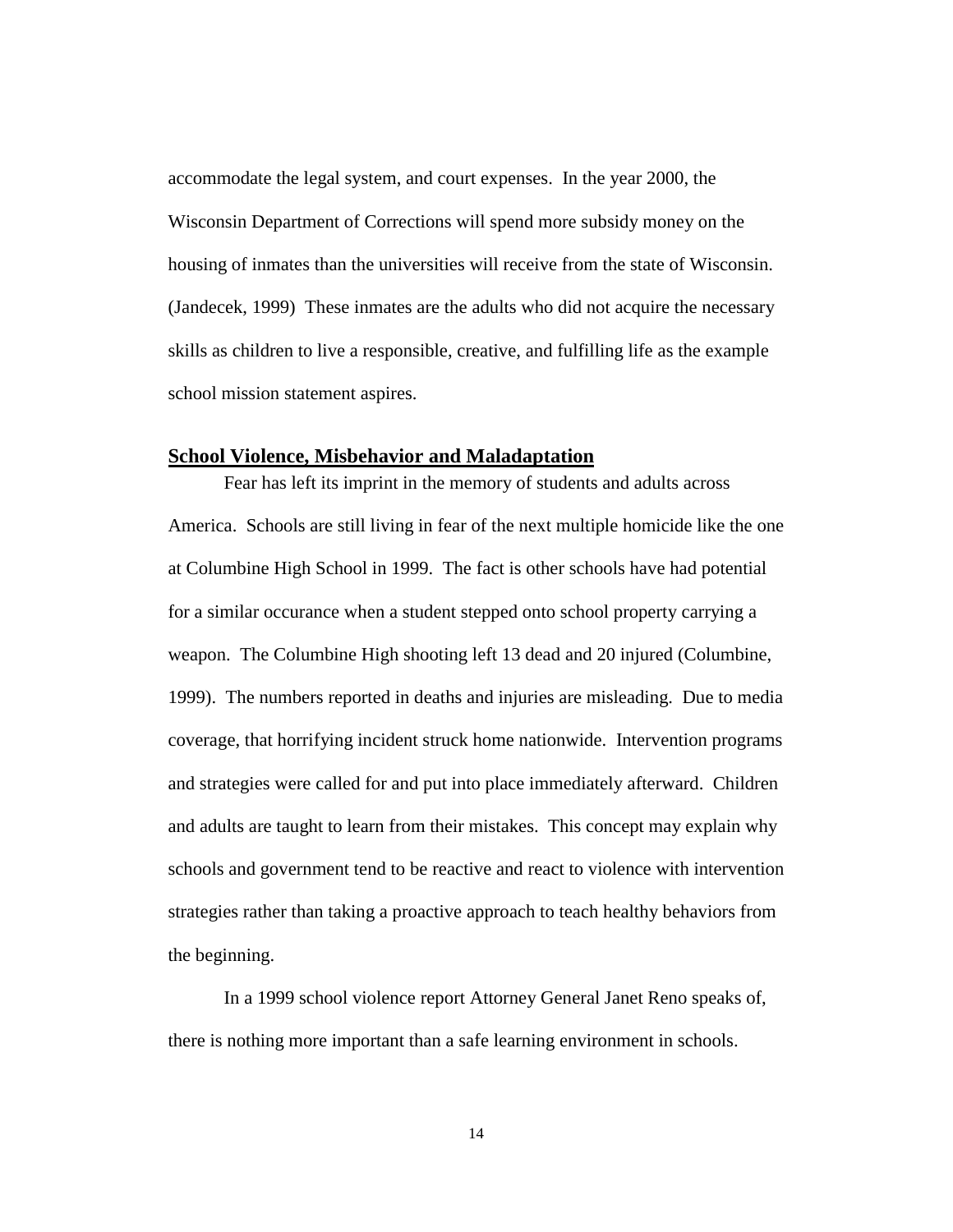(Malico, 1999) The same report concluded that in the 1997-98 school year, less than 40 percent of United States 15 year-old students felt safe in school. More than half of the students are concerned about the lack of safety in schools for good reason. The number of multiple victim homicides at schools has increased from one in 1994-95 to five in 1997-98. (Malico, 1999) In 1980, Gnagey concluded, "…disruptive high school students had significantly stronger security needs than those who were cooperative in the classroom." (Gnagey, 1981) The level of safety students are experiencing is compromised by the school violence occurring and the graphic manner that it is reported by the media. In 1997, Dean Hintz states that misbehavior occurs usually when a student perceives something is out of their control. Frequently children are unable to control the factors that would promote fulfillment of their security needs. This perceived lack of control is a contributing factor in students' misbehavior.

Security is a concern in school systems, which impedes the emotional and intellectual growth of students. The fact is, when students are concerned for their own welfare, their energies are expended on that concern and not on learning the curriculum for the day. Abraham Maslow in 1954 defined four classes of maintenance needs (modified by Root in 1970). (Gnagey, 1981) Survival, security, belonging, and self-esteem are the four maintenance needs that Maslow identified as a human being needs to satiate before being able to move on to the growth needs that motivate human behavior in positive, self-actualizing ways.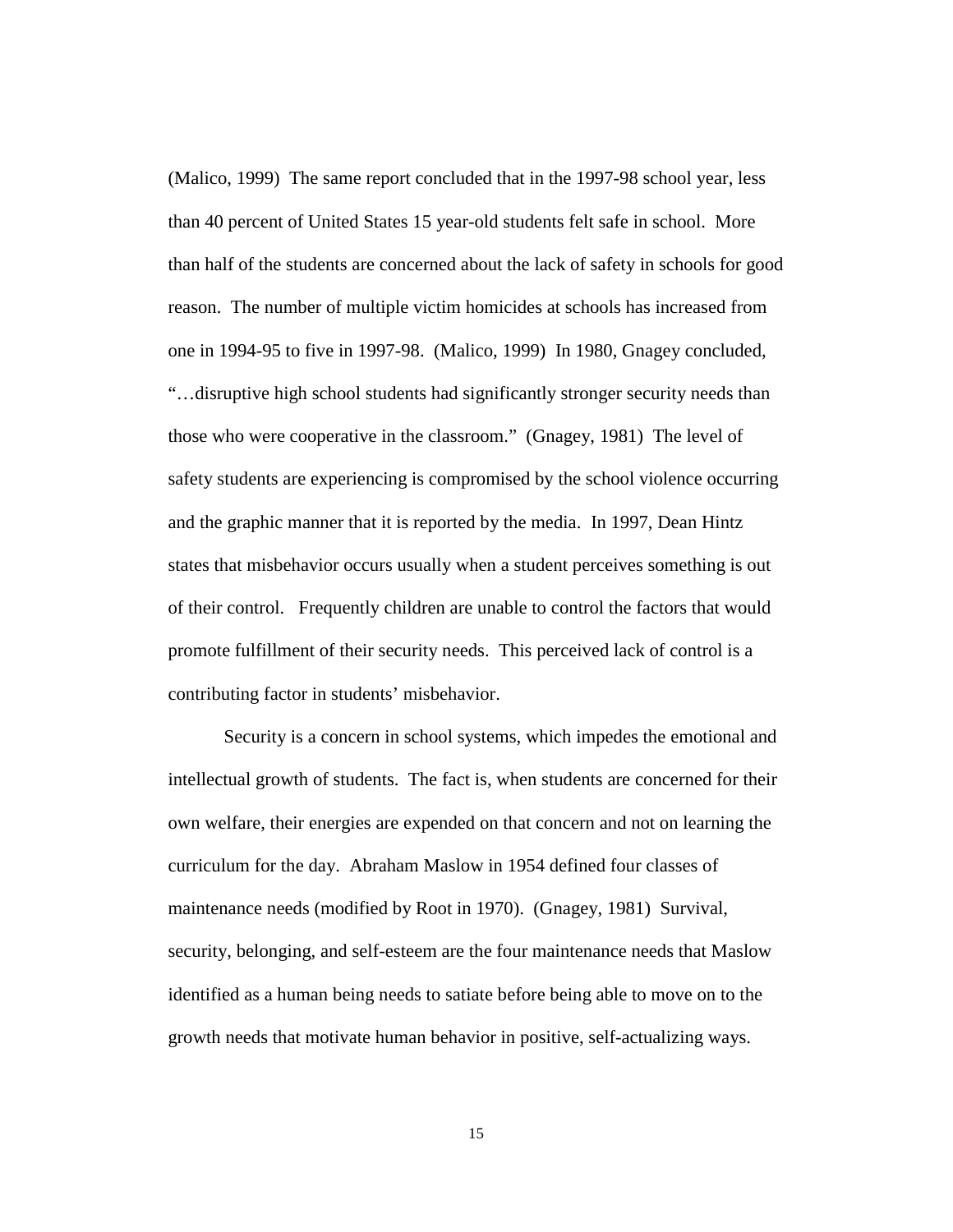These growth needs that allow a student to continue toward self-actualization are knowledge, understanding and aesthetic or appreciation of order and beauty. Schools focus their curriculum on knowledge or academics, although Maslow proposed that students would not be able to focus on knowledge or understanding until their basic maintenance needs are met. (Gnagey, 1981).

Roger Mills bases his health realization paradigm on the premise that "…everyone has inborn, innate capacity to use common sense, to enjoy and respect others, and to mature in a socially responsible way, regardless of their past or their circumstances." (1995) He also proposes the idea that people loose touch with their birthright of mental health. Maladaptive behavior is evident through externalized behaviors such as school violence and misbehavior. A 1993 National Research Council report stated that the school environment itself contributes to aggression in four ways. First, many people occupy a small amount of space reducing the ability to avoid confrontation. Next, resentment and rejection may result from the imposition of behavioral routines and third, conformity issues that leave little room for the student to express her/his individualism. Lastly, design features of the school building itself lack personal space, or opportunities to relax. Research also suggests that the potential for violence can be socially learned and transmitted. (Eron & Slaby, 1994; Allan, 1996) If we are to believe this research is accurate, the close proximity in school systems is a breeding ground for violence to be learned by students from the other students.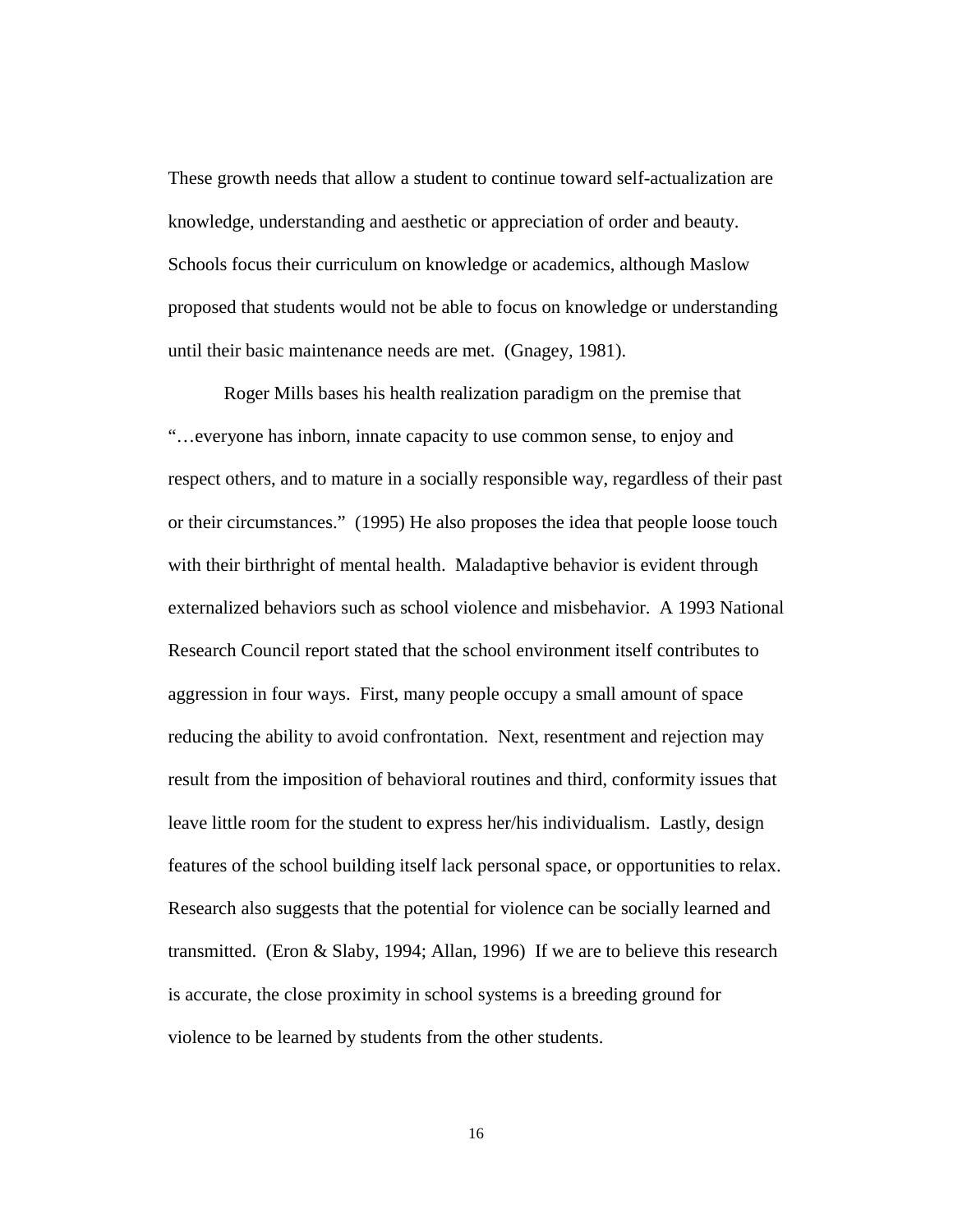Aggressive behavior is a result of a combination of interpersonal acts and the students' present environment. (Lockman; Keith, 1984) Past experiences consist of a portion of the students' interpersonal and intrapersonal collection of memories and learned behaviors. Students tend to demonstrate negative or positive behaviors consistently. (Hintz, 1997) In 1996 Allan states that social and cultural factors in early childhood have an influence on a person's lifelong attitudes, beliefs and behaviors toward violence because behavior patterns learned early in life form the basis for violent behavior later on in life. Therefore, intervention is working against the prior knowledge or experiences of students and several factors are present in their environment, such as low socioeconomic status, limited access to learning at home, and / or a dysfunctional family life. Prevention would allow these students the opportunity to deal with a transitional phase by adjusting in a positive manner or at the minimum, distinguishing between the solutions available to the best of their abilities.

Life transition points are stressed as a time period where students are more susceptible to maladaptive behavior than any other time. (Allan, 1996) Allan (in 1992) also sites a longitudinal study, which identified individual characteristics and sources of support that act as protective factors that insulate against violence. These insulators include: having a temperament which elicits positive social responses from others, problem-solving skills, high self-esteem, internal locus of control, competent care givers and caring adults besides parents, household rules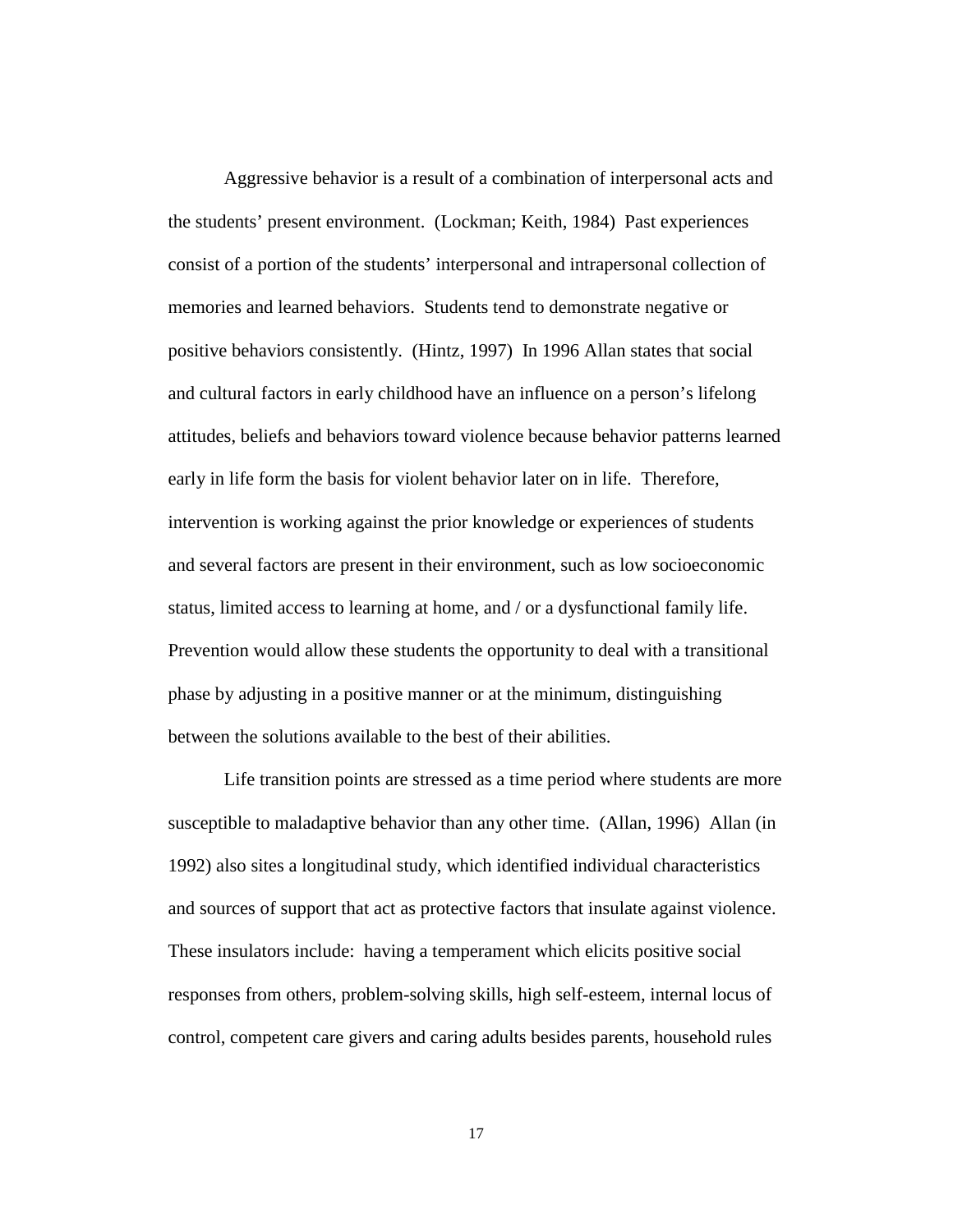and structure during adolescence and "second chance" opportunities at life transition points.

Curriculums in schools focus on academics as the stepping-stone that offers students the knowledge and skills to navigate as adults in a rapidly changing world. Research shows that a psychologically well-balanced child is a better student academically. In 1993, The American Psychological Association Commission on Violence and Youth presented evidence that; "Young children who are aggressive and disruptive in the classroom are at risk for academic failure, poor peer relations and later antisocial behavior." (Allan, 1996) Students who are not aggressive, yet lack a well-balanced psychological stance are still considered at risk for failing academically as well.

A students' self control is reflected in the limitations of their past experiences. (Gnagey, 1981) Gnagey (1981) pinpoints four reasons why students misbehave. The first, ignorance of the rules, demonstrated through either not knowing or caring. Next, conflicting rules of a social context between home and school are confusing. Third, displacement of feelings, perhaps anger that cannot be expressed openly, causing the student to take out their anger on someone else. Last, anxiety over test taking or performance may cause anxious reactions. Each of these underlying factors can easily result in externalized misbehavior. By uncovering the underlying problem, the student is better able to understand where her/his feeling (anger) is coming from and redirect it in a positive way.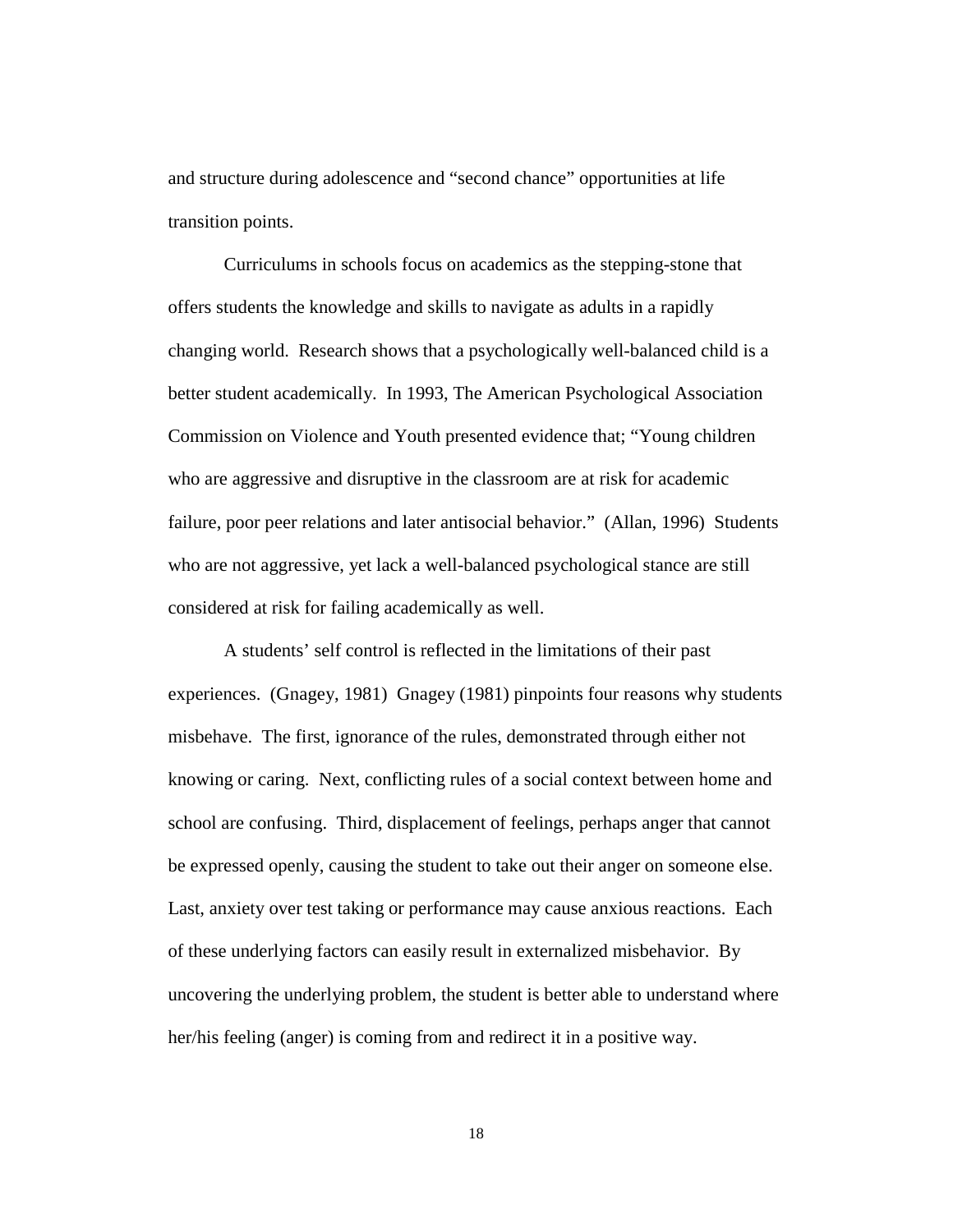<span id="page-23-0"></span>In 1997, Hintz studied patterned misbehavior and found the effect of hopelessness on these afflicted students to be connected. Hintz documented three dimensions of hopelessness. Feelings regarding the future, loss of motivation and future expectations were key factors that hopelessness was based on. Hintz suggests addressing these core problems to help the student. (1997)

#### **Prevention as a more competent solution than intervention**

In 1994, Dryfoos assessed the functioning of children and their families concluding, "A substantial percentage of young people will fail to grow into healthy productive adults unless there are major changes in the way they are nurtured and educated." The prevention curriculum that is offered in schools is sporadic. The focus is placed on intervention. However, prevention curriculums are proven to be successful and reduce the costs of interventions and failed attempts at intervention.

Initiatives in truancy prevention have been shown to keep more children in school and dramatically reduce daytime crime. (Department of Education, 1999). This prevention success motivated the Department of Education to issue a manual to every school district nationwide outlining the central characteristics of a comprehensive truancy prevention policy.

Research demonstrates prevention of violence through building on children's strengths and promoting healthy development yields better results and is more cost-effective than employing strictly punitive measures. (Malico  $\&$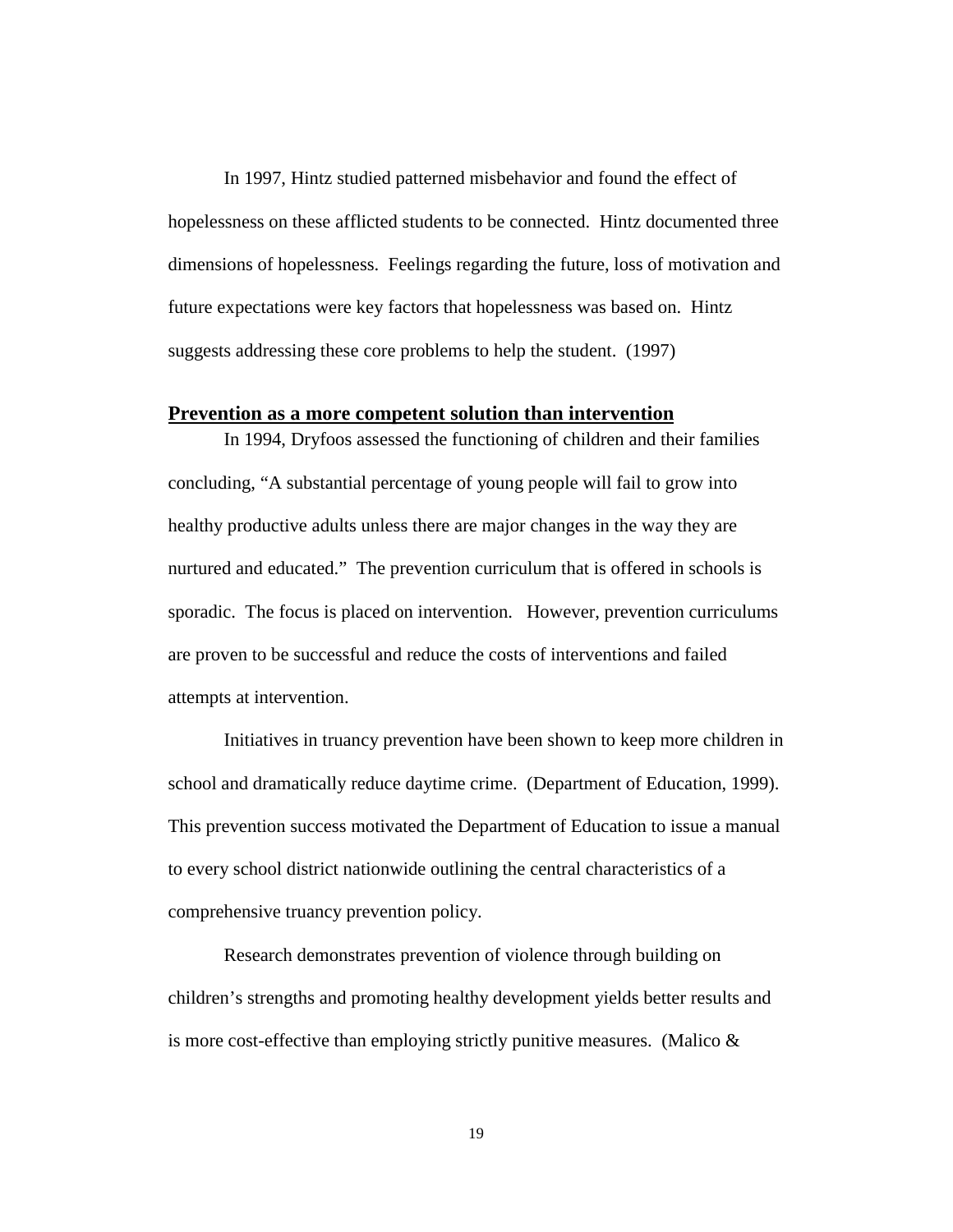Corbett, 1999) Programs that are named as having a solid base for healthy development among students are: life skills development, mentoring, conflict resolution, support for families, professional development for staff, truancy prevention, after-school activities, teen courts and alternative education. (Malico & Corbett, 1999) Multidimensional prevention programs are finding the most success focusing on social perspective-taking, alternative solution generation, self-esteem enhancement, peer negotiation skills, problem-solving skills training and anger management as reported by the American Psychological Association Commission on Violence and Youth in 1993. (Allan, 1996) Particular classroom strategies also promote cooperative actions of students instead of competitive actions by fostering reflective strategies for thinking about and discussing social interactions; and enable children to get to know and trust each other and work towards truly interdependent activity. (Jewett, 1992) Classroom teachers and other adults in the students life can help by acknowledging children's efforts to initiate social interactions in appropriate ways, employ positive discipline strategies, affirm helping behaviors, support each child as she/he struggle to resolve interpersonal conflicts and communicate positive regard and high expectations for all children alike. (Jewett, 1992)

The theoretical base of cognitive development is to stimulate students to grow from limited and egocentric manners of thinking in regard to moral issues to autonomous, principled ways. (Sullivan, 1978) John Dewey maintained, "…The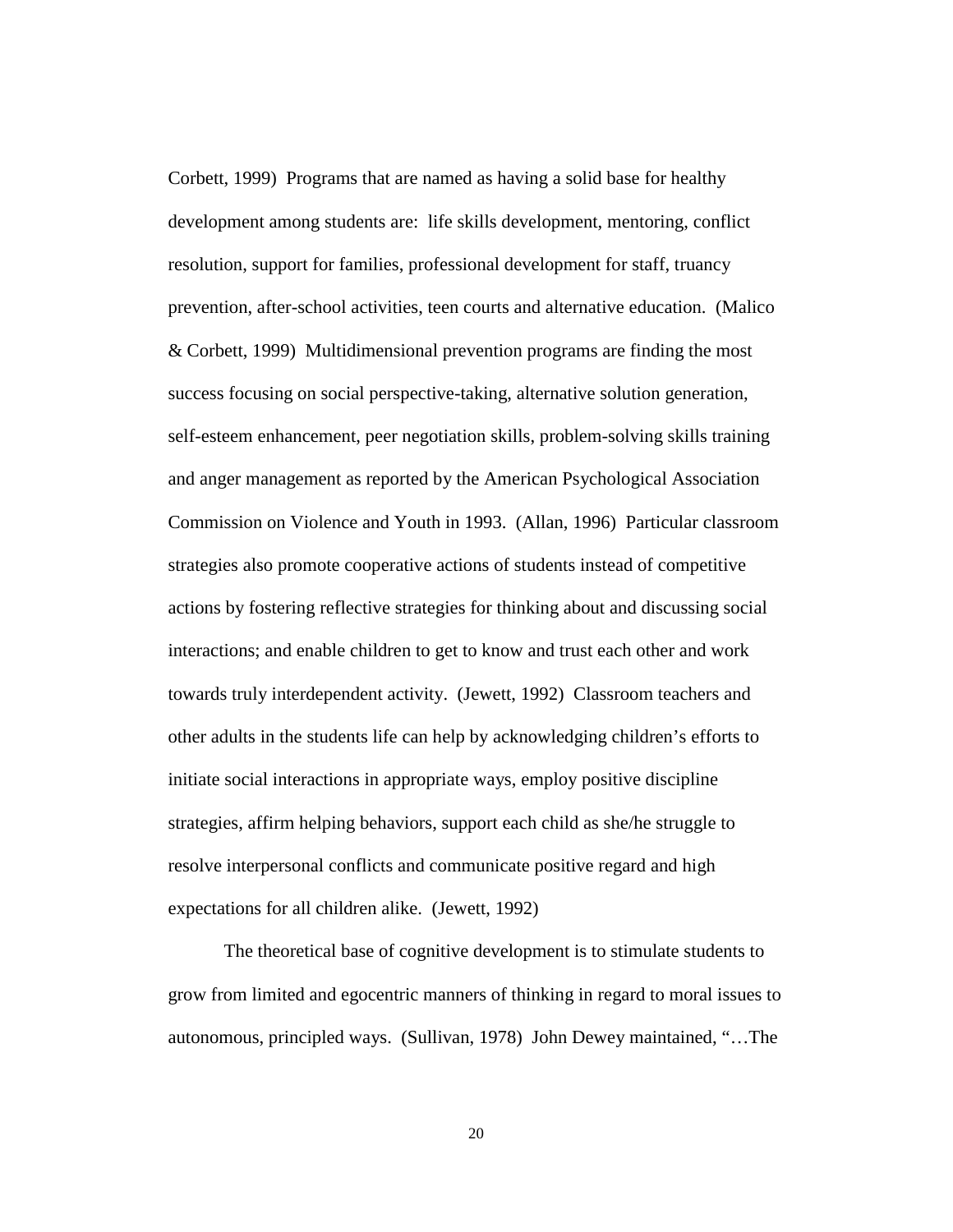<span id="page-25-0"></span>aim of education is development of individuals to the utmost of their potentialities." (Sullivan, 1978) Development is a combination of nature and nurture through interactions that take place between an organism and its environment. (Sullivan, 1978)

### **The preventative affective curriculum most suited for Wisconsin school systems**

The need for affective curriculum is demonstrated now more than ever. The Carnegie Council on Adolescent Development reported in 1995 that, "Today's young people face greater risks to their current and future health and social development than ever before." These risks are due to considerable changes of the nature of families, schools, neighborhoods and the media in the past few decades. (Weissberg, 1997) The U.S. Department of Health and Human Services in 1996 discussed major environmental changes in a social aspect. These changes include "…dramatic alterations in family composition and stability, the breakdown of traditional neighborhoods and extended families, reduced amounts of meaningful and supportive personal contact between young people and positive adult role models, the proliferation of media messages that positively portray health-damaging behavior, and changing demographics resulting in numbers of economically and educationally disadvantaged young people entering school." These changes are extreme in a child's life, especially when the child controls very few of them. Additionally, these changes are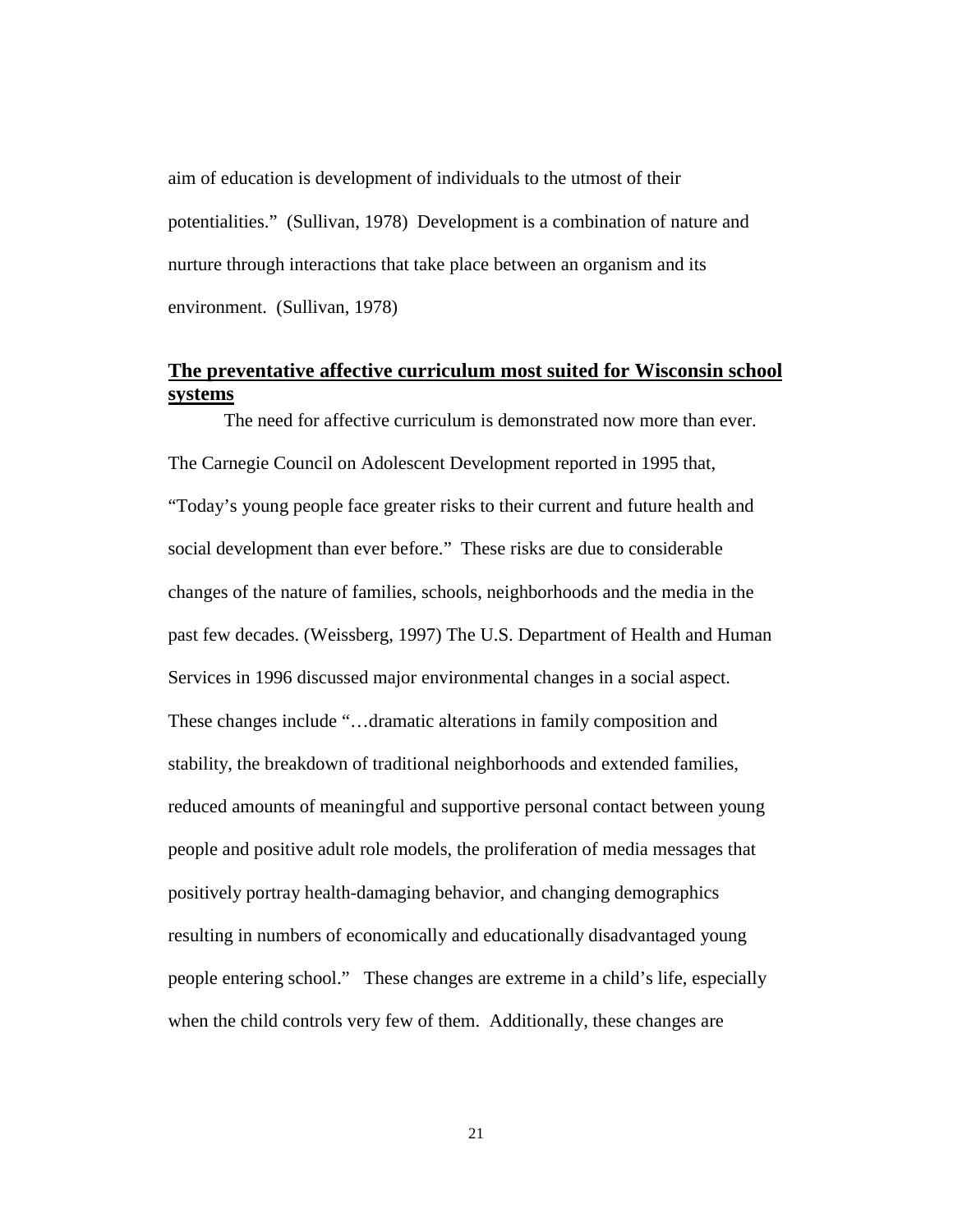parallel to the transitional points described earlier in Chapter 2. Schools need to respond to these changes and step up to the challenge of proactive skills training.

The fact is, schools are under more pressure today than at any other time in recent history. Communities doubt their own school systems and alienate them by placing many responsibilities on them. (Sullivan, 1978) Communities are also alienating the school systems by not supporting them financially and emotionally. They do not intercede with the school district's plans or attempt to be an effective change unit for the systems in place. (Sullivan, 1978) The question truly lies in what is the school's role in values and moral education.

Moral education has been identified as a separate and distinct course, which should be required for all children. (Sullivan, 1978) Examples of the components that are a part of moral education are morals, character, resiliency, empathy and social competence. The advantage to moral education as a separate course is that it allows the teacher and the students to concentrate exclusively on affective components, constructing a real and useful curriculum for the students. (Sullivan, 1978) It has been found that affective curriculum itself is loosing its power when discussed in primarily hypothetical situations. However, significant educational gains occur when learning experiences incorporate the student's life and when the practicality of the experience is apparent to the students. By empowering students to participate in making important decisions in the classroom and / or at home, also increases developmental gains. (Enright, 1978)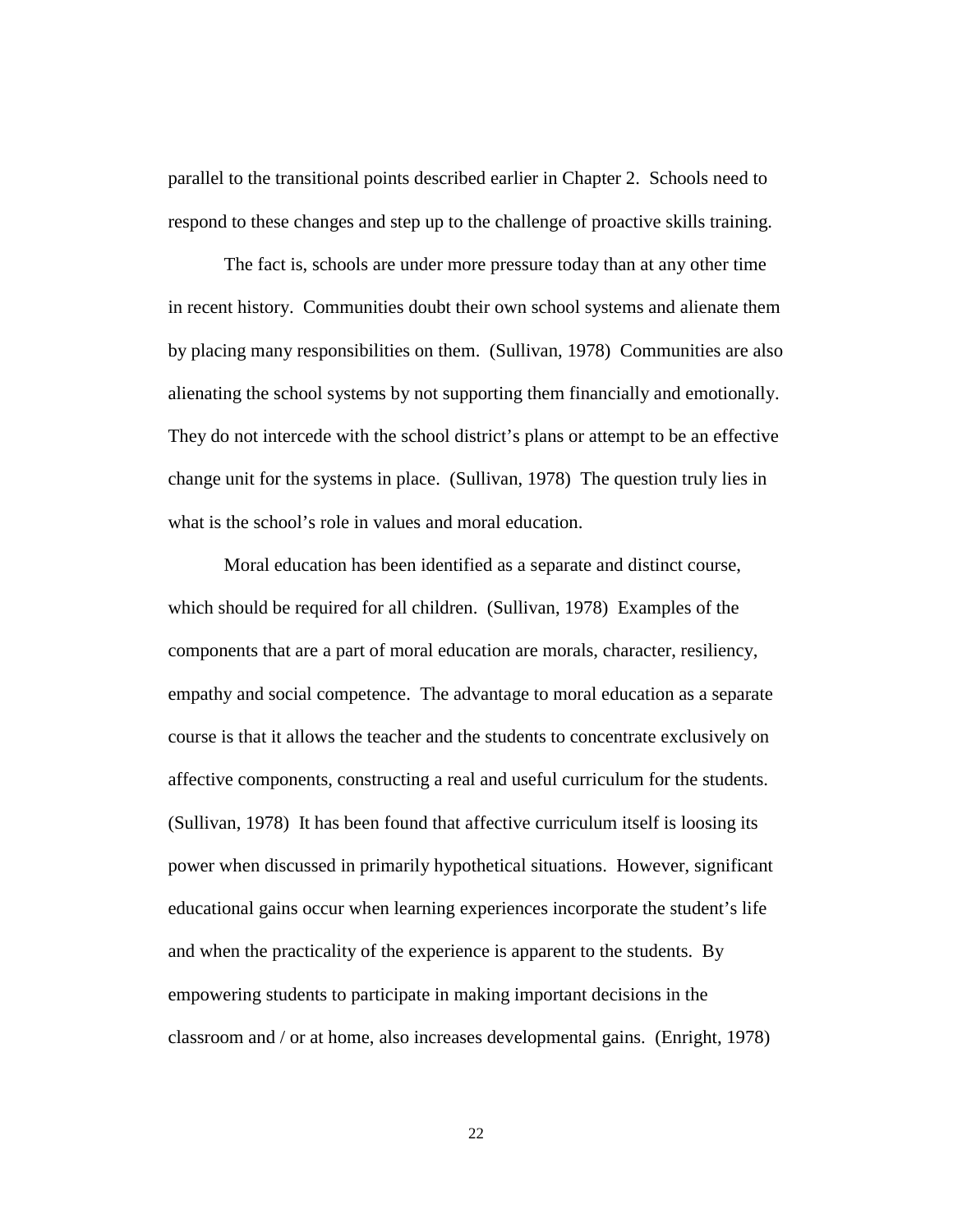Research shows that students at the ages of  $10 - 13$  are at the most receptive age for moral education. (Sullivan, 1978) Teaching moral education at this age allows for affective education to take effect before many behaviors are ingrained into the child's psyche and therefore have the most impact on her/his behavior.

While no single existing theory seems to provide a thorough approach, an important curriculum variable is perspective taking. Joining it with other decision-making experiences and empathetic processing is critical to the student making the connection of this concept to themselves and utility in their lives. By stimulating more complex thinking skills, the student will learn to use the essential components of making a good decision. (Sullivan, 1978) School-based prevention programs show the most evidence of benefit when schools incorporate cognition skills along with personal and social skills training with efforts to impact student knowledge, attitudes and behavioral competence. (Allan, 1996) When designing a program, the specific children involved should be taken into account. A factor in a programs' success includes the use of language that is consistent with the values, traditions and beliefs of ethnic and cultural groups, gender, age, and developmental characteristics of the targeted children. (Allan, 1996) Any program should be evaluated and improved upon continuously, taking into account any changes or new information about the students involved or materials presented. Feedback from all of those involved is essential to the success of the prevention curriculum as well. In the past, a few teachers within a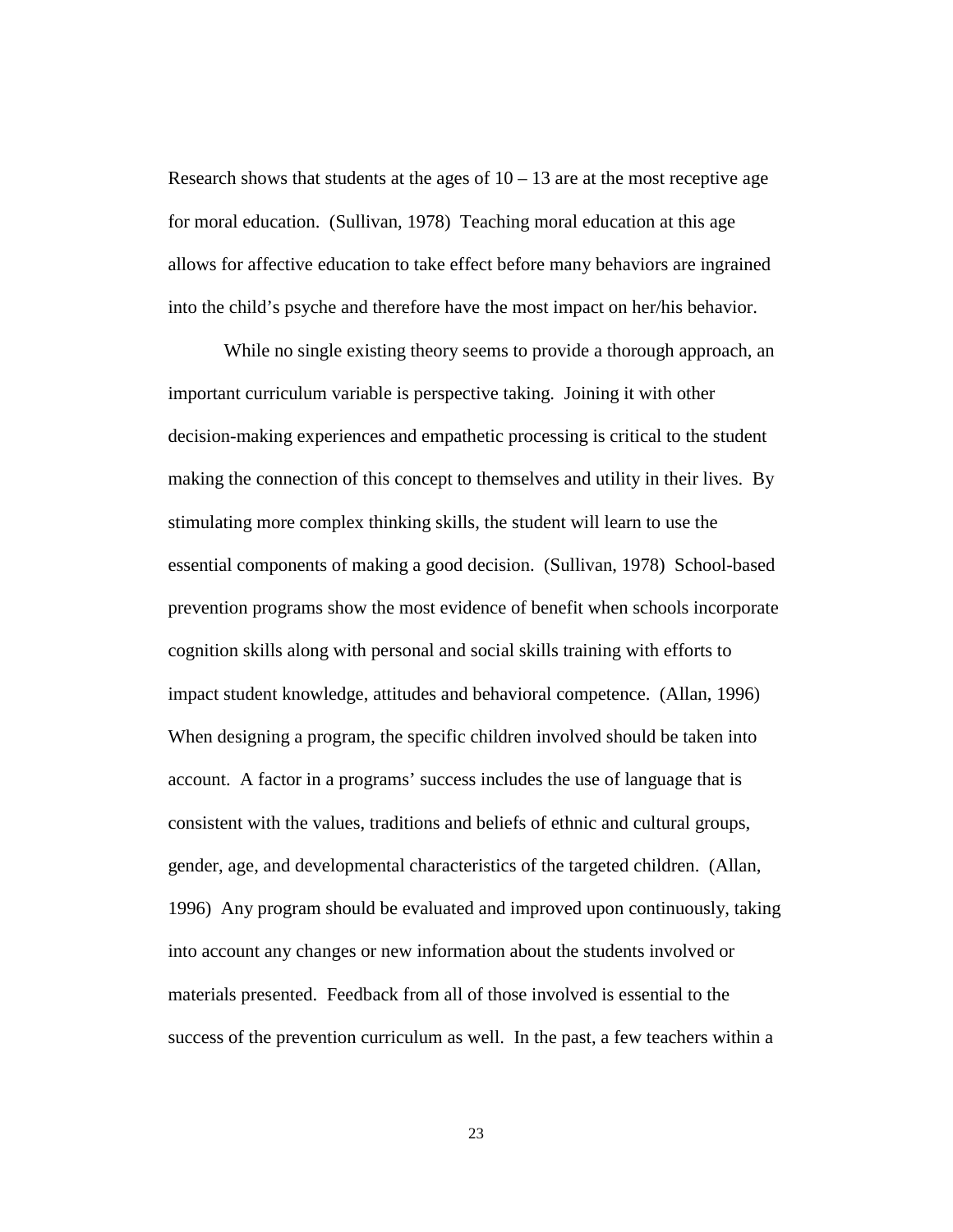school system have been involved and properly trained in moral education. Studies show that all of the teachers in the school system must be trained properly and systematically involved with the curriculum for differences in the student body to be noticed. (Allan, 1996) For this to happen, support is needed from the community and overall school district to create a transforming curriculum.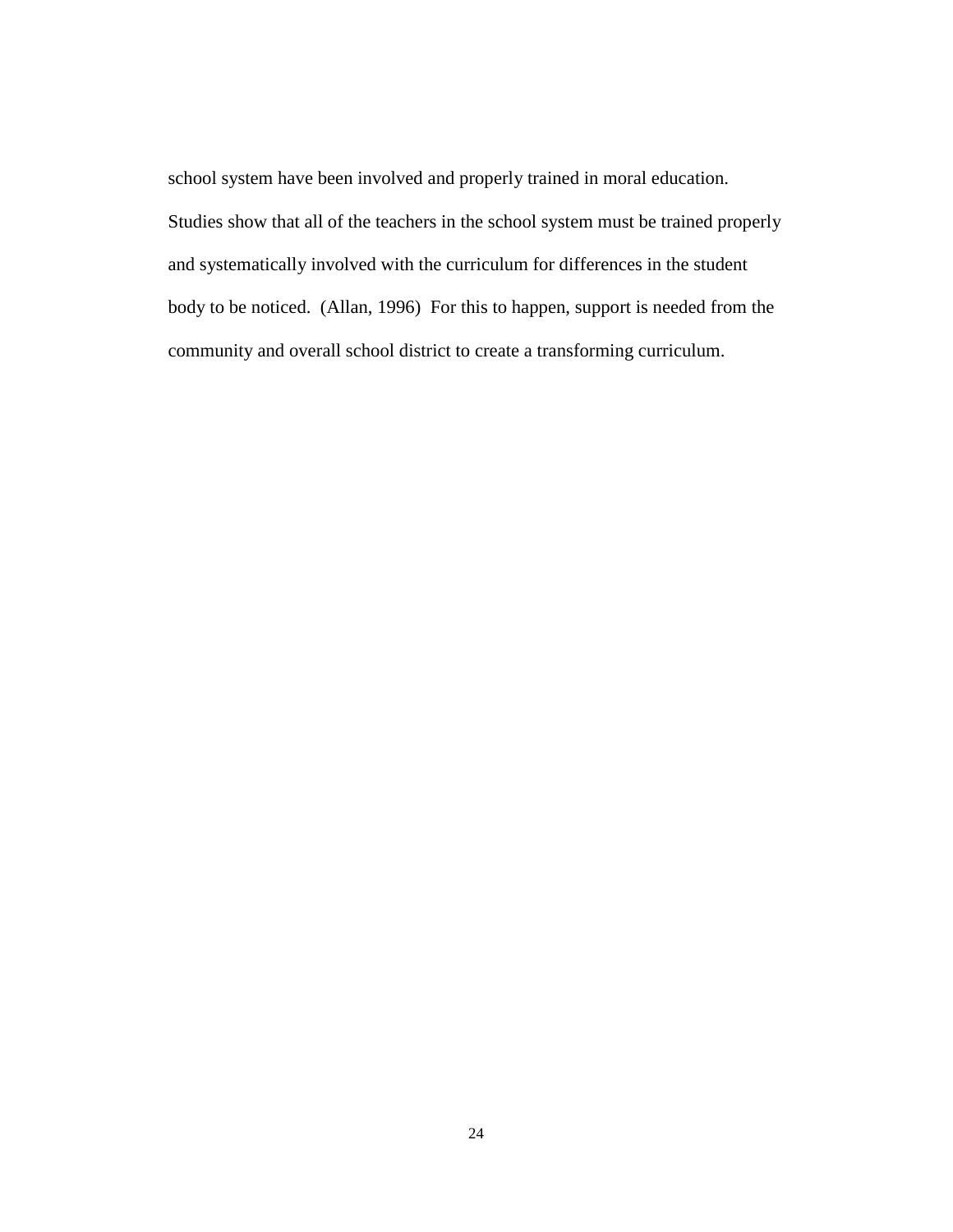# **CHAPTER 3**

### **Methodology**

#### <span id="page-29-0"></span>**Subjects**

Subjects will be identified according to WIAA (Wisconsin Interscholastic Athletic Association) 1999-2000 year school enrollment and job title. A representative sample of the Wisconsin school districts will be selected based on enrollment size. The highest school enrollment is 2,785 students and the lowest is 26 students. WIAA recognizes four divisions of schools based on enrollment size. The enrollment size for division 1 ranges from 1003 to 2785 students, division 2 ranges from 496 to 997, division 3 ranges from 251 to 493 and division 4 ranges from 26 to 250 students. Three schools from the largest division and six from the three other divisions will be chosen. The person receiving the survey will be identified by job title. Curriculum directors will be chosen first. If the school does not have a specified curriculum director, the principal will receive the survey. All subjects will be asked to fill out the survey voluntarily and without compensation.

#### **Instrumentation**

The developed survey will ask for information such as the mission statement for the school and the planned curriculum together with the actual delivery of the curriculum. Recipients of the survey will be asked to rate the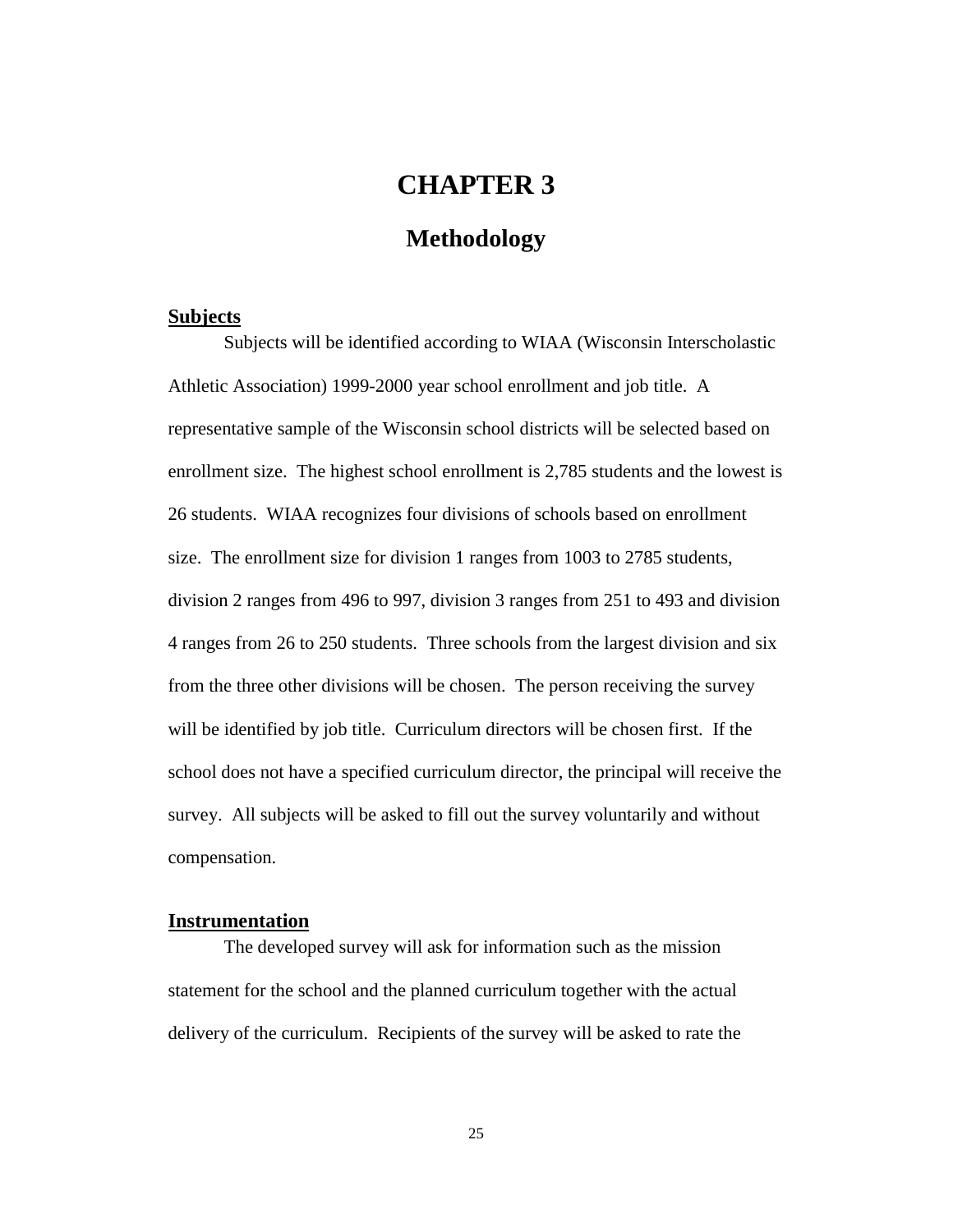<span id="page-30-0"></span>school's level of awareness of the need for a more comprehensive affective curriculum plus the future outlook for affective curriculum in regard to the future Goals 2000 being implemented in the next year. The rating scale will be in order of importance,  $1 = \text{very important}, 2 = \text{important}, 3 = \text{somewhat important},$  and  $4 =$  not important at all. A paragraph will introduce the research and explain the instrument. The researcher's name and telephone number will be included as well as the chairperson's name and telephone number for contact if the subjects have questions about the survey.

### **Procedure**

The survey will be sent to each school with a self-addressed stamped envelope to return the survey. The survey will identify which division the school is in to maintain the representative sample.

### **Data Analysis**

This is a descriptive study that will identify discrepancies between the mission statement and affective curriculum delivery. The importance of the affective curriculum as rated by subjects will be compiled with a mean score to identify overall perception of importance.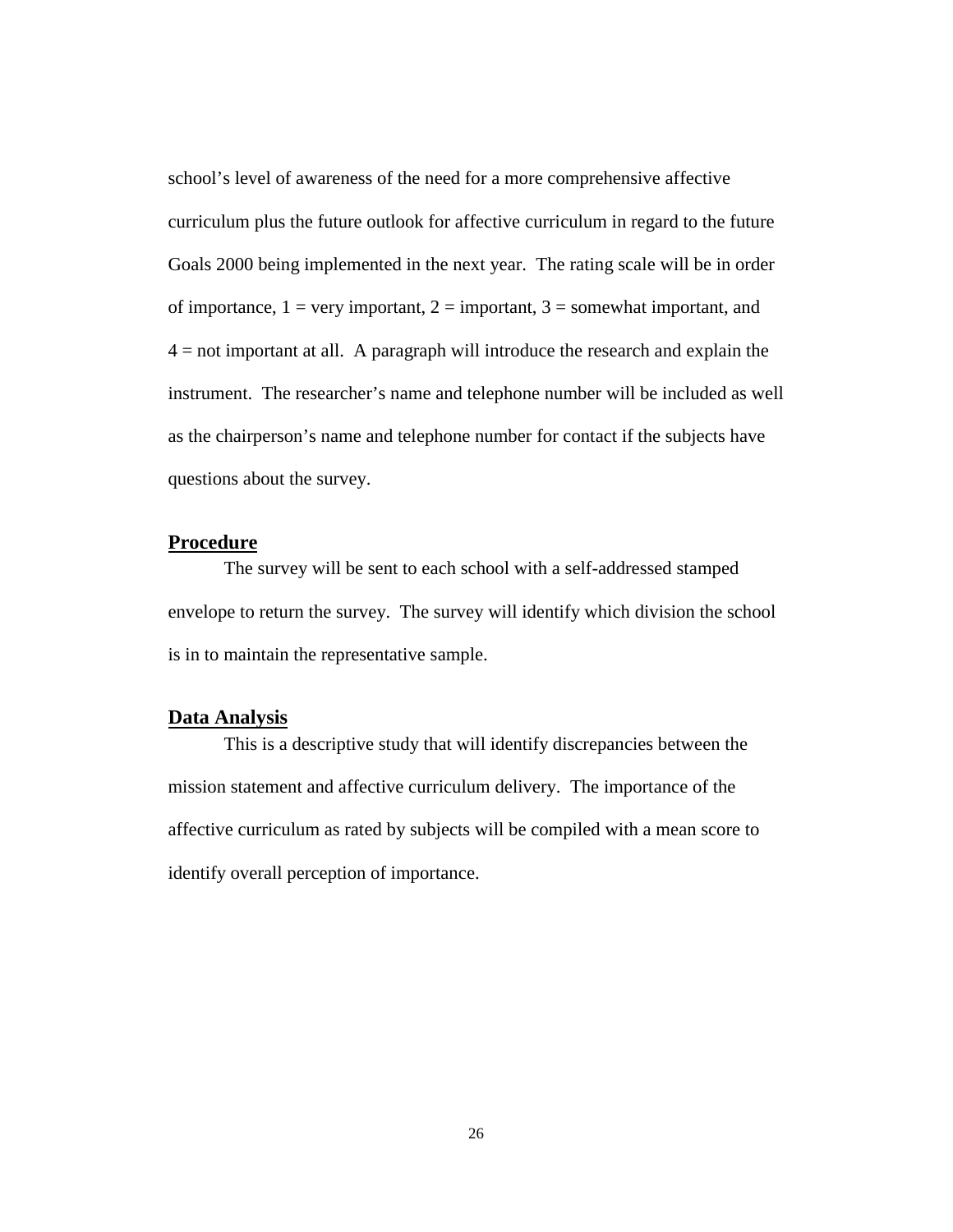# <span id="page-31-0"></span>**AFFECTIVE CURRICULUM SURVEY** JENNIFER A. MERCER ~ UNIVERSITY OF WISCONSIN –

### **STOUT**

Please complete the survey in writing, if you wish to attach the school's brochure or other information, indicate the question that it refers to.

**Purpose:** The purpose of this study is to identify the percentage of school districts throughout Wisconsin that provide a systemic affective curriculum grades K-12. Systemic curriculum is one that affects the entire school system from the mission statement to the actual curriculum delivery in the classroom. The reference to affective education takes into account the ability to make an impression on students and have an effect on the emotions and emotional decisions such as morals and character. Affective curriculum delivery includes, but is not limited to the concepts of morals, character, resiliency, empathy and social competence. Your participation in answering questions in this survey will help identify information important to finding the accurate amount of affective education occurring in Wisconsin schools in a systematic manner. Furthermore, to identify the future outlook of affective curriculum in respect to Goals 2000 going into affect in the 2000-2001 school year as available in public brochures.

The responses will be kept confidential and used solely for the purposes of this study. School size categorized by the WIAA Divisions plays a role in creating a representative sample of the Wisconsin school district population. Please return the survey by April 12, 2000. Thank you in advance for completing the survey.

**Consent:** I understand that by returning the/this questionnaire, I am giving my informed consent as a participating volunteer in this study. I understand the basic nature of the study and agree that there are no identifiable potential risks. I also understand the potential benefits that might be realized from the successful completion of this study. I am aware that the information is being sought in a specific manner so that no identifiers are needed and so that confidentiality is guaranteed. I realize that I have the right to refuse to participate and that my right to withdraw from participation at any time during the study will be respected with no coercion or prejudice.

Note: If there are any questions regarding this survey please contact the researcher first.

The researcher's name and telephone and e-mail address are: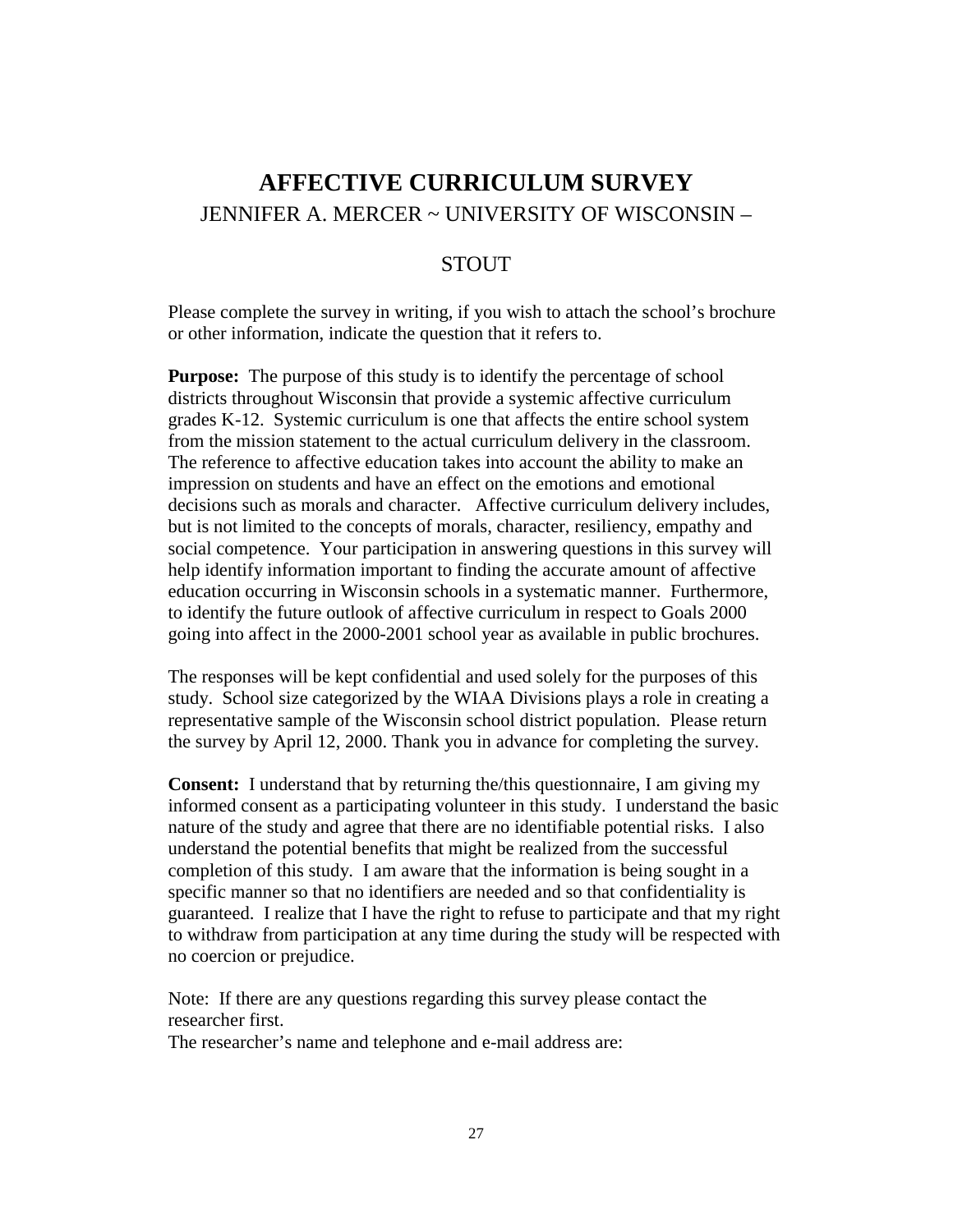Jennifer Mercer 701 N. Broadway #5 Menomonie, WI 54751 (715) 235-4817 or Mercerj@post.uwstout.edu

And second to: Dr. Ted Knous, Chair UW – Stout Institutional Review Board for the Protection of Human Subjects in Research 11HH, UW – Stout Menomonie, WI 54751 (715) 232-1126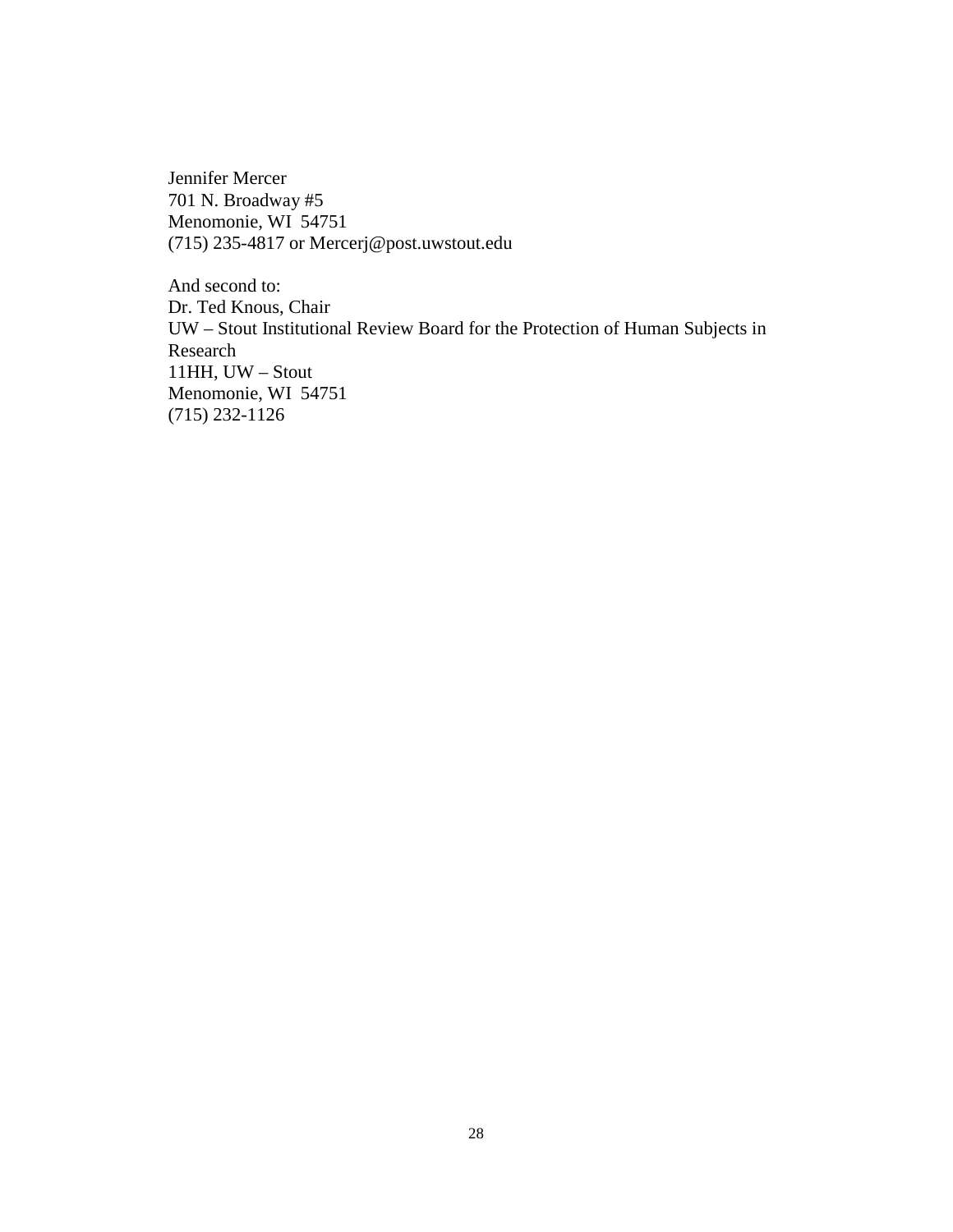# Systemic - Affective Curriculum Survey

- 1. Name the school district that you are employed by:
- 2. Identify your job title:
- 3. What is the primary racial consistency of your school?
- 4. Identify your school district's current mission statement in it's entirety:

5. Identify the goals and objectives that are in writing to meet the mission statement: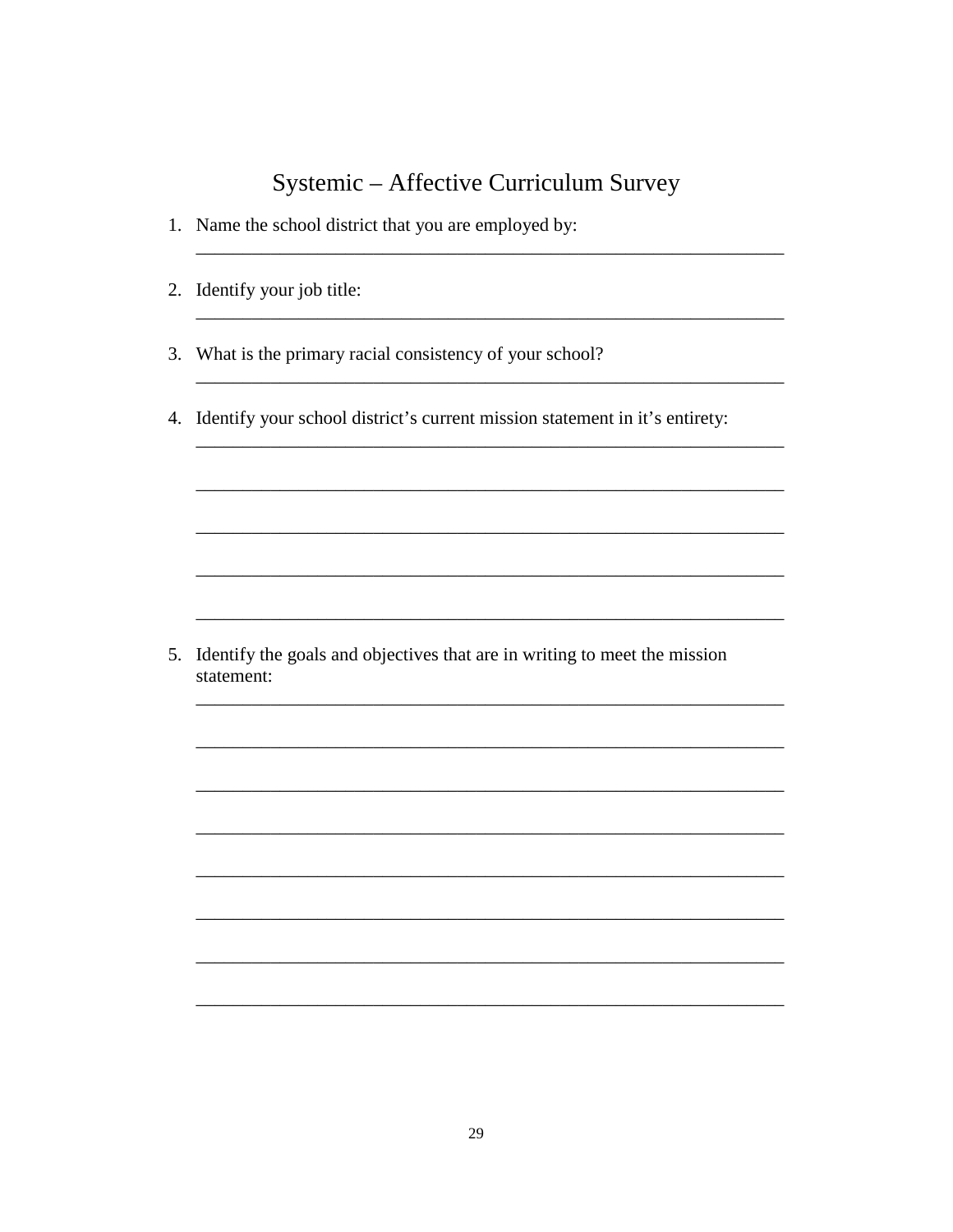6. Identify actual delivery of affective curriculum, through specific courses or curriculum in health classes or any other class and please specify which year this is taught for the student (kindergarten through senior year)  $\&$  full or partial year.

| Examples of affective can neather magnetication.<br><b>Affective Curriculum</b> |                       | Grade | Length of                |
|---------------------------------------------------------------------------------|-----------------------|-------|--------------------------|
|                                                                                 | Class                 |       | <b>Taught Time Spent</b> |
| Diversity                                                                       | <b>Social Studies</b> | 11th  | 1 quarter                |
| Parenting                                                                       | Health                | 9th   | 2 weeks                  |

|  | Examples of affective curriculum might include: |  |
|--|-------------------------------------------------|--|

| <b>Affective Curriculum</b>       |              | Grade         | <b>Length of</b>  |
|-----------------------------------|--------------|---------------|-------------------|
|                                   | <b>Class</b> | <b>Taught</b> | <b>Time Spent</b> |
| <b>Budgeting</b>                  |              |               |                   |
| Caring for pets                   |              |               |                   |
| Caring for self                   |              |               |                   |
| Character building                |              |               |                   |
| Choices and consequences          |              |               |                   |
| Citizenship                       |              |               |                   |
| Communication                     |              |               |                   |
| Decision-making                   |              |               |                   |
| <b>Diversity</b>                  |              |               |                   |
| Drug and other alcohol prevention |              |               |                   |
| Empathy                           |              |               |                   |
| Empowerment                       |              |               |                   |
| <b>Expression of Feelings</b>     |              |               |                   |
| Family planning                   |              |               |                   |
| Goal-setting                      |              |               |                   |
| Intelligent behaviors             |              |               |                   |
| Interaction                       |              |               |                   |
| Life skills                       |              |               |                   |
| <b>Morals</b>                     |              |               |                   |
| Negotiation                       |              |               |                   |
| Nuturance of self and others      |              |               |                   |
| Parenting                         |              |               |                   |
| <b>Personal Attributes/Traits</b> |              |               |                   |
| Problem-solving                   |              |               |                   |
| <b>Refusal skills</b>             |              |               |                   |
| Resiliency                        |              |               |                   |
| Resolving conflict                |              |               |                   |
| Responsibility                    |              |               |                   |
|                                   |              |               |                   |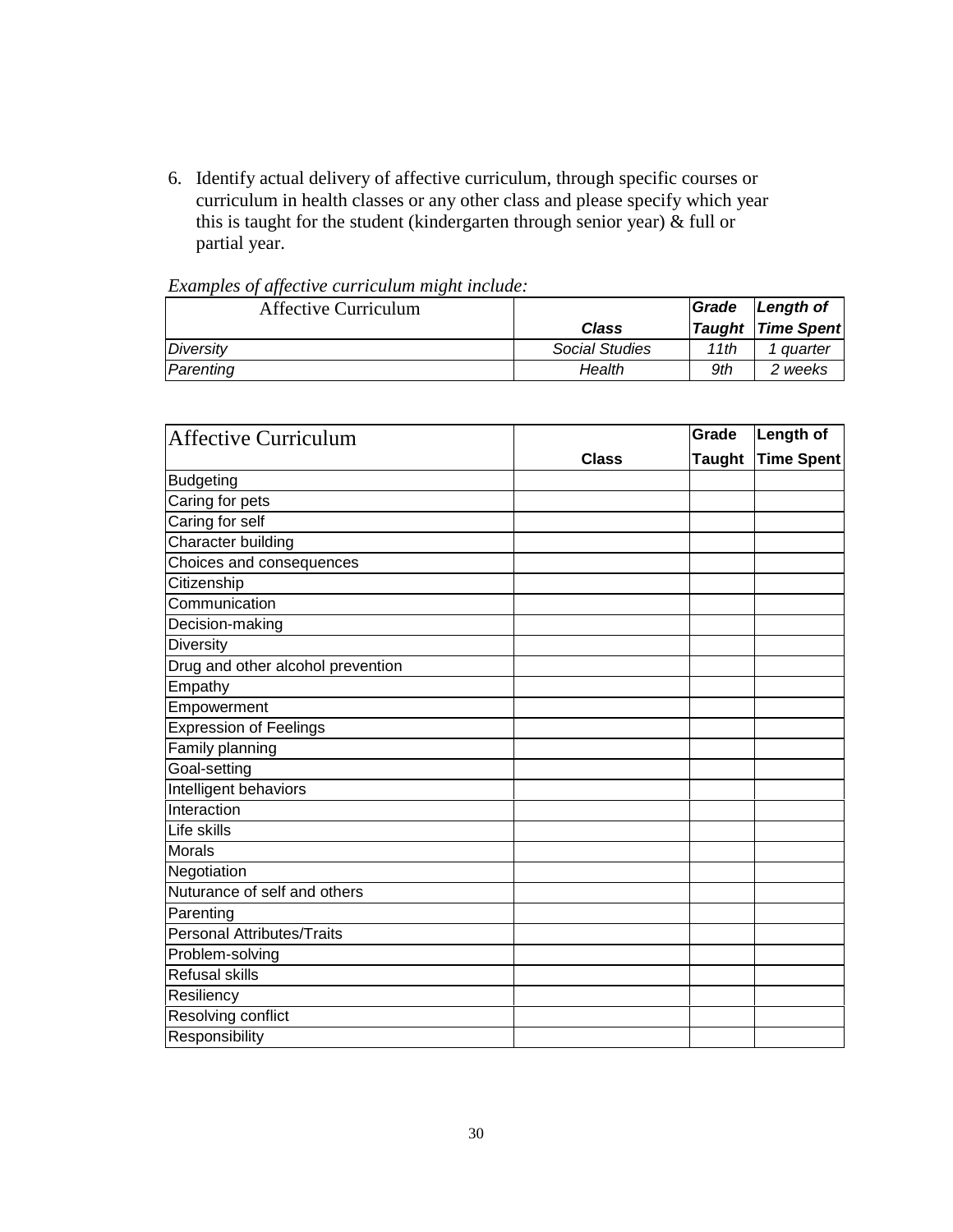| Self acceptance     |  |  |
|---------------------|--|--|
| Self esteem         |  |  |
| Social skills       |  |  |
| Thinking positively |  |  |
|                     |  |  |
|                     |  |  |
|                     |  |  |
|                     |  |  |

7. Rate the level of the school's perception for the need of affective curriculum. Please circle one:

 $1 = \text{very important}$   $2 = \text{important}$   $3 = \text{somewhat important}$   $4 = \text{not}$ important at all

- 8. The eight goals measuring Wisconsin progress toward the National Education Goals Report are:
	- Goal 1: Ready to Learn
	- Goal 2: School Completion
	- Goal 3: Student Achievement and Citizenship
	- Goal 4: Teacher Education and Professional Development
	- Goal 5: Mathematics and Science
	- Goal 6: Adult Literacy and Lifelong Learning
	- Goal 7: Safe, Disciplined, and Alcohol-and Drug-free Schools
	- Goal 8: Parental Participation

 How do you see Goals 2000 (implemented in the next school year, 2000-2001) impacting the affective curriculum that your school district already has in place?

\_\_\_\_\_\_\_\_\_\_\_\_\_\_\_\_\_\_\_\_\_\_\_\_\_\_\_\_\_\_\_\_\_\_\_\_\_\_\_\_\_\_\_\_\_\_\_\_\_\_\_\_\_\_\_\_\_\_\_\_\_\_\_\_\_\_

\_\_\_\_\_\_\_\_\_\_\_\_\_\_\_\_\_\_\_\_\_\_\_\_\_\_\_\_\_\_\_\_\_\_\_\_\_\_\_\_\_\_\_\_\_\_\_\_\_\_\_\_\_\_\_\_\_\_\_\_\_\_\_\_\_\_

\_\_\_\_\_\_\_\_\_\_\_\_\_\_\_\_\_\_\_\_\_\_\_\_\_\_\_\_\_\_\_\_\_\_\_\_\_\_\_\_\_\_\_\_\_\_\_\_\_\_\_\_\_\_\_\_\_\_\_\_\_\_\_\_\_\_

\_\_\_\_\_\_\_\_\_\_\_\_\_\_\_\_\_\_\_\_\_\_\_\_\_\_\_\_\_\_\_\_\_\_\_\_\_\_\_\_\_\_\_\_\_\_\_\_\_\_\_\_\_\_\_\_\_\_\_\_\_\_\_\_\_\_

\_\_\_\_\_\_\_\_\_\_\_\_\_\_\_\_\_\_\_\_\_\_\_\_\_\_\_\_\_\_\_\_\_\_\_\_\_\_\_\_\_\_\_\_\_\_\_\_\_\_\_\_\_\_\_\_\_\_\_\_\_\_\_\_\_\_

\_\_\_\_\_\_\_\_\_\_\_\_\_\_\_\_\_\_\_\_\_\_\_\_\_\_\_\_\_\_\_\_\_\_\_\_\_\_\_\_\_\_\_\_\_\_\_\_\_\_\_\_\_\_\_\_\_\_\_\_\_\_\_\_\_\_

\_\_\_\_\_\_\_\_\_\_\_\_\_\_\_\_\_\_\_\_\_\_\_\_\_\_\_\_\_\_\_\_\_\_\_\_\_\_\_\_\_\_\_\_\_\_\_\_\_\_\_\_\_\_\_\_\_\_\_\_\_\_\_\_\_\_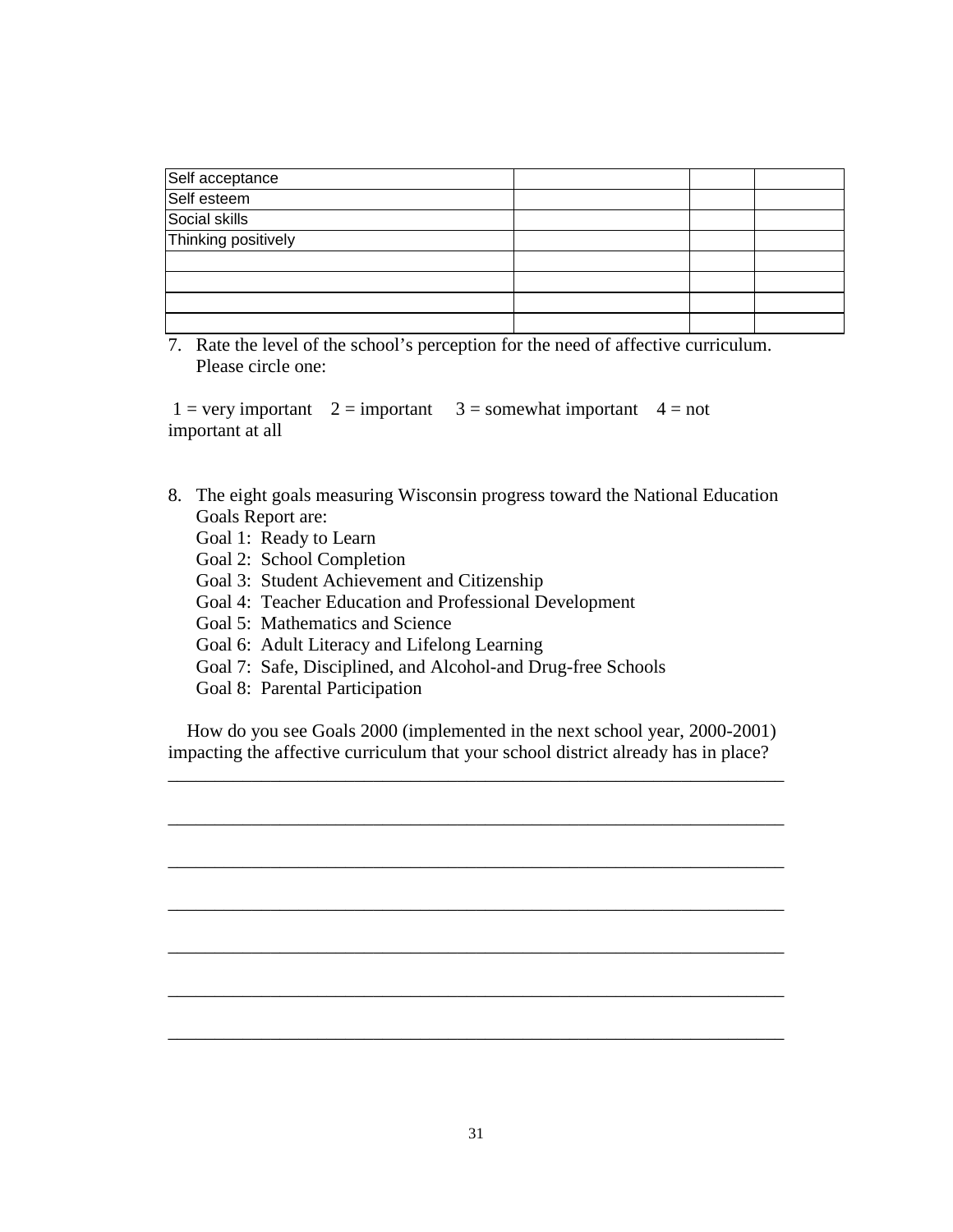# **CHAPTER 4**

### **Results**

#### <span id="page-36-0"></span>**Study Population**

The study sample included six schools within each of the WIAA's four divisions based on the 1999-2000 school year enrollment. Twenty-four schools total were chosen at random within the divisions and mailed a survey with a cover sheet. School's responses were monitored through a number on the return address label corresponding with the school to identify properly the school's division. Two surveys were returned, one partially filled out and the other completely blank except for a note attached discussing appreciation for the intent of the survey and research, but indicated inability to accurately fill out the survey because of its structure.

Although the lack of response was expected because of the lack of specific affective curriculum in place in the school systems on a systemic foundation, follow up to these surveys to increase the response rate was made. The surveys were to be returned by April 12 and reminders via phone calls and e-mails were placed on April 14, 2000. In division one, one survey was returned, however not filled out (with the note attached as stated above). One was e-mailed a reminder regarding the survey, three were left messages, and one replied with comments over the phone, the school who replied with the note made comments during a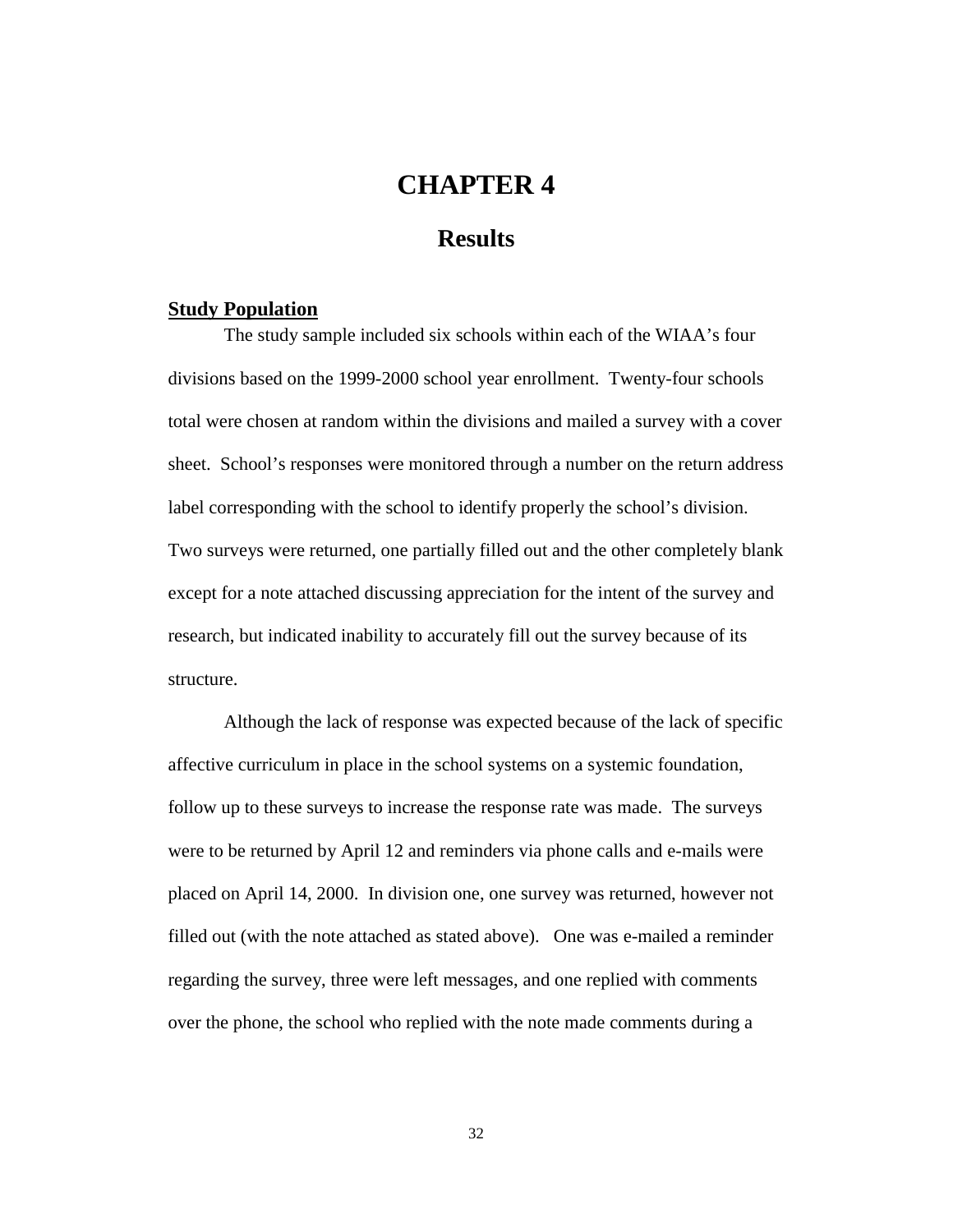<span id="page-37-0"></span>phone interview which will be discussed later as will any other comments made by phone. Of the four who were sent or left messages, no reply was made.

There were no responses from division 2 schools. Three schools were left phone messages, one was sent an e-mail reminder, two after a phone reminder asked to have the survey e-mailed to them as they did not have it any more. No responses were received from any division two schools after these contacts.

The division three schools found three of the six schools surveyed had no curriculum director at all. One had a curriculum committee that met sporadically, one had no one at all designated for curriculum, and another had a director that was only in one day a week and was not available. The fourth school contacted in division three was left a message and not heard from, another sent in a partially filled out survey which will be documented later and the last school replied over the phone.

Out of division four, three were left a phone message, two were e-mailed the survey, and one did not have a curriculum director or any one named with those responsibilities. No replies were made from division four school districts.

#### **Written survey response**

The one survey that was partially filled out was by a district three school. The first survey question, "Name the school district that you are employed by" was used to ensure the proper school division for the survey results. This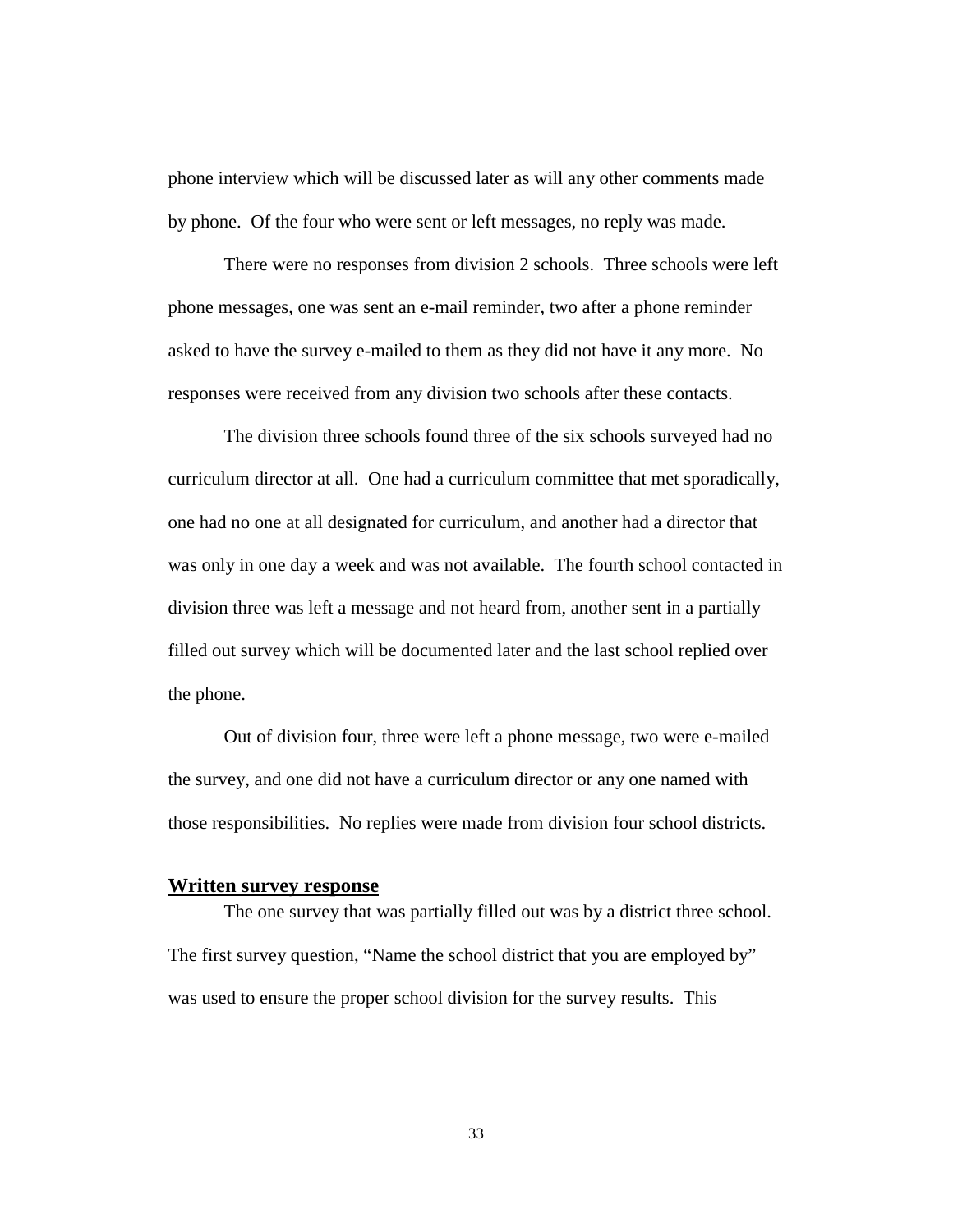question was filled out, however it will not be used to protect the school district's anonymity.

The second question, "Identify your job title", the answer was 'Director of Instruction'. The third question asks, "What is the primary racial consistency of your school?" the answer is 'white'. The fourth and fifth questions: "Identify your school district's current mission statement in it's entirety" and "Identify the goals and objectives that are in writing to meet the mission statement", were left blank.

Question number six reads as follows, the type in violet color reflect the

school's answers.

"Identify actual delivery of affective curriculum, through specific courses or curriculum in health classes or any other class and please specify which year this is taught for the student (kindergarten through senior year) & full or partial year."

| Affective Curriculum |                | Grade | Length of                |
|----------------------|----------------|-------|--------------------------|
|                      | Class          |       | <b>Taught Time Spent</b> |
| Diversity            | Social Studies | 11th  | 1 auarter                |
| Parenting            | Health         | 9th   | 2 weeks                  |

*Examples of affective curriculum might include:*

| Affective Curriculum     |                           | Grade         | Length of         |
|--------------------------|---------------------------|---------------|-------------------|
|                          | <b>Class</b>              | <b>Taught</b> | <b>Time Spent</b> |
| Budgeting                | Consumer Math 11 or 12    |               |                   |
| Caring for pets          | <b>Vet Science</b>        | $9 - 12$      | 1 semester        |
| Caring for self          | Health                    |               |                   |
| Character building       | Developmental<br>Guidance | $K-5$         |                   |
| Choices and consequences | Health                    |               |                   |
| Citizenship              | <b>Social Studies</b>     | 8             |                   |
| Communication            | English                   | $9 - 12$      |                   |
| Decision-making          | <b>Health</b>             |               |                   |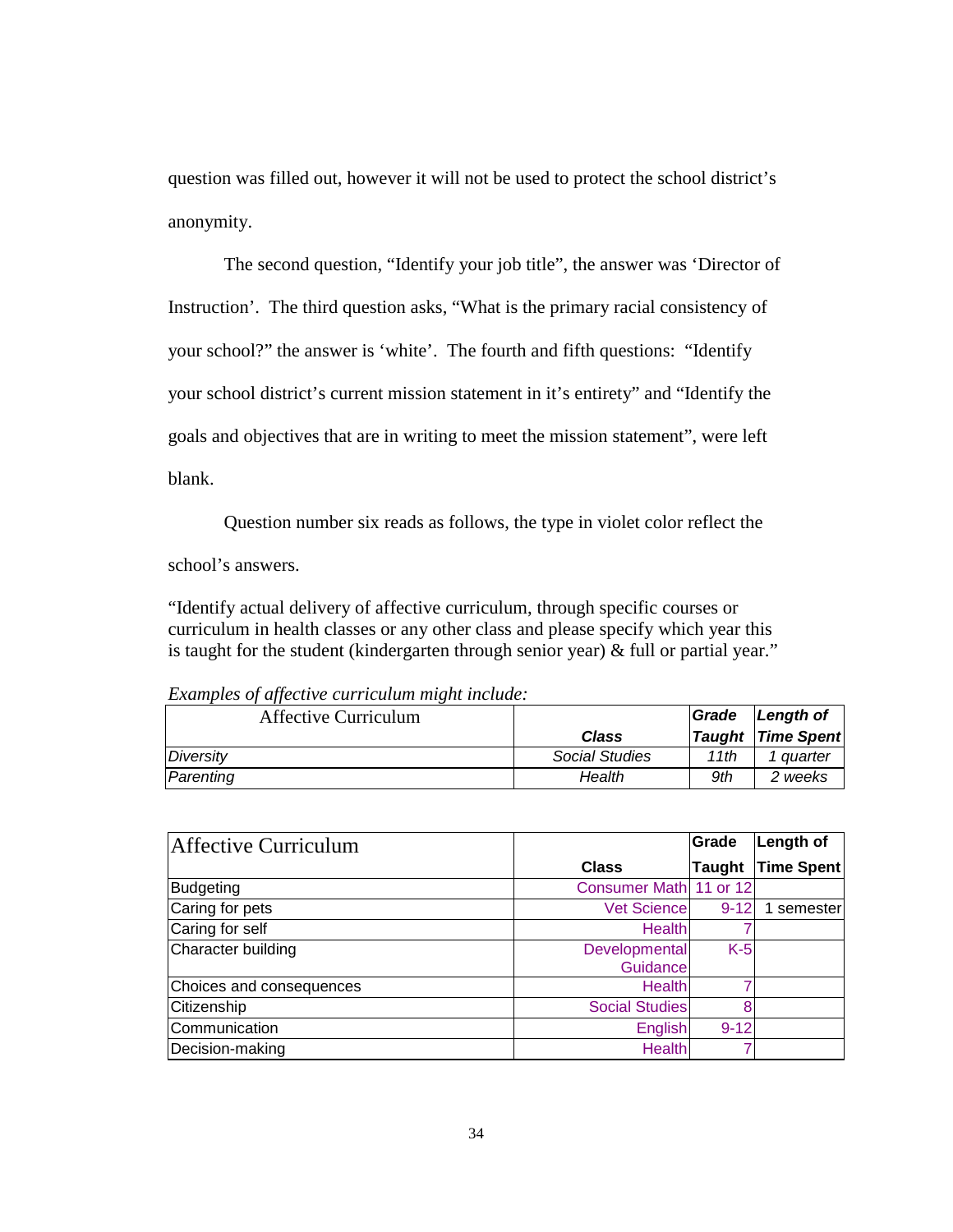| Diversity                         | <b>Social Problems</b>    | 12             |  |
|-----------------------------------|---------------------------|----------------|--|
| Drug and other alcohol prevention | <b>DARE</b>               | 5              |  |
| Empathy                           | Developmental<br>Guidance |                |  |
| Empowerment                       | Developmental<br>Guidance |                |  |
| <b>Expression of Feelings</b>     | Developmental<br>Guidance |                |  |
| Family planning                   |                           |                |  |
| Goal-setting                      | <b>Health</b>             | 7              |  |
| Intelligent behaviors             | <b>Health</b>             | 7              |  |
| Interaction                       |                           |                |  |
| Life skills                       |                           |                |  |
| <b>Morals</b>                     | Health                    | 7              |  |
| Negotiation                       |                           |                |  |
| Nuturance of self and others      |                           |                |  |
| Parenting                         |                           |                |  |
| <b>Personal Attributes/Traits</b> | <b>Health</b>             | $\overline{7}$ |  |
| Problem-solving                   | <b>Health</b>             | 7              |  |
| <b>Refusal skills</b>             | <b>Health</b>             | 7              |  |
| Resiliency                        |                           |                |  |
| Resolving conflict                |                           |                |  |
| Responsibility                    |                           |                |  |
| Self acceptance                   |                           |                |  |
| Self esteem                       |                           |                |  |
| Social skills                     |                           |                |  |
| Thinking positively               |                           |                |  |
|                                   |                           |                |  |
|                                   |                           |                |  |
|                                   |                           |                |  |

Question number seven was, "Rate the level of the school's perception for the need of affective curriculum. Please circle one:

1= very important  $2 =$  important  $3 =$  somewhat important  $4 =$  not important

at all", '1=very important' was circled and the following comment was written in.

"\*If the focus is on character development rather than self esteem." This

comment was followed up by a verbal comment that even gang members had a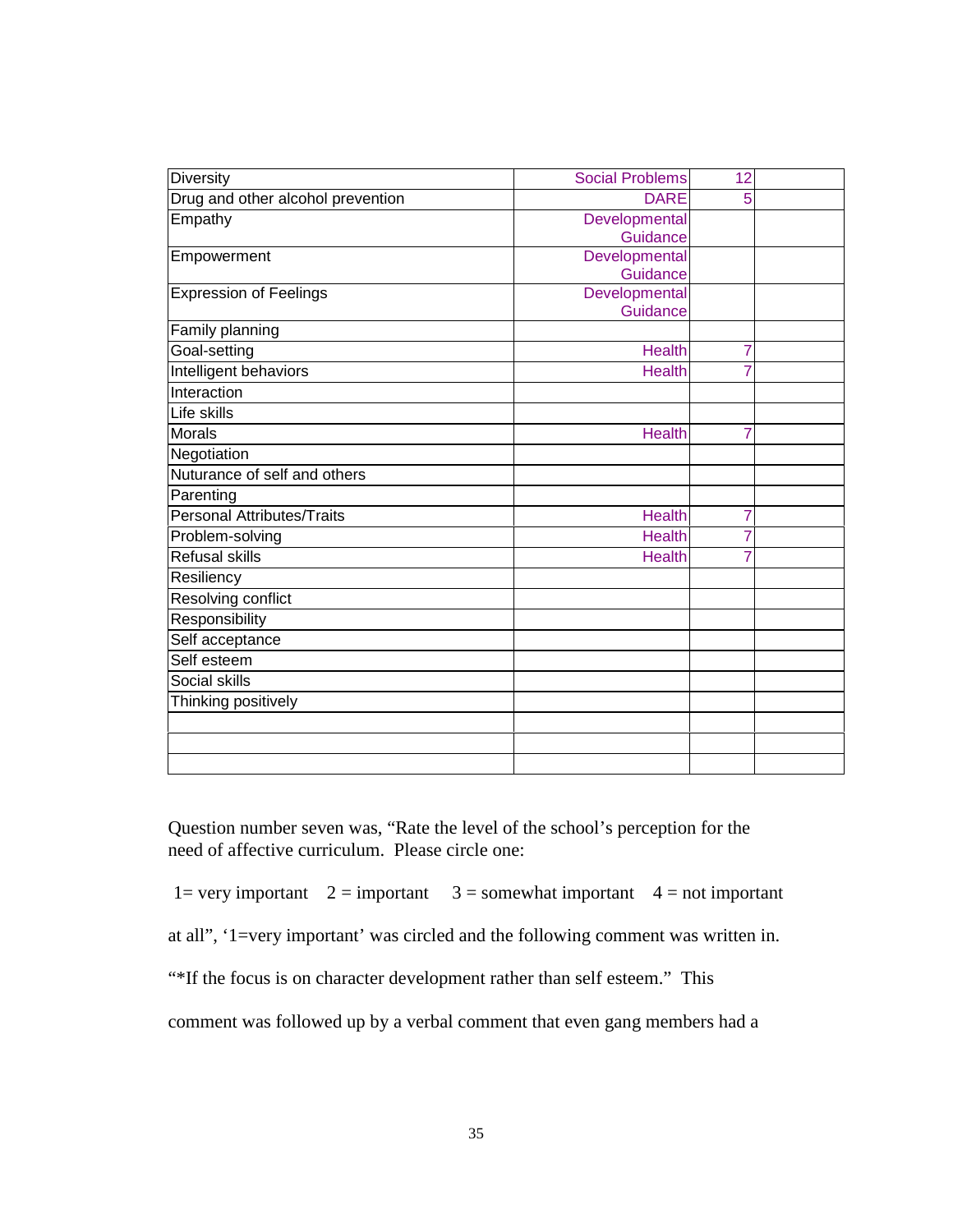<span id="page-40-0"></span>high self esteem, so character development and citizenship is deemed more

important by this school due to that research.

The final question, number eight is as follows and the answer is typed in violet color.

"The eight goals measuring Wisconsin progress toward the National Education Goals Report are:

- Goal 1: Ready to Learn
- Goal 2: School Completion
- Goal 3: Student Achievement and Citizenship
- Goal 4: Teacher Education and Professional Development
- Goal 5: Mathematics and Science
- Goal 6: Adult Literacy and Lifelong Learning
- Goal 7: Safe, Disciplined, and Alcohol-and Drug-free Schools
- Goal 8: Parental Participation

 How do you see Goals 2000 (implemented in the next school year, 2000-2001) impacting the affective curriculum that your school district already has in place?"

 "Probably not that much right away. Our program, especially in the elementary \_\_\_\_\_\_\_\_\_\_\_\_\_\_\_\_\_\_\_\_\_\_\_\_\_\_\_\_\_\_\_\_\_\_\_\_\_\_\_\_\_\_\_\_\_\_\_\_\_\_\_\_\_\_\_\_\_\_\_\_\_\_\_\_\_\_

\_\_\_\_\_\_\_\_\_\_\_\_\_\_\_\_\_\_\_\_\_\_\_\_\_\_\_\_\_\_\_\_\_\_\_\_\_\_\_\_\_\_\_\_\_\_\_\_\_\_\_\_\_\_\_\_\_\_\_\_\_\_\_\_\_\_

school has been in place for several years."

#### **Telephone survey response**

The blank survey received with an attached note was from a school in division number one. The respondent was called and at which time made the following comments. The survey was viewed as too difficult and too time consuming to be filled out accurately. The feedback from this respondent was that this type of study would be better in qualitative format, interviewing each school and asking the curriculum directors what the key components of their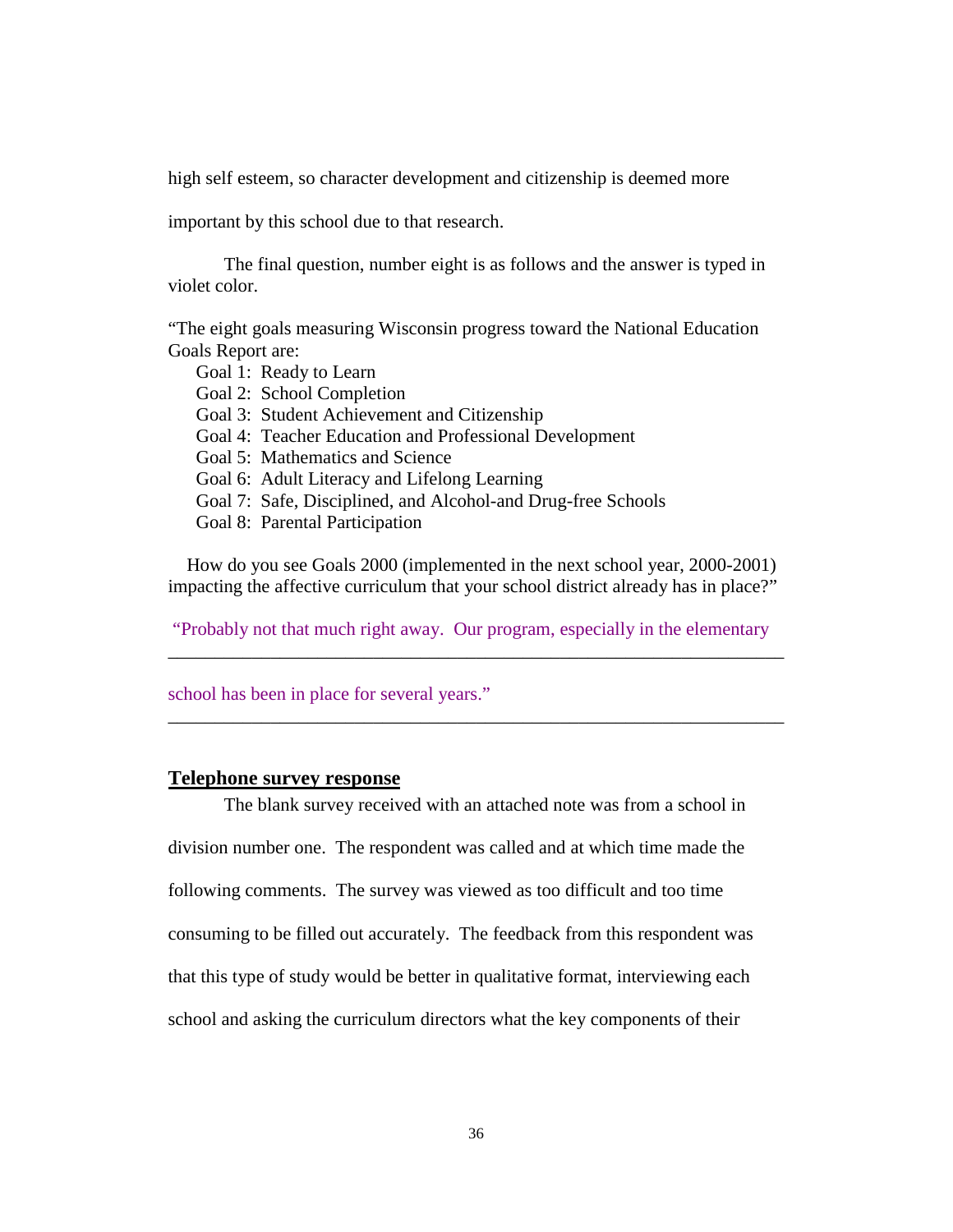affective curriculum in their school like: character education, citizenship, CHAMPS, DARE, etc. Then it was suggested that the researcher would ask specifically about the components in two of those to understand the affective curriculum in their school system better.

Also in division one, another school district was willing to speak about the survey over the phone. This respondent commented that in general there are too many studies that their school system is asked to be a part of and this takes away from their productivity with the students. The concern with filling out the survey was that the quality of the response would not be up to their standards because of the time commitment to route the survey through the school to get the feedback of the teachers who teach the affective lessons mostly on her/his own and not as a set lesson. It was stated that affective education is integrated with other course work all day, every day. They did respond to question number eight stating that their school feels that they have profited from the government funds that have been provided for them to implement the Federal Government Goals 2000 and that has helped develop standards and learner goals.

The other curriculum director to respond to a phone interview was from the division number three. This respondent stated that this survey was too difficult to collect the proper information accurately because the lessons are split up between the areas (or classrooms) and that their school district had no affective curriculum in writing. Just briefly the respondent went through question number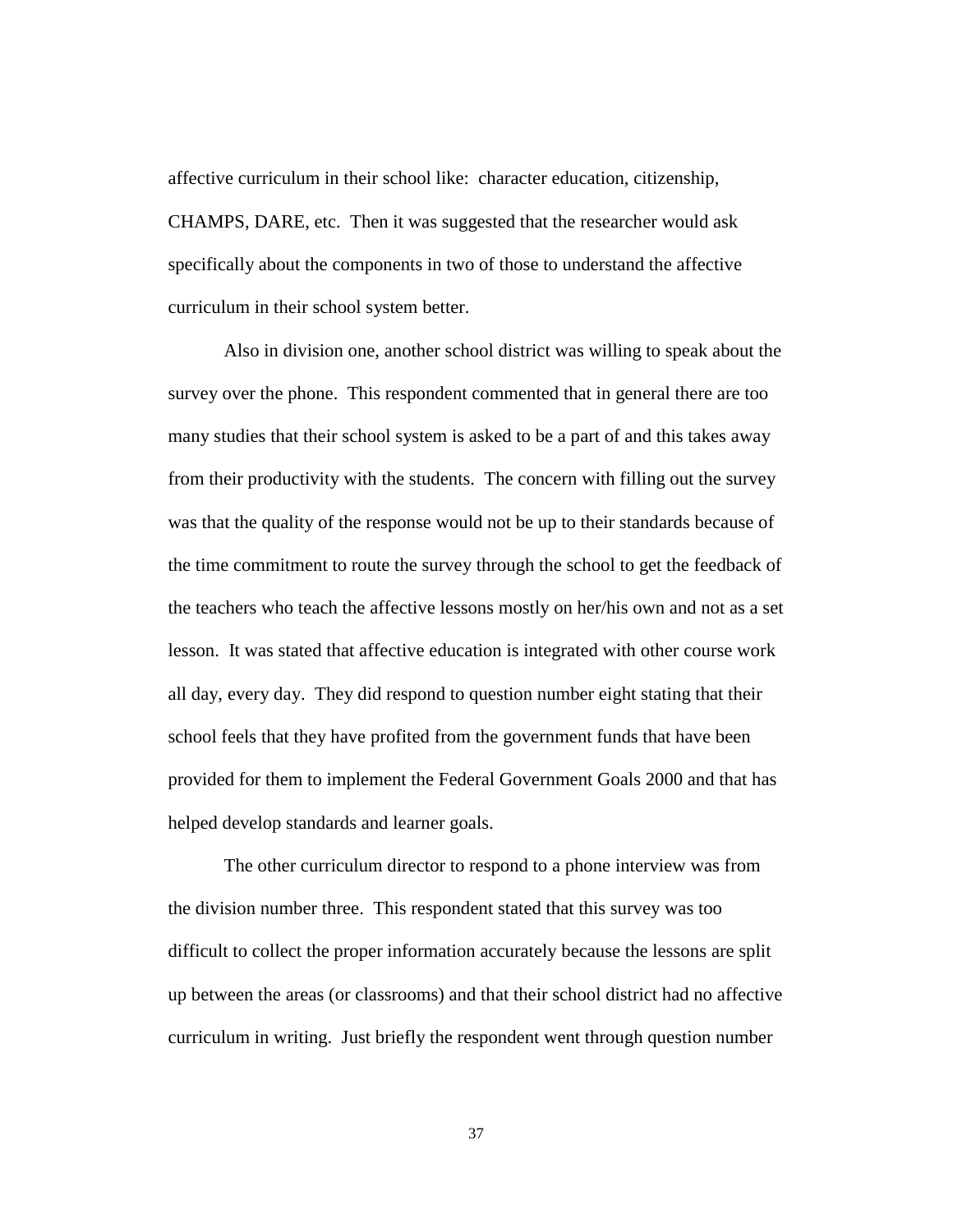six on the survey stating that health was taught in eighth grade, family and consumer education taught some of those skills to the students as well as the guidance counselor and other affective concepts are integrated into several subjects. Question number seven, the respondent commented that the school rated the level of the school's perception for the need of affective curriculum as 1=very important. Each interviewee was asked the same question over the phone, "If this same survey used an academic field of study like math instead of affective education, would it have been more feasible to fill out this survey?" Each respondent replied that any academic education curriculum would have been quite simple to track and respond to with accuracy and efficiency.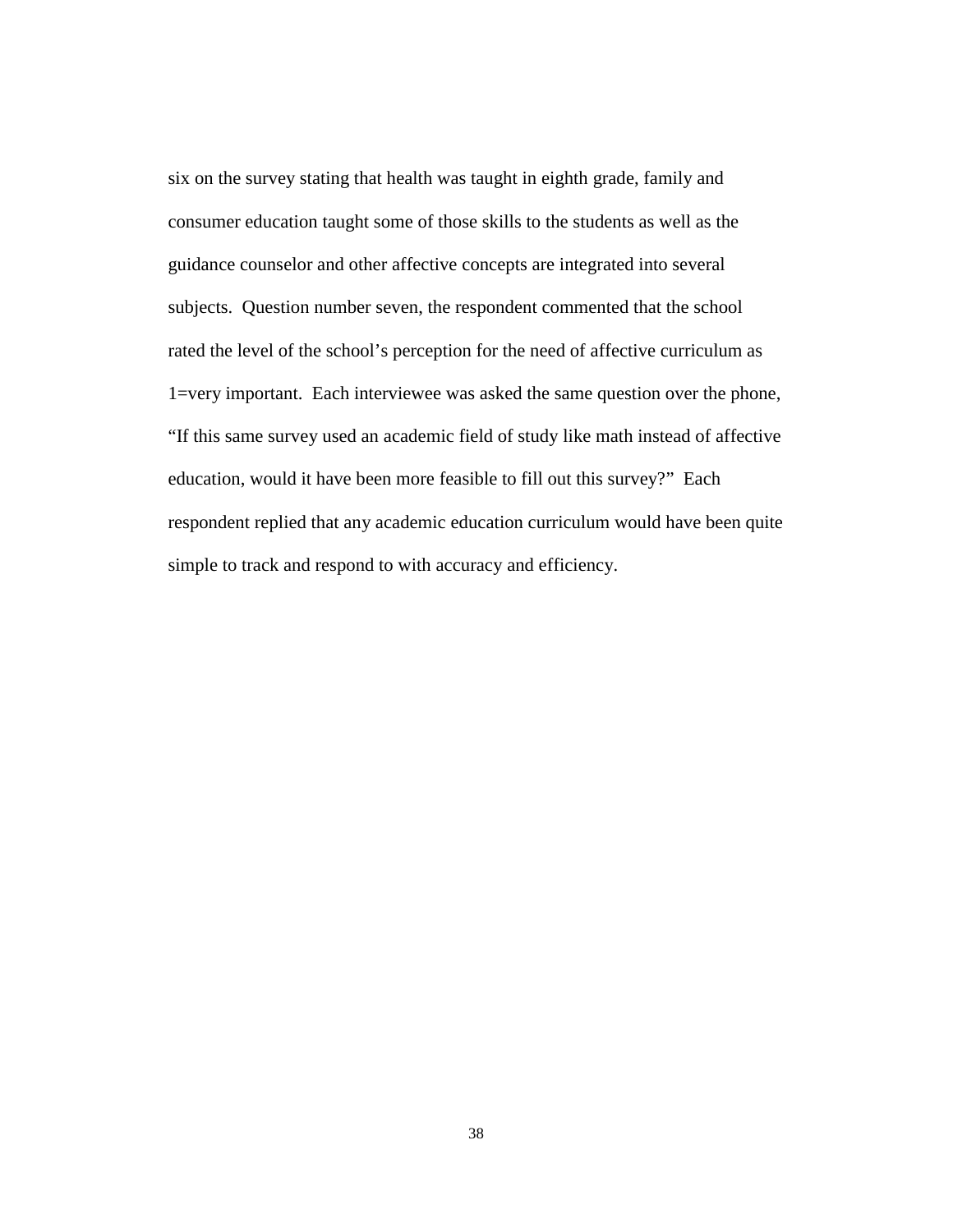# **CHAPTER 5**

## **Survey findings**

<span id="page-43-0"></span>The findings of this study indicate the lack of a systemic affective education in place in Wisconsin school systems. Although the lack of survey response limits the conclusions that can be drawn, the response that was received indicated that each school rated question number seven (the level of the school's perception for the need of affective curriculum), as very important. None identified their school's mission statement, or the objectives to achieve the mission statement. Only two commented on question number six identifying where specific affective curriculum concepts were taught and the length of time it was taught and those were partially answered. Two commented on question number eight referring to the impact of the implementation of Goals 2000 on their school system and curriculum.

#### **Recommendations: Strengths & Limitations of the Study**

1. One respondent stated her/his feelings that a qualitative study with interviewee participants may have been more beneficial. That may hold true if an assessment of some of the actual affective curriculum components some schools run is desired. This study focused more on a systemic approach of curriculum and interviews of curriculum directors would not provide better results because the specific affective curriculum is not in writing or usually known by the curriculum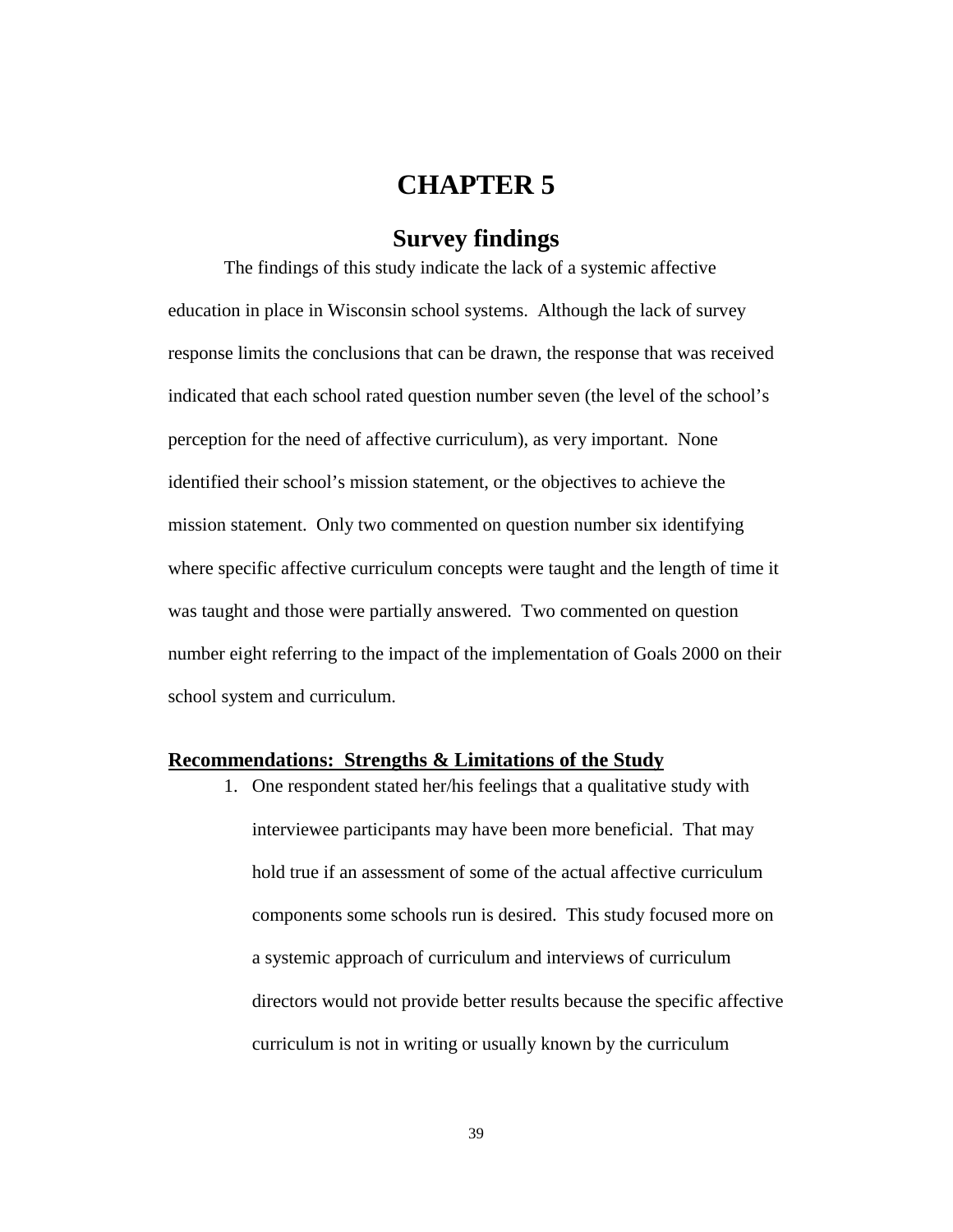directors, as academic curriculum is. This is apparent when curriculum directors answered verbally that if the same survey style was used and curriculum was based on an academic subject such as math, that she/he does have that type of curriculum in writing and she/he could fill it out completely.

- 2. Several respondents indicated a more accurate response may possibly be gained by routing the survey to each teacher to document their affective teaching to the students. Nonetheless, curriculum directors / coordinators should be aware of the curriculum followed.
- 3. A limitation of the study was the timing of it. The survey came out at the end of the year, which is a very busy time for schools. A recommendation would be to carry out such a survey earlier in the school year, survey more of the population to have a better response rate and thus the potential for more accuracy.
- 4. The homogeneousness of the schools in race and culture affects the applicability of this study for a less homogeneous group of schools. A recommendation would be to have a less homogeneous population and thus sample and to offer some type of incentive to finish the survey and return it and possible create the survey to be more user-friendly for the staff person filling it out. It's not that the survey was particularly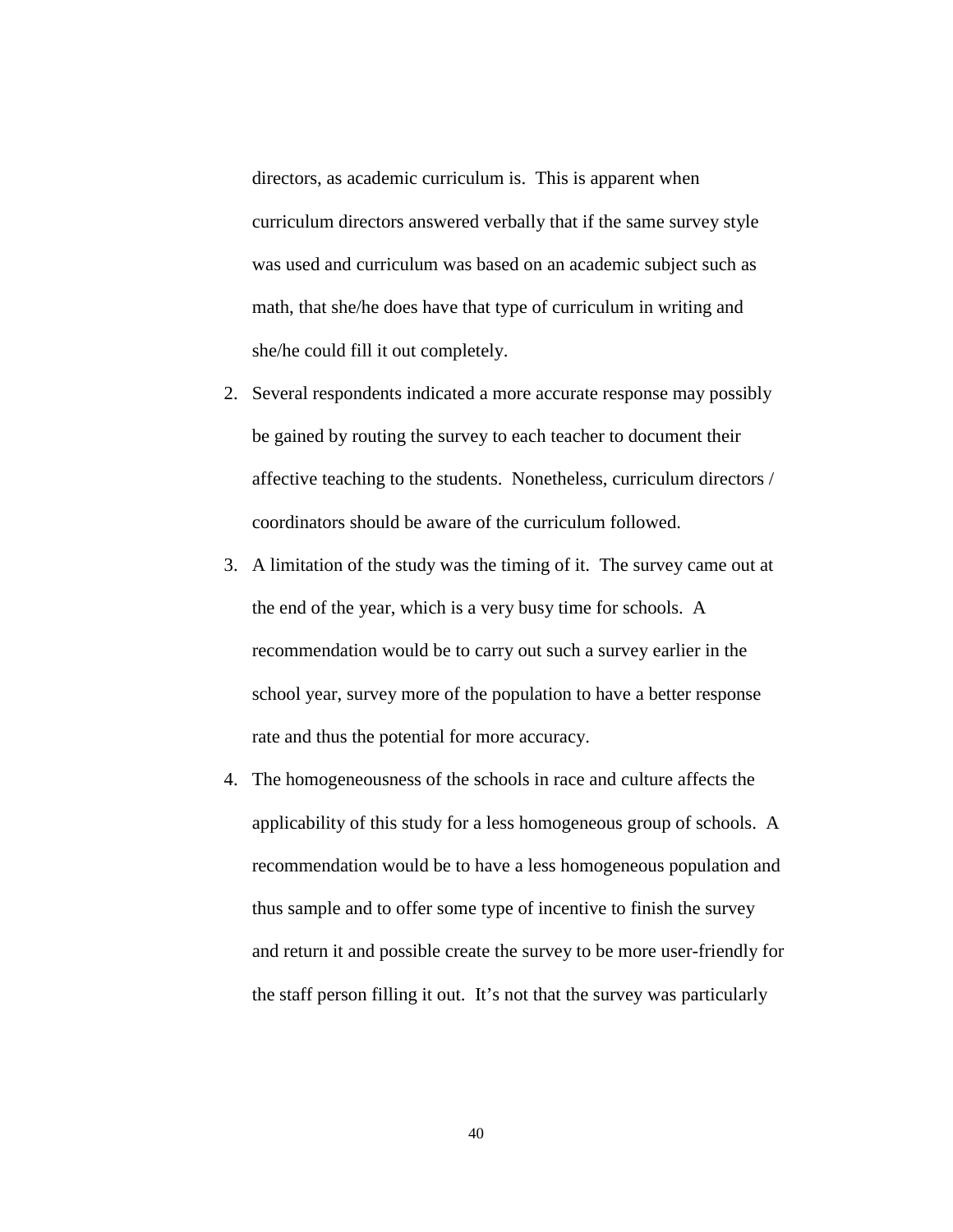<span id="page-45-0"></span>difficult itself; it was difficult because the respondents did not have the information asked for which was the point of the research.

- 5. Due to the lack of responses from each division, no conclusions can be drawn as to whether or not the size of the school influenced a difference in the affective education taught.
- 6. Also, because no responses identified the mission statement of the school or any objectives to achieve it, no discrepancies can be identified there either.

The culmination of research remains that the schools are not accepting the responsibility of creating a curriculum that will provide their students with the emotional and cognitive foundations they need to function in the community, as the school mission statements elude to.

### **Conclusions**

Conclusions can be drawn from the information that was gathered.

1. This survey was problematic to fill out because of the lack of written and systematic affective curriculum in place in the school systems. Although three out of the four schools that responded indicated the level of the school's perception for the need of affective curriculum as very important, it is not in writing or specified curriculum for the teachers throughout the grades much like academic subjects are.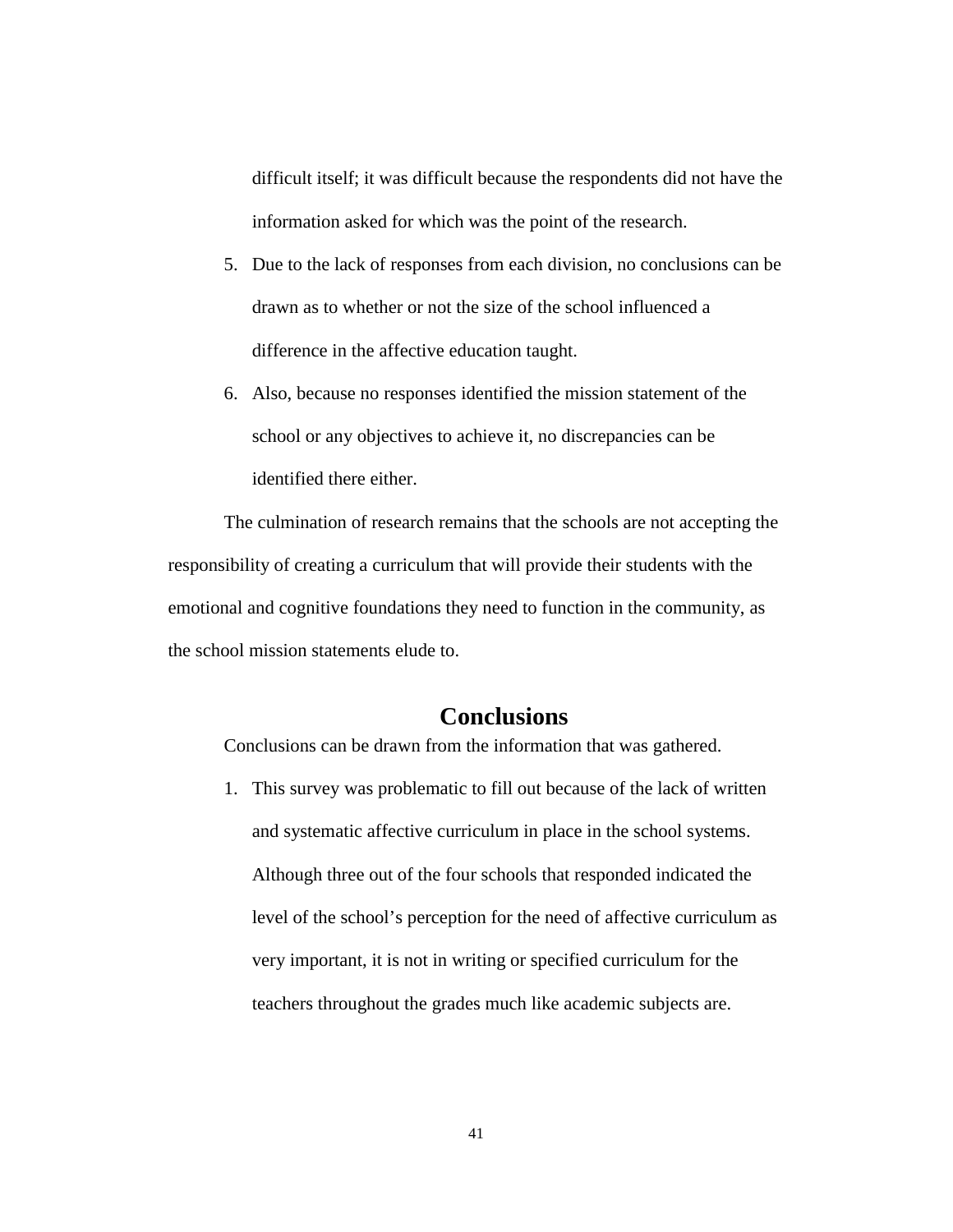2. School mission statements seem to be built more on idealism than realistic goals to be achieved through a determined set of objectives. This is evident in the lack of response to questions number four and five regarding the mission statement and the objectives in place to obtain it. It is also apparent through the lack of affective education curriculum.

 Schools are obligated to accommodate the changing needs of the community. As stated clearly in Goals 2000, the needs of society must be taken into account by the schools, through systemic affective curriculum.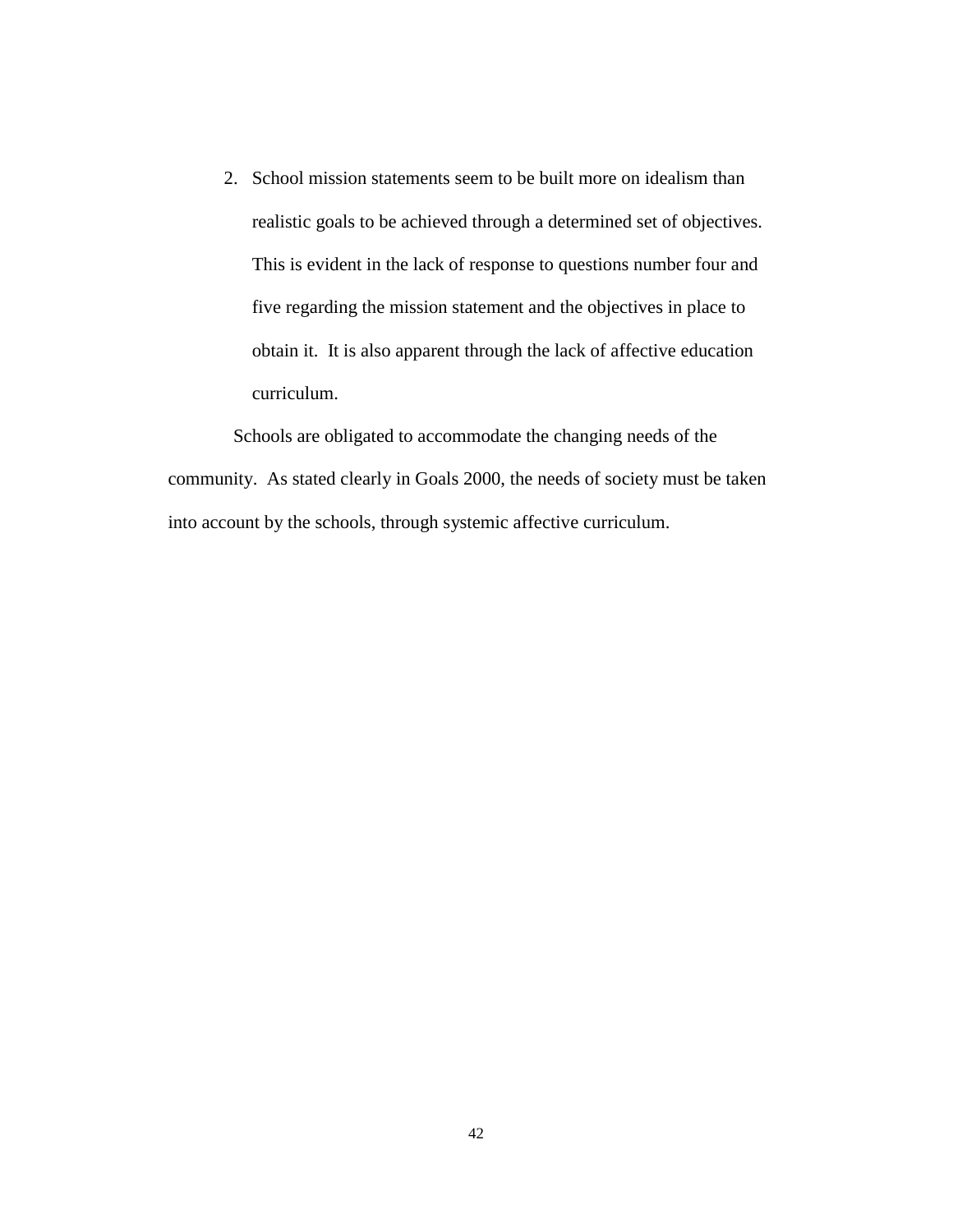# **REFERENCES**

<span id="page-47-0"></span>Allan, J., Nairne, J., and Majcher, J.A. (1996). *"Internet: WWW*

*Excerpt"* Violence prevention: A group discussion approach. *Exerpted from violence prevention: A group discussion approach* [Online]. Available: <http://www.uncg.edu/edu/ericcass/violence/docs/combat.htm>(Accessed 9, November 1999).

Begley, S., & Kalb, C. (2000, March 13). Learning Right From Wrong. Newsweek, 30-33.

Bivens, C., Dr. (1996). *"Internet: WWW article"* Students' perspective on violence. *Teacher's Workshop* [Online]. Available:

[http://www.uncg.edu/edu/ericcass/violence/docs/perspect.htm.](http://www.uncg.edu/edu/ericcass/violence/docs/perspect.htm) (Accessed 9 November, 1999).

Columbine high school, Littleton, Colorado. (1999, April 20) *"Internet: WWW News Report"* [Online]. Available:

http://www.apbnews.com/resourcecenter/indepth/columbine/ (Accessed 3 December, 1999).

Compton, D.M., Ed.D & Iso-Ahola, S.E., Ph.D. (Eds.). (1994). Leisure

& mental health, vol. 1, Park City, Utah: Family Development Resources, Inc.

Enright. In Sprinthall, N.A. & Mosher, R.L. (EDS.). (1978). Value

Development…As the Aim of Education. NY: Character Research Press.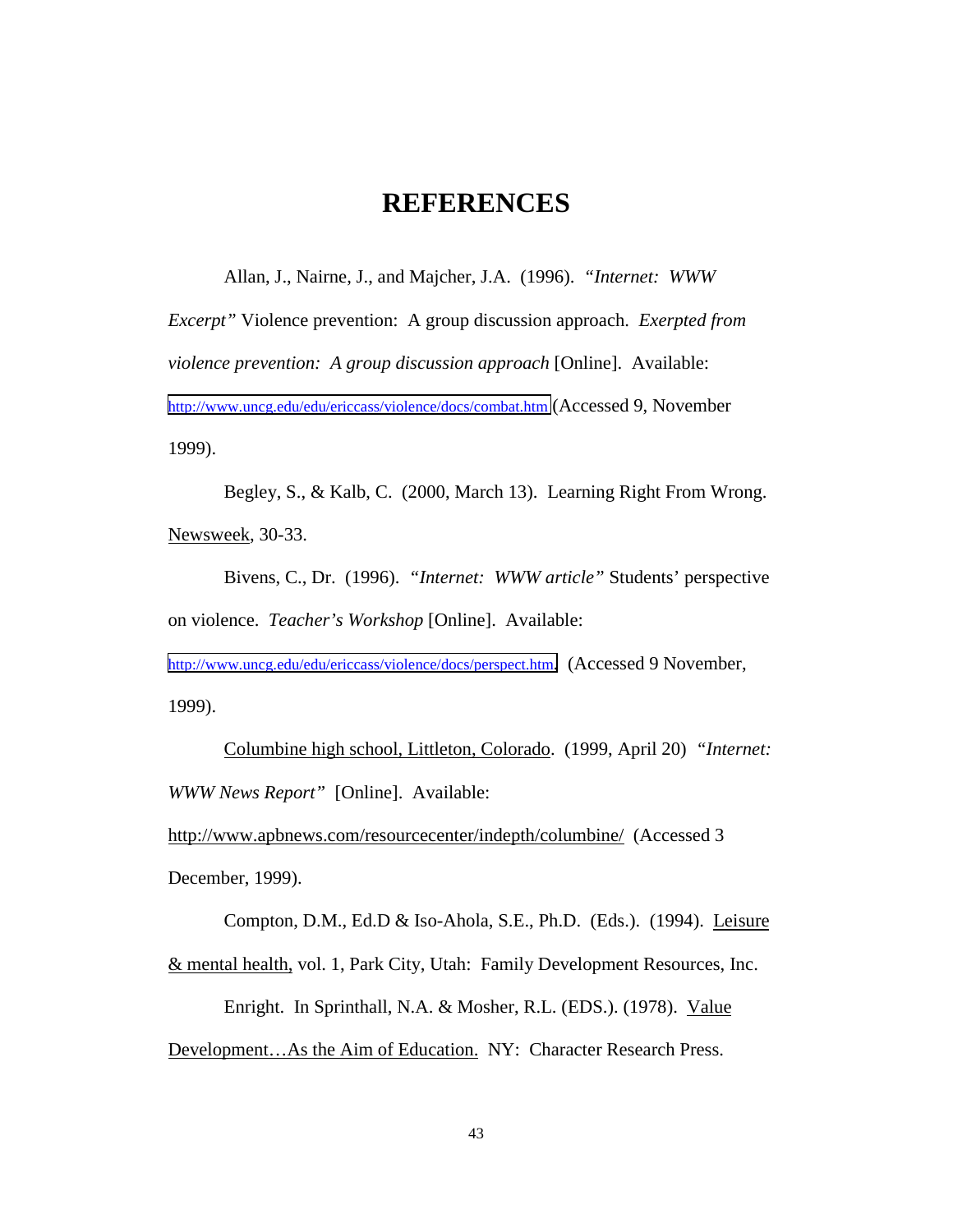Eron & Slaby. (1994). In Allan, J., Nairne, J., and Majcher, J.A. (1996).

*"Internet: WWW Excerpt"* Violence prevention: A group discussion approach.

*Exerpted from Violence prevention: A group discussion approach* [Online].

Available: <http://www.uncg.edu/edu/ericcass/violence/docs/combat.htm>(Accessed 9,

November 1999).

Gnagey, W. J. (1981). Motivating classroom discipline. NY: MacMillan Publishing Co., Inc.

Guptill, D.K. (1997). Perceived goals of students & teachers through the eyes of teachers. Unpublished master's thesis, University of Wisconsin – Stout, Menomonie.

Hintz, D.O. (1997). The effect of hopelessness on students engaged in pattern misbehavior. Unpublished master's thesis, University of Wisconsin – Stout, Menomonie.

Hirschi, T. (1969). Causes of delinquency. London England: University of California Press, Ltd.

Hutcheson, Ron. (1999, November 3). Bush wants schools to focus on values. St.

Paul Pioneer Press, p. 2A.

Jandecek, Steve. (1999, November 10). Documentary: Wisconsin prisons & politics. Wisconsin Public TV.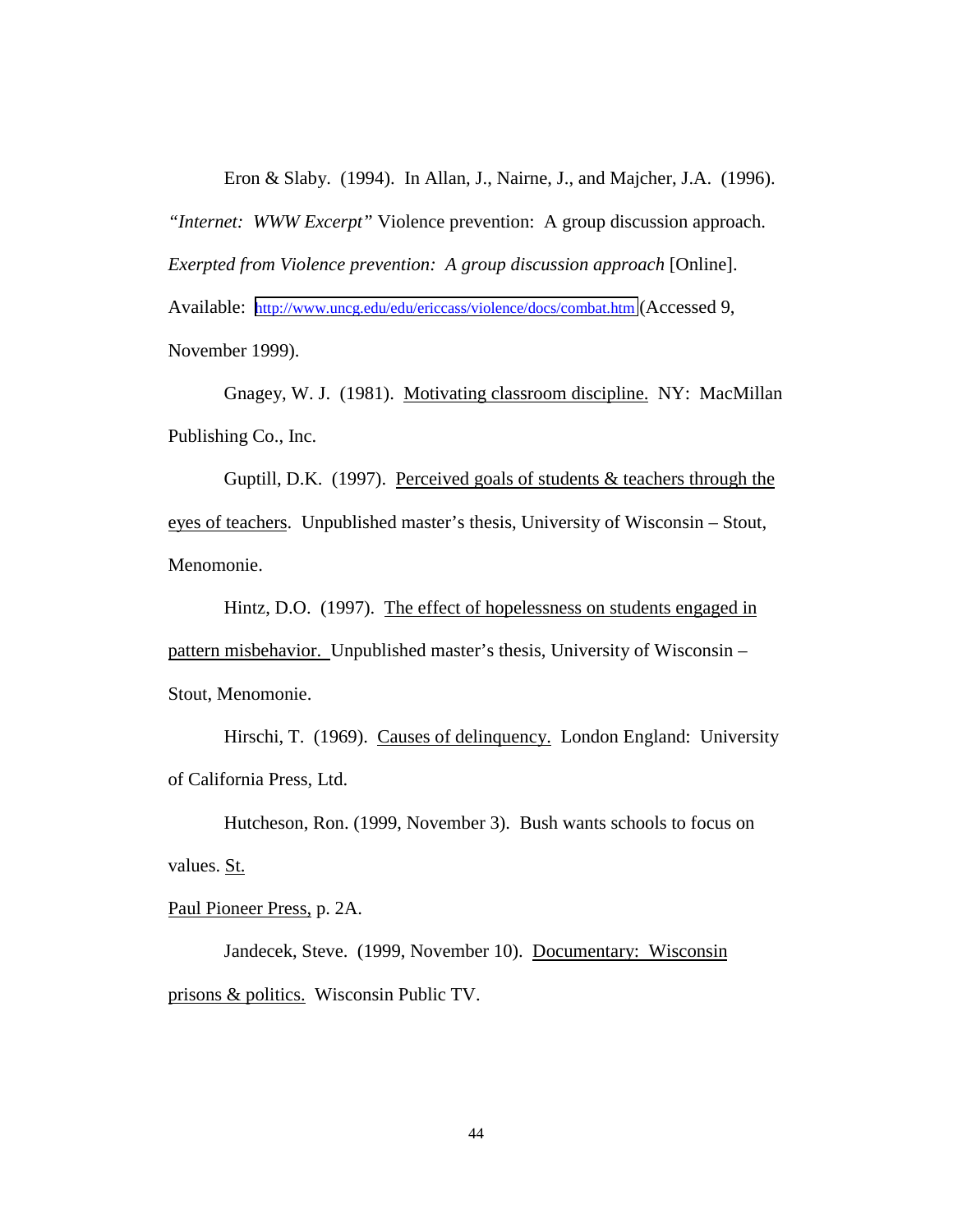Jewett, J. (1992). *"Internet: WWW Report"* Aggression and cooperation: Helping young children develop constructive strategies. *ERIC Clearinghouse on Elementary and Early Childhood Education, Urbana, Ill.* [Online].

[http://www.uncg.edu/edu/ericcass/violence/digests/ed351147.htm.](http://www.uncg.edu/edu/ericcass/violence/digests/ed351147.htm) (Accessed 9 November, 1999).

Keith, C.R., M.D. (Ed.). (1984). The aggressive adolescent: Clinical perspectives. NY: The Free Press, A Division of Macmillan, Inc.

Lockman. In Keith, C.R., M.D. (Ed.). (1984). The aggressive adolescent: Clinical perspectives. NY: The Free Press, A Division of Macmillan, Inc.

Malico, M. [U.S. Departments of Education and Justice (ED)]. & Peterman, K. [U.S. Departments of Education and Justice (DOJ)]. (1999, 19 October). "*Internet: WWW Report"* School violence continues to decline; multiple homicides in schools rise. *1999 Annual Report on School Safety* [Online]. Available: [http://www.ed.gov/offices/OESE/SDFS/news.html.](http://www.ed.gov/offices/OESE/SDFS/news.html) (Accessed 9 November, 1999).

Mills, R. C. (Ph.D.) (1995). Realizing mental health: toward a new psychology of resiliency. NY: Sulzburger & Graham Publishing.

Morgan, D.P., Ph.D. (1993). RESIST: Resistance education strategies and interventions systematically taught: Drug prevention curriculum for special education. Park City, Utah: Family Development Resources, Inc.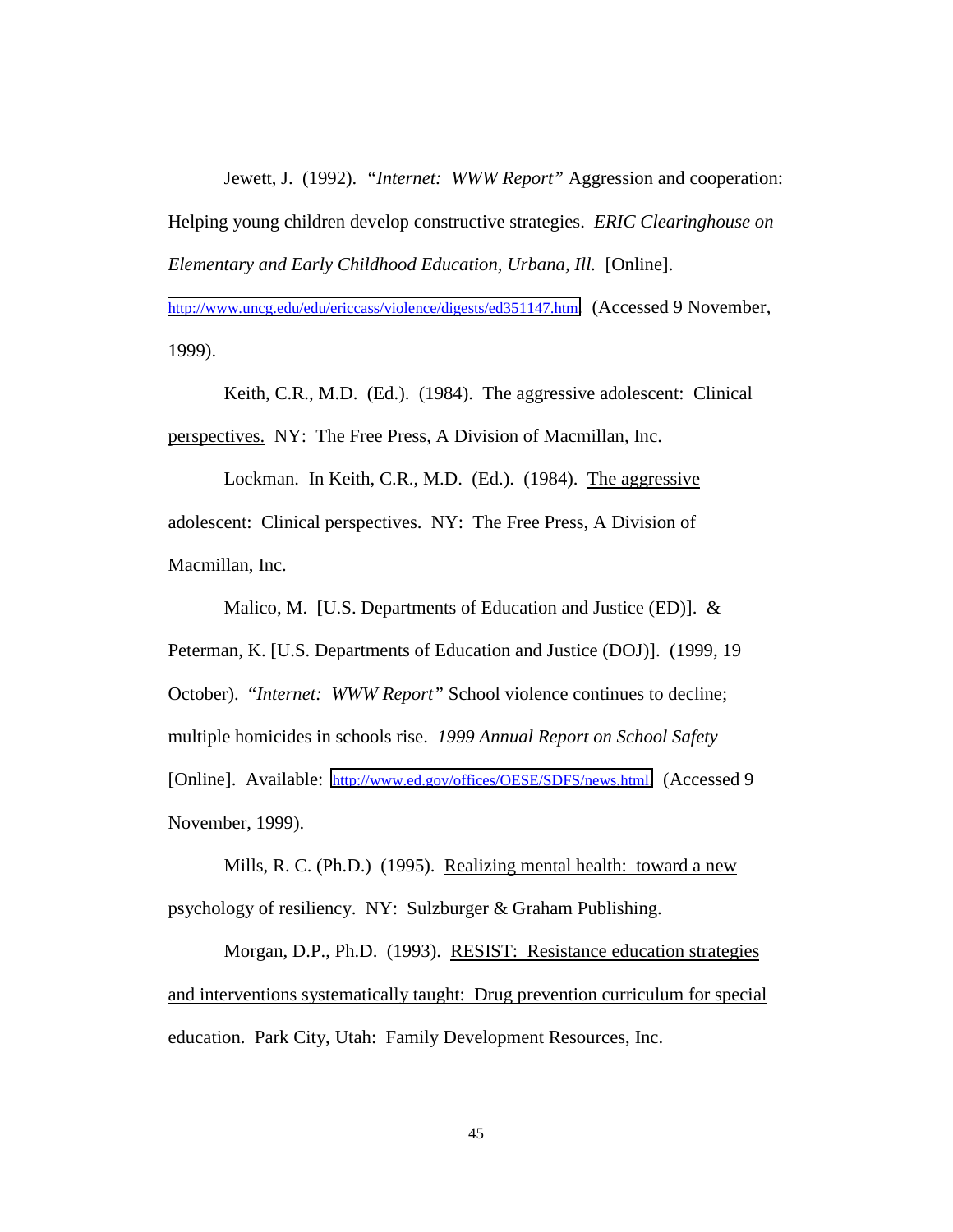Naughton, K., & Thomas, E. (2000, March 13). Have To Die? Newsweek. 25-29.

Olweus. (1994). In Allan, J., Nairne, J., and Majcher, J.A. (1996). *"Internet: WWW Excerpt"* Violence prevention: A group discussion approach. *Exerpted from Violence prevention: A group discussion approach* [Online]. Available: <http://www.uncg.edu/edu/ericcass/violence/docs/combat.htm>(Accessed 9, November 1999).

President Clinton announces more than \$100 million in community grants to prevent violence among youth. *"Internet: WWW Report"* [Online]. (Accessed 10 November 1999).

Schwartz, Henrietta. (1996) The changing nature of teacher education.In John Sikula (Ed.). (1996). Handbook of research on teacher education. ( $2<sup>nd</sup>$ 

ed.). (Pp. 3-13). NY: Simon & Schuster Macmillan.

Sikula, John. (Ed.). (1996). Handbook of research on teacher education.

 $(2^{nd}$  ed.). NY: Simon & Schuster Macmillan.

Sprinthall, N.A. & Mosher, R.L. (EDS.). (1978). Value

Development…As the Aim of Education. NY: Character Research Press.

Sullivan. In Sprinthall, N.A. & Mosher, R.L. (EDS.). (1978). Value

Development…As the Aim of Education. NY: Character Research Press.

The National Education Goals Report: building a nation of learners 1995.

National Education Goals Panel. U.S. Government Printing Office.